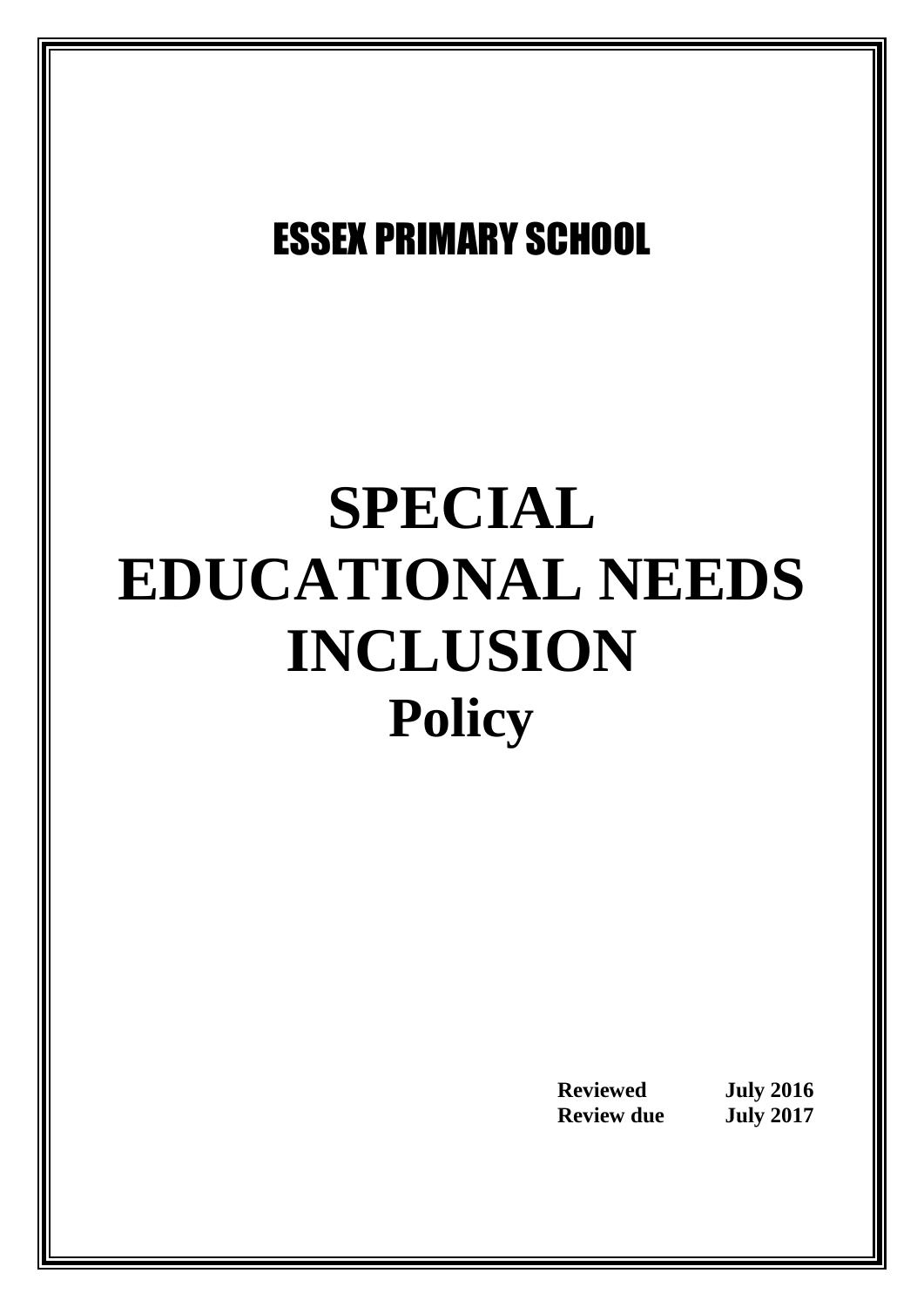### **SPECIAL EDUCATIONAL NEEDS INCLUSION POLICY**

#### **CONTENTS**

| <u>The identification, assessment and provision for children with SEN10</u> |  |
|-----------------------------------------------------------------------------|--|
|                                                                             |  |
|                                                                             |  |
|                                                                             |  |
|                                                                             |  |
|                                                                             |  |
|                                                                             |  |
|                                                                             |  |
|                                                                             |  |
|                                                                             |  |
|                                                                             |  |
|                                                                             |  |
|                                                                             |  |
|                                                                             |  |
|                                                                             |  |
|                                                                             |  |
|                                                                             |  |
|                                                                             |  |
| Appendix                                                                    |  |
|                                                                             |  |
|                                                                             |  |
|                                                                             |  |
|                                                                             |  |
|                                                                             |  |
|                                                                             |  |
|                                                                             |  |
| H: Index of Acronyms……………………………………………………………………………………………59                   |  |
|                                                                             |  |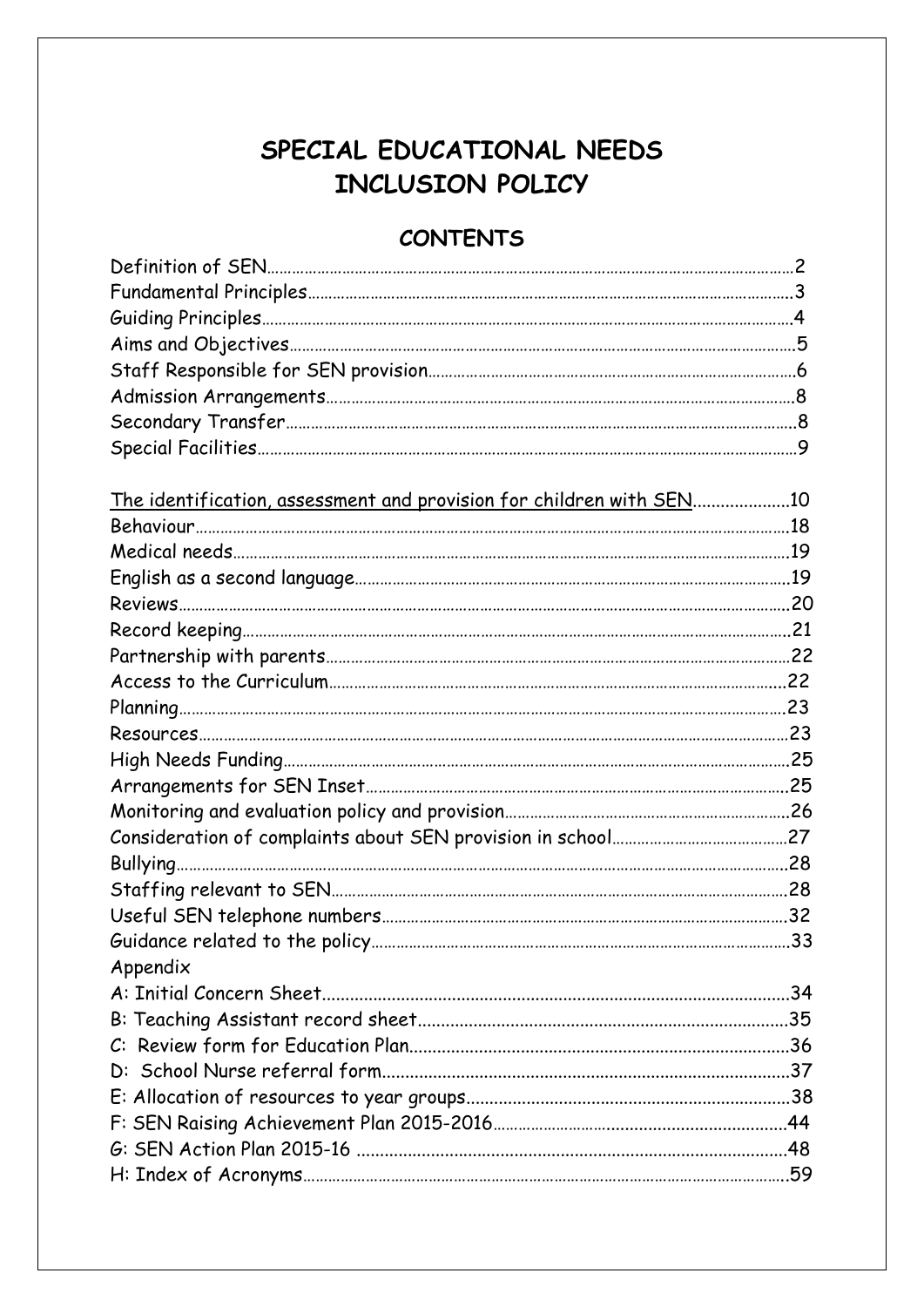#### **DEFINITION OF SPECIAL EDUCATIONAL NEEDS OR DISABILITY (SEND)**

Children have Special Educational Needs if they have a learning difficulty or disability which calls for special educational provision to be made for them. A child of compulsory school age or a young person has a learning difficulty or disability if he or she:

- a) has a significantly greater difficulty in learning than the majority of children of the same age or;
- b) has a disability that prevents or hinders them from making use of the educational facilities of a kind generally provided for children of the same age in mainstream schools.

A child under compulsory school age has Special Educational Needs if he or she is

likely to fall within the definition at (a) or (b) above when they reach compulsory school age or would do so if special educational provision was not made for them. (SEND Code of Practice January 2015b P.16)

We recognise that pupils learn at different rates and there are many factors affecting achievement including ability, emotional state, age and maturity. We are particularly aware of the needs of KS1 pupils, for whom maturity is a crucial factor in terms of readiness to learn. We believe that many pupils at some point in their school careers may experience difficulties which affect their learning and we recognise that some may be long term or short term.

We consider the following areas which may impact on progress and attainment not to necessarily constitute Special Educational Needs:

- Disability
- Attendance and punctuality
- English as an additional language
- Pupil premium
- Being a looked after child
- Being a child of a serviceman/woman
- Health and welfare

#### **Legislation**

Disabled children and young people without SEND are not covered by the Children and Families Bill or the 2014 Code of Practice but are covered by provisions elsewhere in legislation, including in the Children Act 1989, the Equality Act 2010 and the Health and Social Care Act 2012.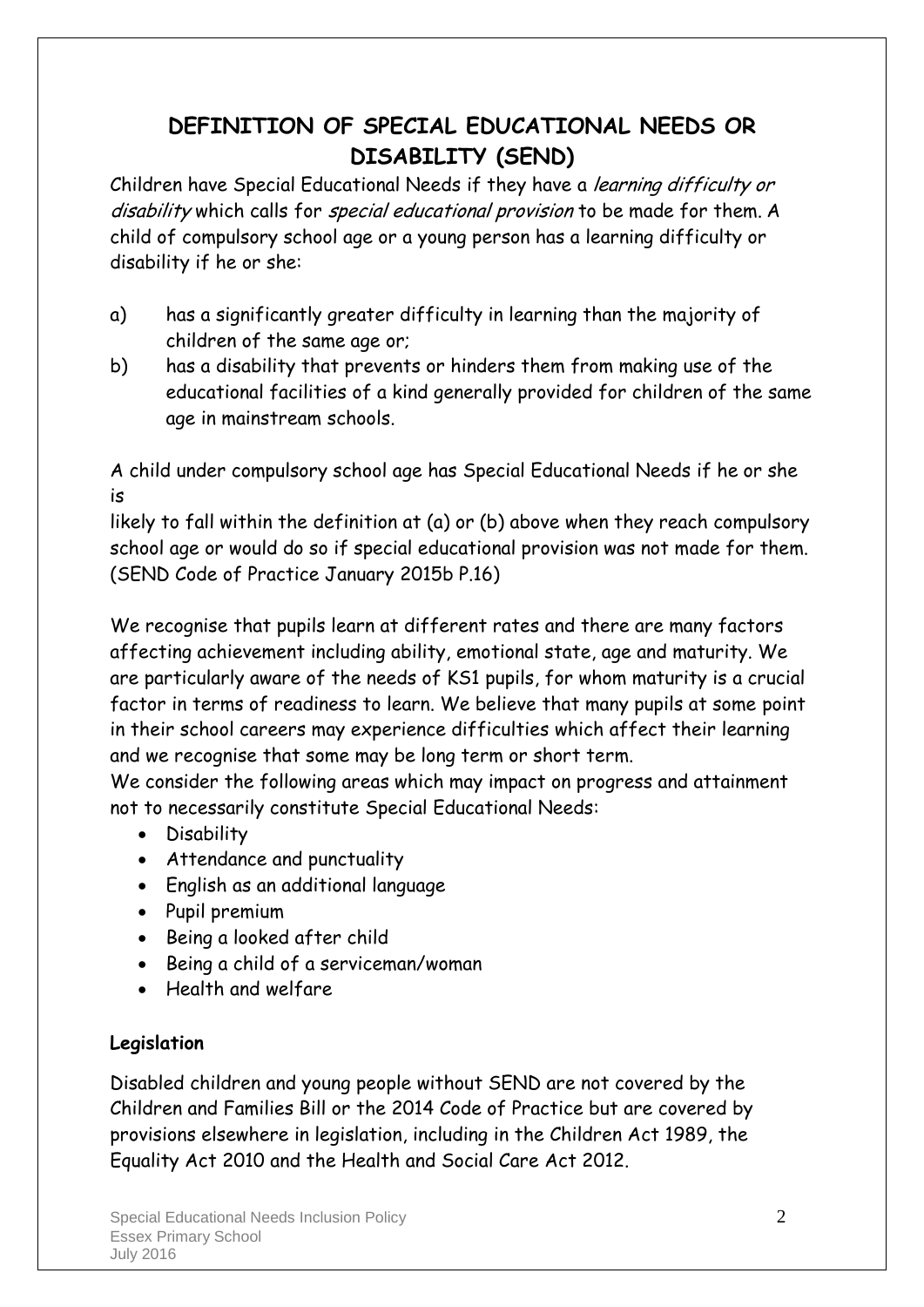#### **The Equality Act 2010**

Everyone covered by the 2014 Code has duties in relation to disabled children and young people under the Equality Act 2010. They **must** not discriminate and they **must** make reasonable adjustments for disabled children and young people. Public bodies are also under wider duties to promote equality of opportunity.

The definition of disability in the Equality Act includes children with long term health conditions such as asthma, diabetes, epilepsy, and cancer. Children and young people with such conditions do not necessarily have SEND, but there is a significant overlap between disabled children and young people and those with SEND. Children and young people may therefore be covered by both SEND and disability legislation.

#### **FUNDAMENTAL PRINCIPLES**

Essex Primary School adopts the following fundamental principles, regarding successful inclusive education, taken from the revised SEND Code of Practice 2014 that came into practice from September 2014 along with the publication of the Local Offer and is fully endorsed by the London Borough of Newham:

- All teachers are teachers of children with Special Educational Needs. Teaching children with SEND is therefore a whole school policy.
- The SEND of children will normally be met in mainstream schools or settings.
- The views, wishes and feelings of children and parents should be sought and taken into account.
- Parents and carers have a vital role to play in supporting their child's education and have a statutory right to contribute to the decision making process about their child's education.
- Children with SEND should be offered full access to a broad and balanced and relevant education including the Foundation Stage Curriculum, the National Curriculum and the DFE guidelines for children who are attaining significantly below age-related expectations.
- Access to both the curriculum and the physical environment of the school is an entitlement of all children.
- The importance of the child or young person, and their parents, participating as fully as possible in the decisions; and being provided with the information and support necessary to enable participation in those decisions.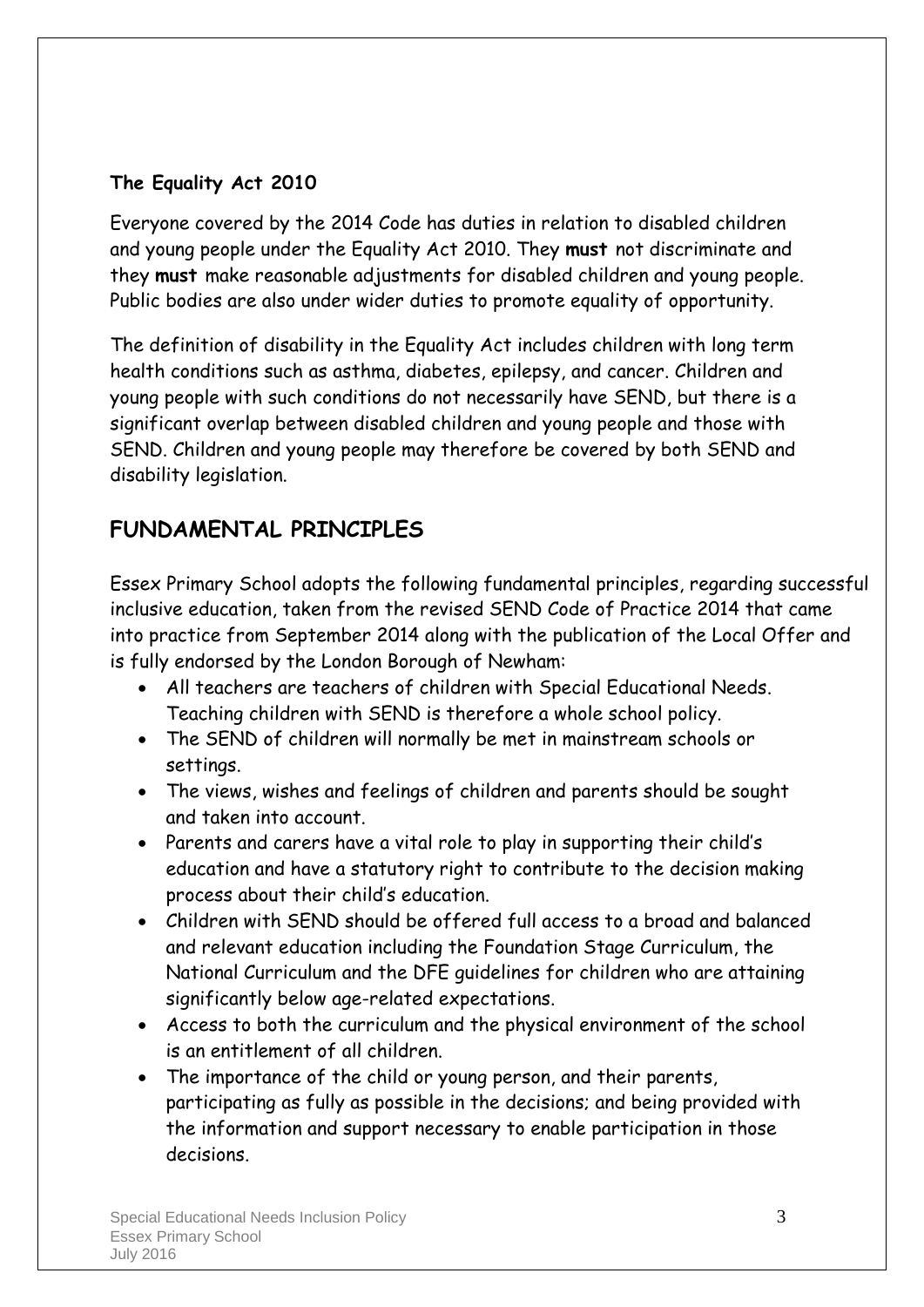- Children have a right to be involved in making decisions and exercising choices.
- The need to support the child or young person, and their parents, in order to facilitate the development of the child or young person and to help them achieve the best possible educational and other outcomes, preparing them effectively for adulthood.
- The Equality Act identifies the fact that some pupils with disabilities may have learning difficulties that call for special educational provision. However, not all children defined as disabled will require this provision. For example, a child with asthma or diabetes, may not have Special Educational Needs, but may still have rights under the Equality Act. We will assess each child as required, and make the appropriate provision, based on their identified needs.
- All available services will be reflected in the Local Offer that was available online from September 2014. It sets out the provision available for children in the area who have SEND, including those who do not have Education/Health and Care plans.

#### **GUIDING PRINCIPLES**

- The successful inclusion of all pupils at Essex Primary School is to be actively sought by all members of the school community.
- The identification of children and young people's needs.
- Collaboration between education, health and social care services to provide support.
- High quality provision to meet the needs of children and young people with SEND.
- Greater choice and control for young people and parents over their support.
- All people that are involved in the education of the child (parents/carers, teaching and non-teaching staff, governors and outside agencies) should share their knowledge and understanding of the child and work in partnership for the good of the child.
- The school's allocation of SEND resources should reflect the various levels of need experienced by pupils.
- All pupils are valued individuals with unique interests and strengths.
- All pupils should be given the opportunity to reach their full potential educationally, emotionally and physically.

The practice that the school articulates in this document should influence

Job descriptions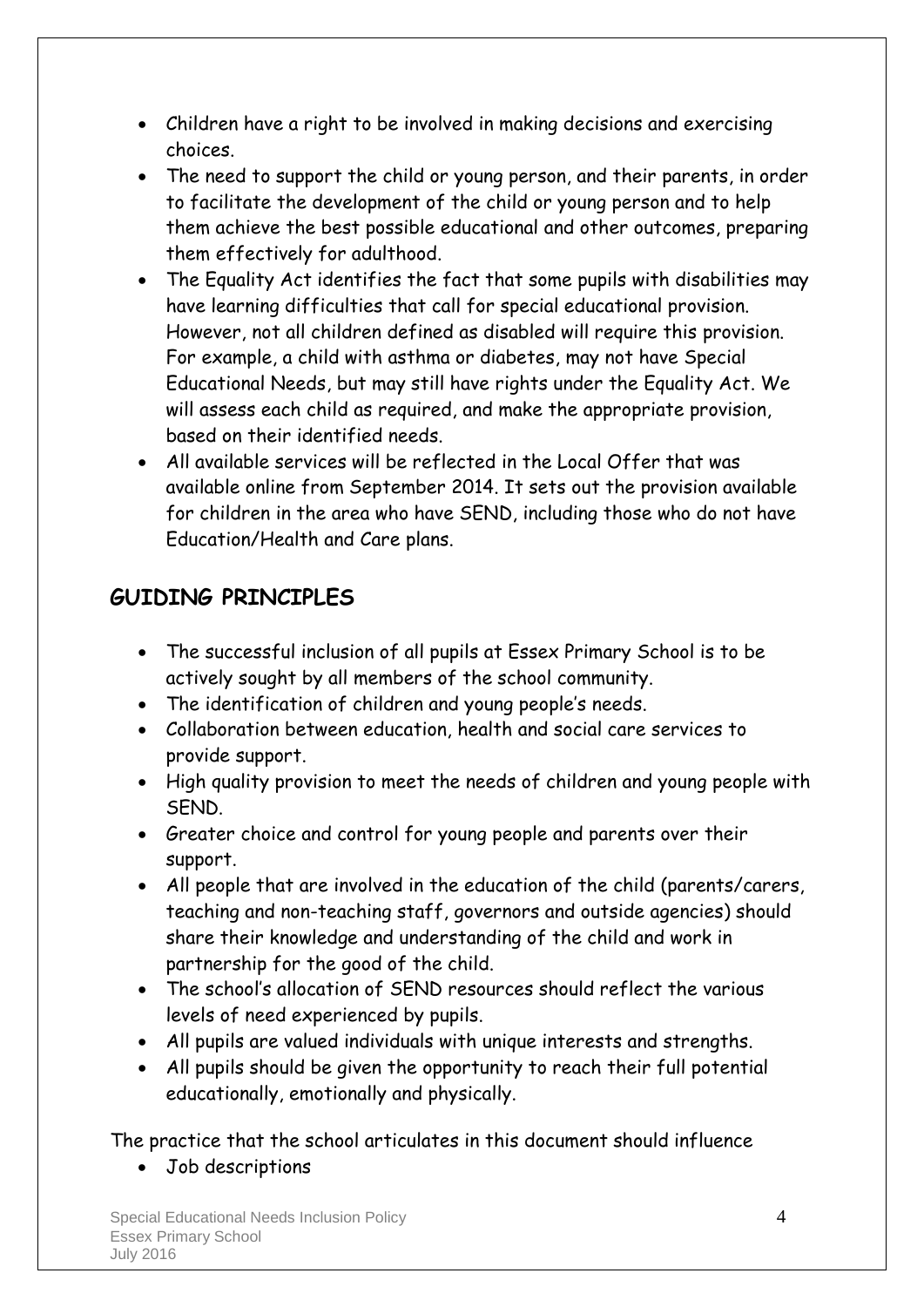- Questions at interviews
- The staff/TA handbook
- Staff induction

All teaching and non-teaching staff are involved in the formulation, review and maintenance of this Special Needs Policy.

#### **AIMS AND OBJECTIVES**

#### **Aims:**

All children are individuals. They have a wide range of academic, behavioural, physical, social and emotional needs.

We aim to meet these needs, as far as possible, through good classroom practice that includes:

- differentiating tasks to allow children success at their own levels
- planning group work for children of a similar ability
- using mixed ability groups
- planning activities that can cater for the particular needs of a child

This approach means that the majority of children, including those with learning difficulties or exceptional ability, are able to work and succeed within the class through quality first teaching at a level appropriate to their needs.

Some children do have Special Educational Needs or Disabilities (SEND) that require more support than can be given by the class teacher alone. Here we follow a staged approach to SEND provision as defined in the 2014 Code of Practice (COP).

All members of the school are encouraged to show respect for all people, irrespective of perceived ability or disability. Differences between children are viewed positively. Positive self-images are developed by the value we place on the contributions of all children. We are fully committed to the LA's policy on **Thelusion** 

We strive in partnership with pupils, parents, governors and the local community to deliver a broad and balanced curriculum that promotes high achievement for all our children.

#### **Objectives:**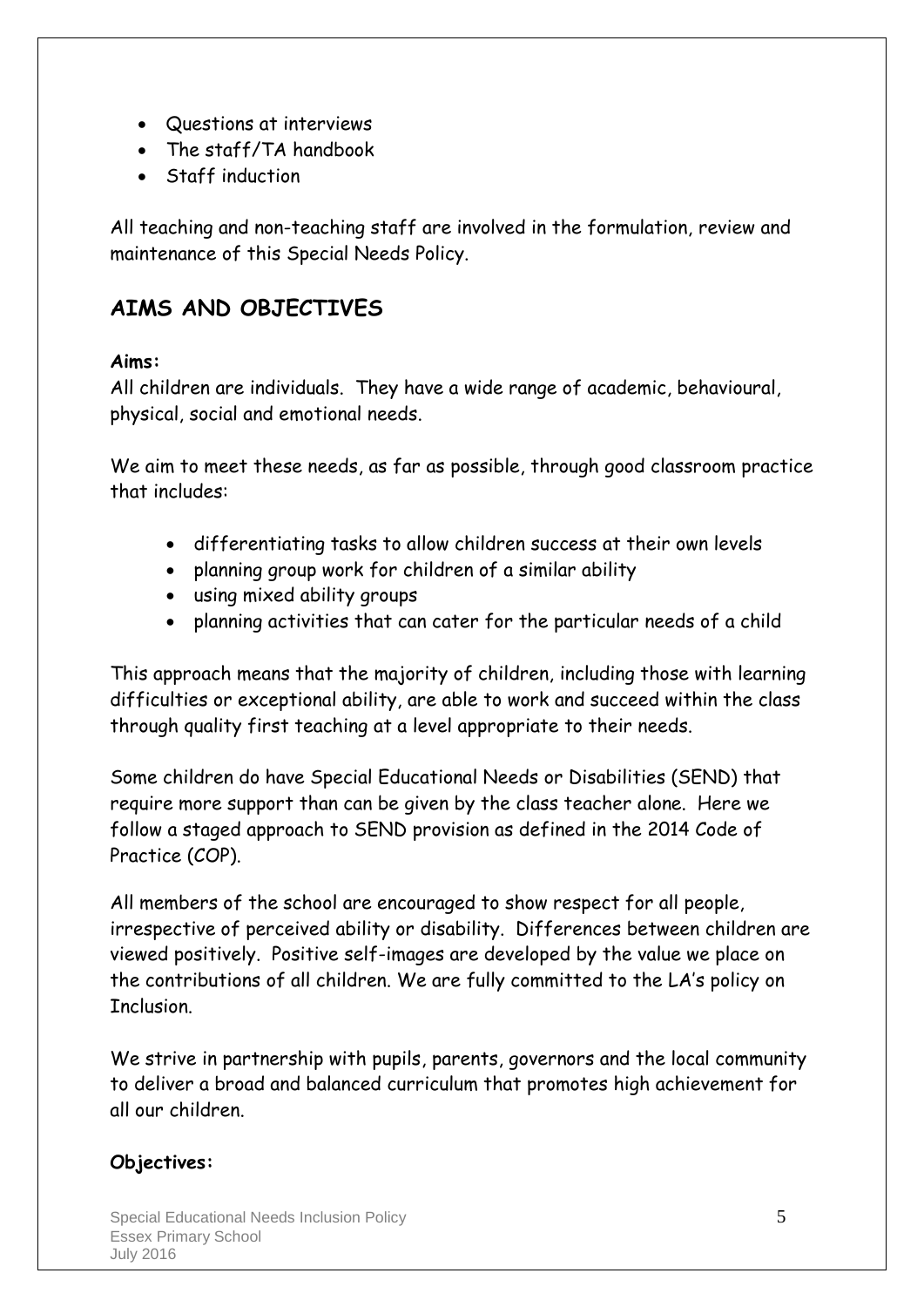- To increase class teachers' role and expertise in meeting the needs of children with SEND in class.
- To continue to improve our partnership with parents.
- To increase the extent to which all children are included in class and in school as a whole.
- To continue to adapt the physical environment, to cater for the increasing variety of needs that we have to meet. (See Single Equality Duty Document and Accessibility Plan)
- To monitor practices effectively to assess the pupils' progress and access to the curriculum.
- To ensure the most effective and efficient use of school staff and resources for pupils with SEND using a whole school provision map.
- To ensure teachers take account of differentiation in their curriculum planning to maximise learning opportunities for all children.
- To facilitate the identification, assessment, provision and review of pupils with SEND.
- To work with outside agencies to support a child.
- To provide a basis for parental partnership where concerns are taken seriously.

#### **STAFF RESPONSIBLE FOR SEND PROVISION IN SCHOOL**

The Special Needs Co-ordinator (SENDCO) is Mrs Janet Price. The Head Teacher is Rosie Cowan. The SEND link Governor for the school is Maureen Monk. The SENDCO is responsible for the day-to-day operation of the SEND policy. The Head Teacher and SEND Governor have responsibility for the overall monitoring of the policy being put into practice.

The role of the Head Teacher includes:

 The responsibility for the day-to-day management of all aspects of the school's work, including provision for children with SEND.

The role of the Governors includes:

 The governing body should, in co-operation with the Head Teacher, determine the school's general policy and approach to provision for children with SEND, establish the appropriate staffing and funding arrangements and maintain a general oversight of the school's work.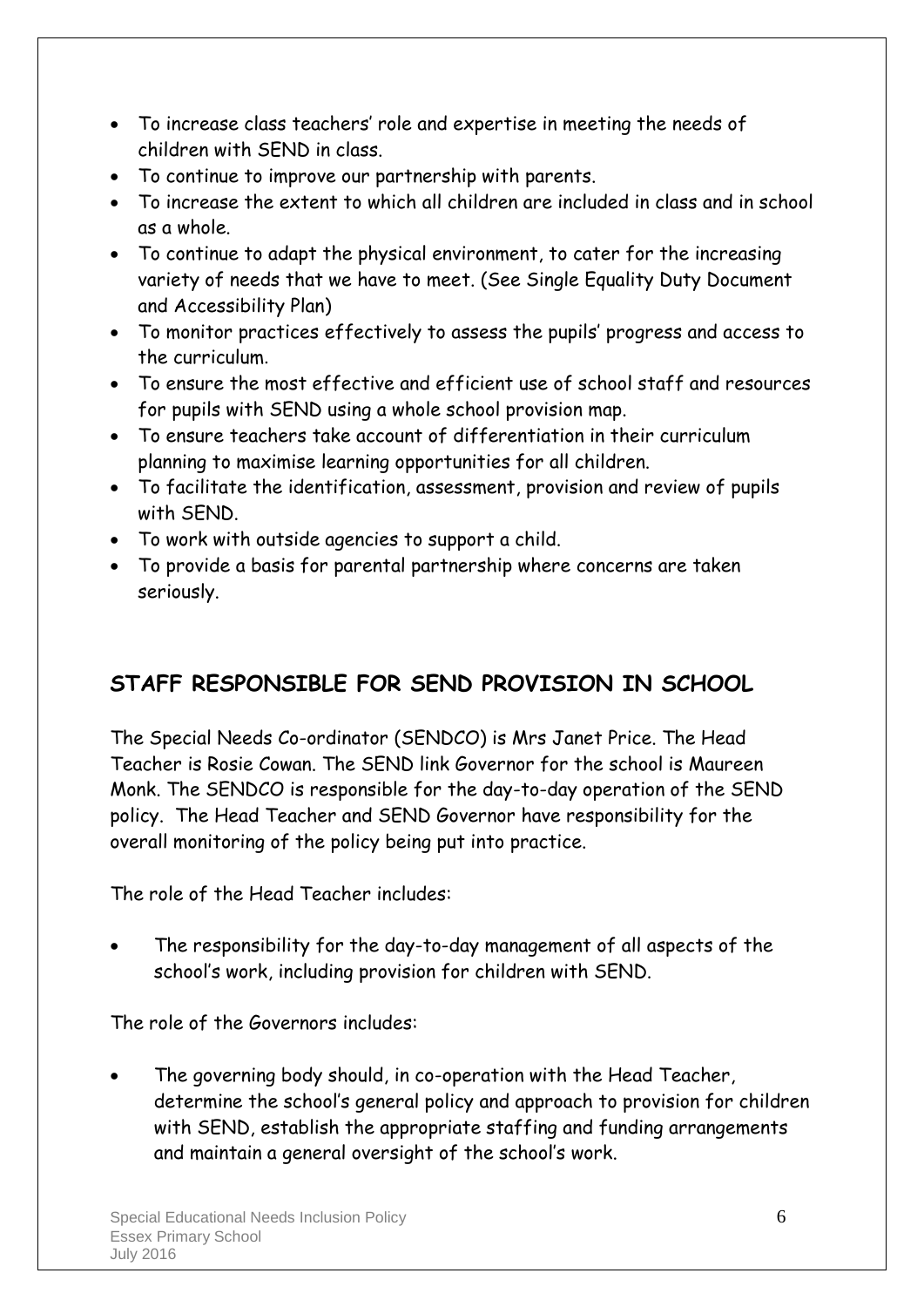- The SEND Inclusion Link Governor is responsible for the maintenance of links with the governing body and the school. The Governor keeps up to date with developments related to SEND within school through liaison with the SENDCO.
- The SEND link governor/head teacher ensures that all governors are aware of the school's SEND provision, including the deployment of funding, equipment and personnel.
- The governing body has due regard to the Code of Practice when carrying out its duties toward all pupils with Special Educational Needs.

The role of the SENDCO is to:

- Co-ordinate the provision for children on the SEND register.
- Maintain the SEND register.
- Liaise with outside agencies and other support agencies.
- Chair annual reviews.
- Advise and support colleagues.
- Line manage /TAs/LSTs.
- Manage a range of resources both material and human to enable appropriate provision to be made for children with Special Educational Needs.
- Act as one of the links with parents.
- Contribute to the professional development of all staff.
- Have responsibility for the day-to-day operation and updating of this policy.

The role of the class teacher is:

- To be responsible for the initial identification of children's SEND
- To differentiate work accordingly through good quality teaching
- To write IEPs and set appropriate targets
- To report on identified children's progress (e.g. IEP Tracker)

The role of the teaching assistant is:

- To help children to access the curriculum
- To maintain records of achievement
- To make resources to support children's learning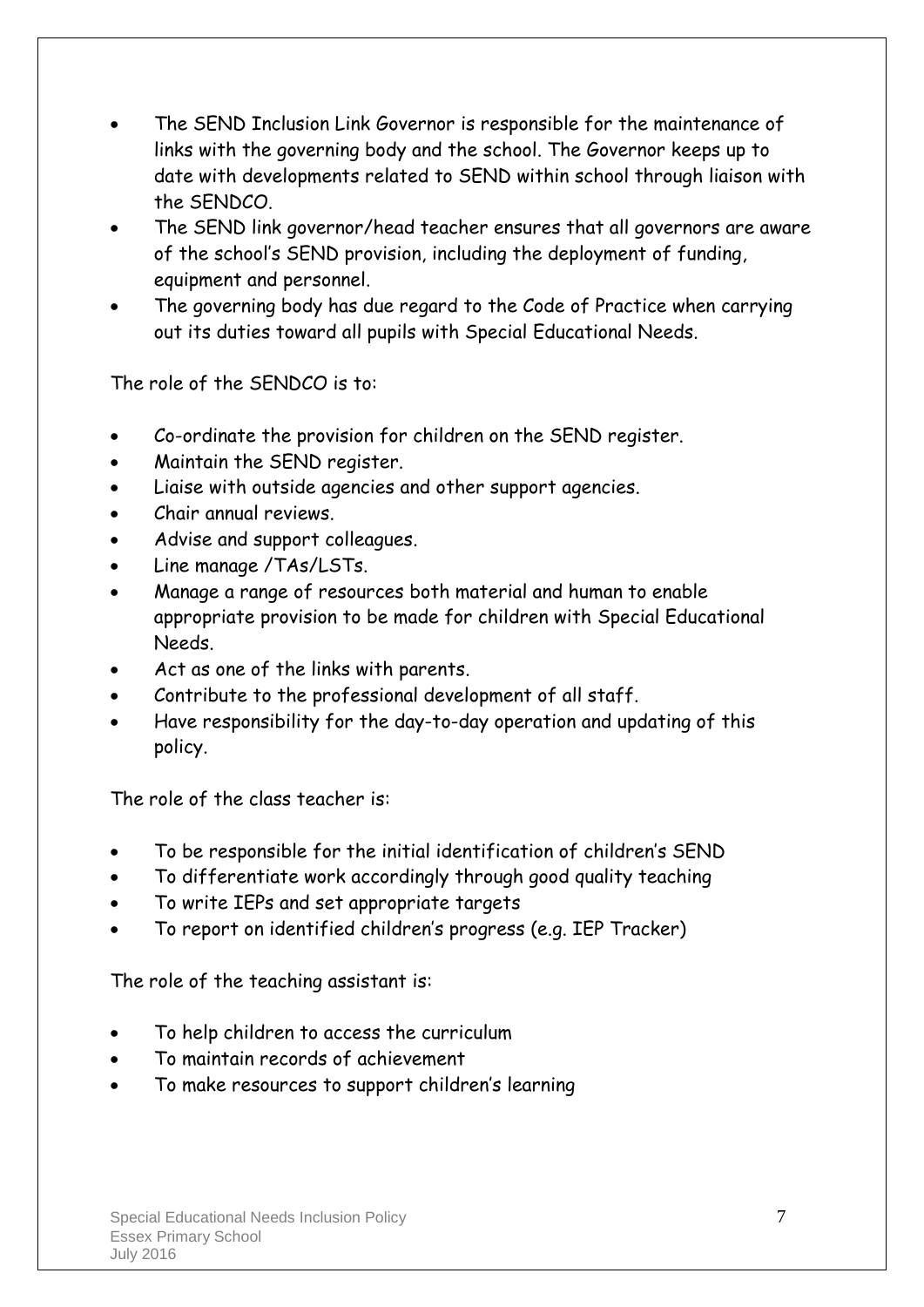The role of the Learning Support Teacher (LST) is:

- To work with individuals or groups of children on the COP
- To advise and support colleagues
- To oversee and manage implementation of Wave 3 interventions in Literacy and Numeracy.

The role of the learning mentor is:

- To remove barriers to learning. This may involve:
	- o Working with children to raise their self esteem
	- o Working with children to modify their behaviour
	- o Working with children to manage their feelings
	- o Advocating for parents and/or children
	- o Observing new entrants to the school and reporting observations to class teachers, and if necessary to the EMA co-ordinator or SENDCO or both.

#### **ADMISSIONS ARRANGEMENTS**

As a school we follow the LA's admission procedures. No child will be discriminated against on account of a Special Education Need or Disability. Places permitting, we will accept any child:

- who lives in the catchment area
- whose parents have chosen the school
- whose statements name the school

In some cases, with parents' consent, an admission may be delayed or staggered to enable an appropriate support package to be put in place. Similarly, nursery children might only attend part of the week while they are "settling in". Their parent may also stay with them if needed, during this time. (N.B. Nursery children usually only attend school in the mornings or afternoons).

#### **SECONDARY TRANSFER**

Transfer reviews are held in Year 5 and again in Year 6 for all children with statements or EHC plans and/or have High Needs Funding. The authority's SEND Monitoring and Reviewing Officer will be invited to attend the review in Year 5. Written and/or verbal liaison between SENDCOs, regarding all children on Wave 2 and above, takes place in the Summer Term once details have been received of secondary placements.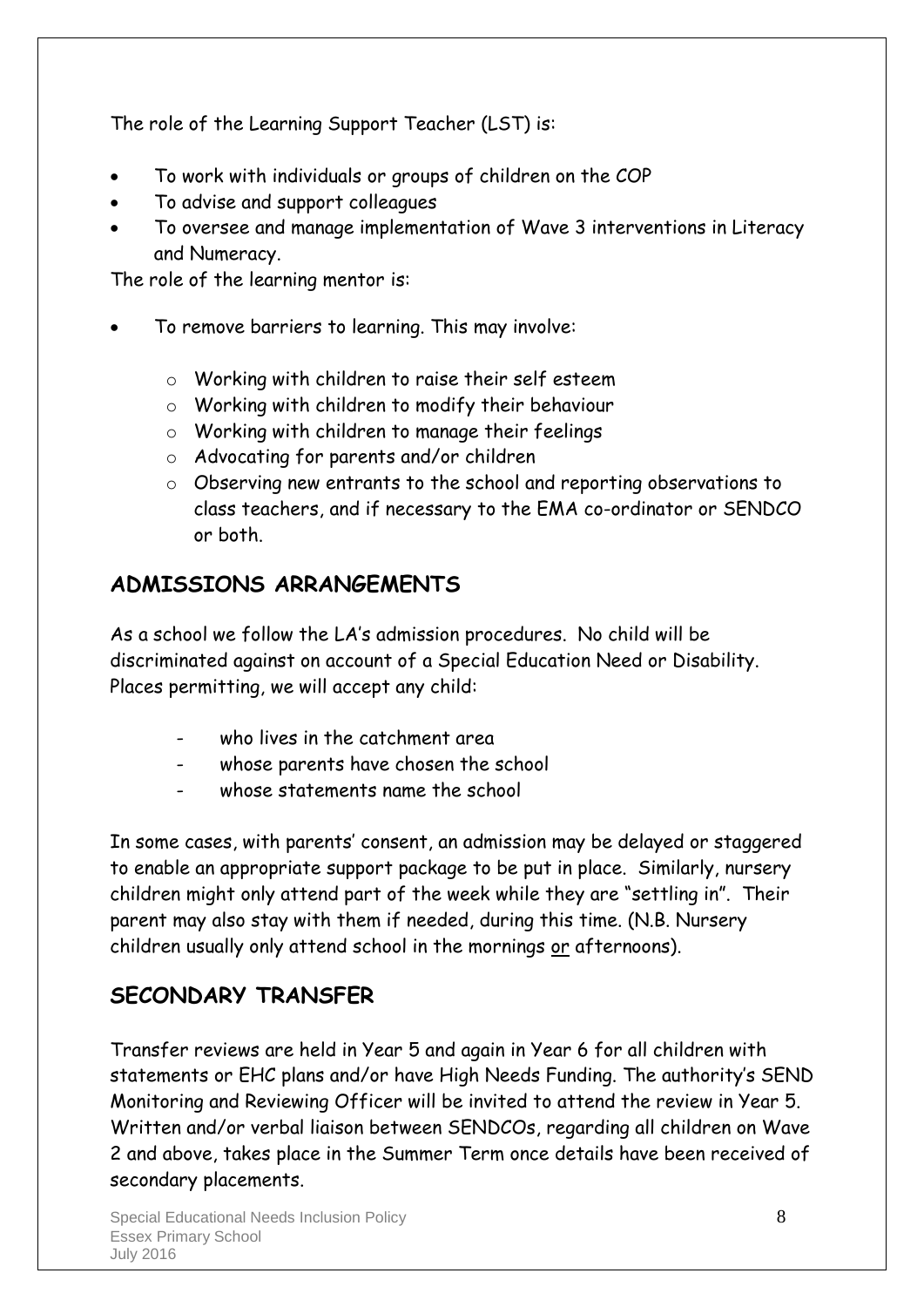The school attends additional information sharing meetings regarding Year 6 children with identified needs, with local secondary schools in the Summer term.

#### **SPECIAL FACILITIES**

We are a single storey school (with the exception of the staffroom area) and all areas have wheelchair access.

We have one disabled toilet that is equipped with a ceiling hoist in the Foundation Stage and another changing area with disabled toilet facilities in KS2. Both rooms have an adjustable changing bed/shower. Each Year group has access to a disabled toilet. There is a soft play room in KS2 and a small sensory room in the nursery area. The school has a specialised resourced provision for children at the lower end of the autistic spectrum. It started to take on pupils from September 2013. Additional staffing and resources to meet needs takes place annually. A second teacher is employed to support the pupils as they increase to 2 pupils a year to an expected maximum of 14 by 2018.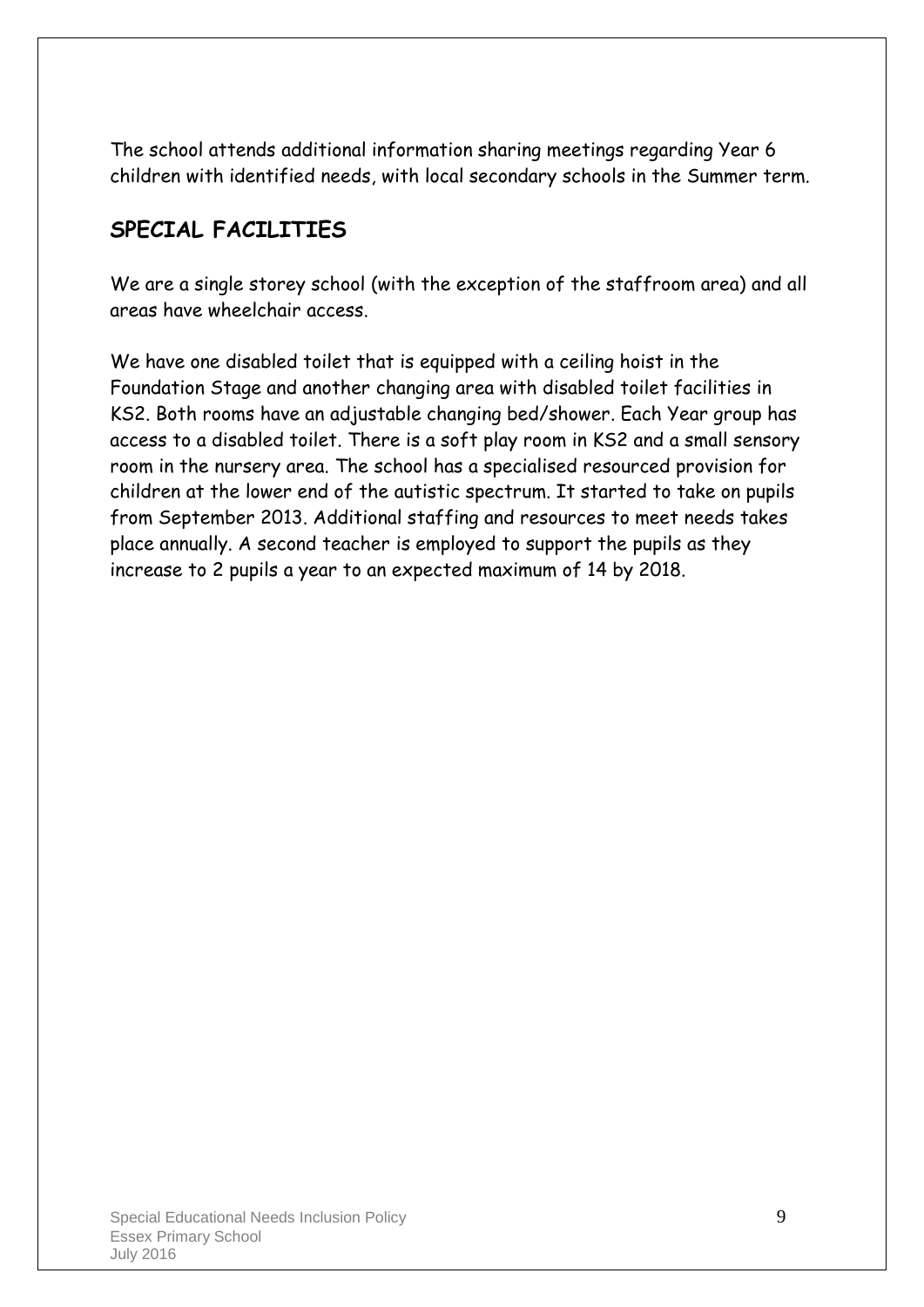#### **THE IDENTIFICATION, ASSESSMENT AND PROVISION FOR CHILDREN WITH SEND**

#### **Assessment**

- Early identification is vital. The class teacher informs the parents at the earliest opportunity to alert them to concerns and enlist their active help and participation.
- The class teacher and the SENDCO assess and monitor the children's progress in line with existing school practices. This is an ongoing process.
- The SENDCO, LSTs, and Leadership Team will analyse assessments including baseline tests and decide if adequate progress has been made.

Essex Primary adopts a Graduated Approach to Special Educational Needs. We look in the first instance to make reasonable adjustments within the classroom following the principles of the Equality Act (2010). Where there are continued concerns regarding a pupil's progress, attainment or engagement then we will discuss the most appropriate steps to take in order to identify the pupil's needs and target support effectively.



**Assess:** The class teacher and SENDCO will analyse a pupil's needs before identifying a child as needing SEND support.

**Plan:** Parents will be notified whenever it is decided that a pupil is to be provided with SEND support.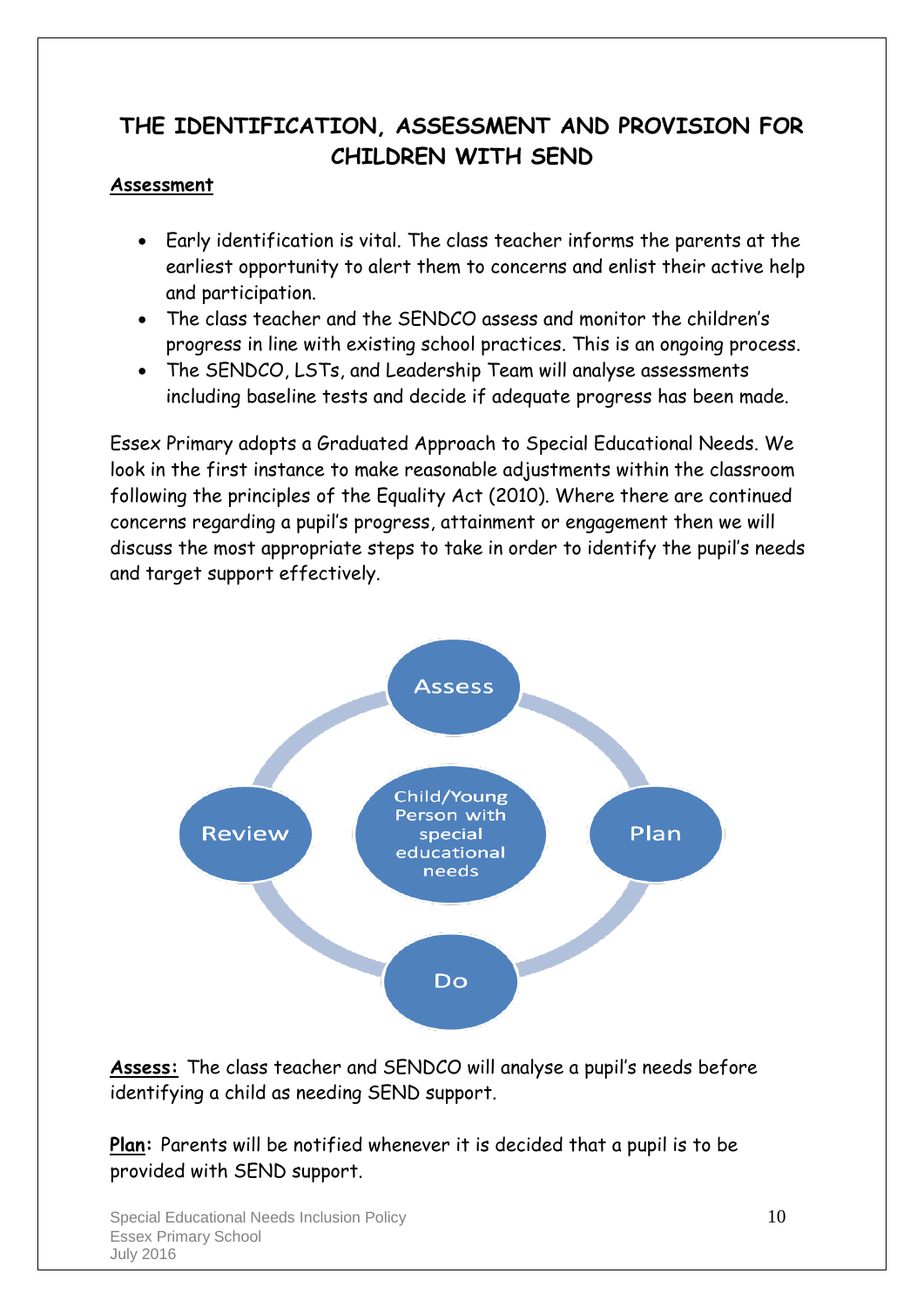**Do:** The class teacher will remain responsible for working with the child on a daily basis. Where the interventions involve group or 1:1 teaching away from the main teacher, he/she still retains responsibility for that pupil's learning.

**Review:** The effectiveness of the support will be reviewed in line with the agreed date.

#### **The Graduated Response**-**Waves of Intervention**

#### **Good Quality Teaching- Wave 1**

- Teachers are responsible and accountable for the progress and development of the pupils in their class, even where pupils access support from teaching assistants or specialist staff.
- High quality teaching, differentiated for individual pupils, is the first step in responding to pupils who may have SEND. Additional intervention and support cannot compensate for a lack of good quality teaching.
- Good quality teaching for pupils with SEND, and the progress made by these pupils, will be a core part of the school's performance management arrangements and its approach to professional development for all teaching and support staff.
- The identification of SEND is built into the overall approach to monitoring the progress and development of all pupils at Essex Primary. All teachers, supported by the Leadership Team, make regular assessments and track the progress of all pupils. Where pupils fall behind or are making inadequate progress given their age and starting point, they will be given extra support.
- Where pupils continue to make inadequate progress, despite high-quality teaching targeted at their areas of weakness, the class teacher, working with the SENDCO, will assess whether the child has a significant learning difficulty. Where this is the case, then there will be an agreement about the SEND support that is required to support the child.
- Teachers should set high expectations for every pupil and aim to teach them the full curriculum, whatever their prior attainment.
- Once a potential Special Educational Need or Disability is identified, four types of action will be taken to put effective support in place – Assess, Plan, Do, Review. This is the graduated approach for SEND support.

We aim to identify, assess and meet the needs of the children with SEND in school through the graduated response defined in the Code of Practice (2014). We are required by law to "have regard" to the COP for all children. We feel that it is an effective model for SEND provision and therefore use the approach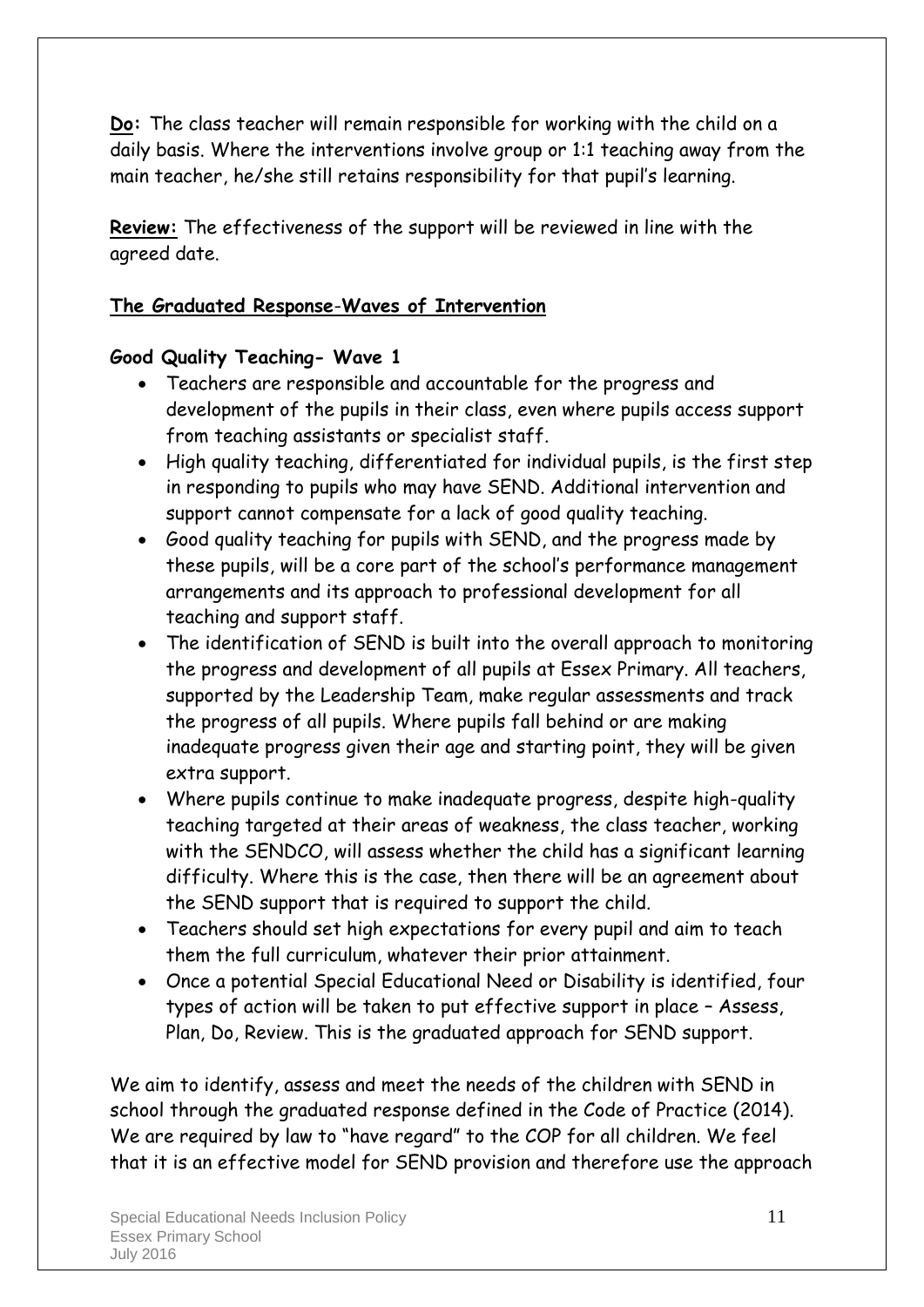from the nursery upwards. There will be differentiation for all through quality first teaching (Wave 1) in the classroom once there is a concern.

The 2014 COP has reduced the previous SEND categories of labelled SEND support to just one stage in addition to children with Education Health and Care Plans, but recommends a staged approach to identification and support.

Therefore, where a child continues to make little or no progress, despite wellfounded support that is matched to the child's area of need, the school will consider involving specialists, including those from outside agencies. With the involvement of specialist advice and support, this will put the child at the Wave 3 level of intervention.

- Where a child is receiving SEND support, the school meets parents at least termly to set clear goals, discuss the activities and support that will help achieve them, review progress and identify the responsibilities of the parent, the pupil and the school.
- The school holds an annual review for these children and their parents and a report is written to record these aims, principles and actions.
- The school will maintain a provision map as well as other methods to record and track the progress of these pupils to show the impact of interventions provided.

#### **Wave 2**

The class teacher becomes concerned about a child's progress, or attainment, or aspects of their behaviour, through classroom observations, as the result of termly assessments, or through the admissions procedure. The parents are invited in to discuss the concerns with the class teacher. This discussion may lead to the conclusion that the pupil requires help over and above that which is normally available within the class.

In consultation with parents, child, and if needed, the SENDCO, an Individual Education Plan (IEP) or Pupil Passport is written to support the child. This includes information about:

- short term targets that the child will work towards
- teaching strategies to be used
- the provision that will be put in place
- criteria for success
- ideas for parents to help their children
- date of review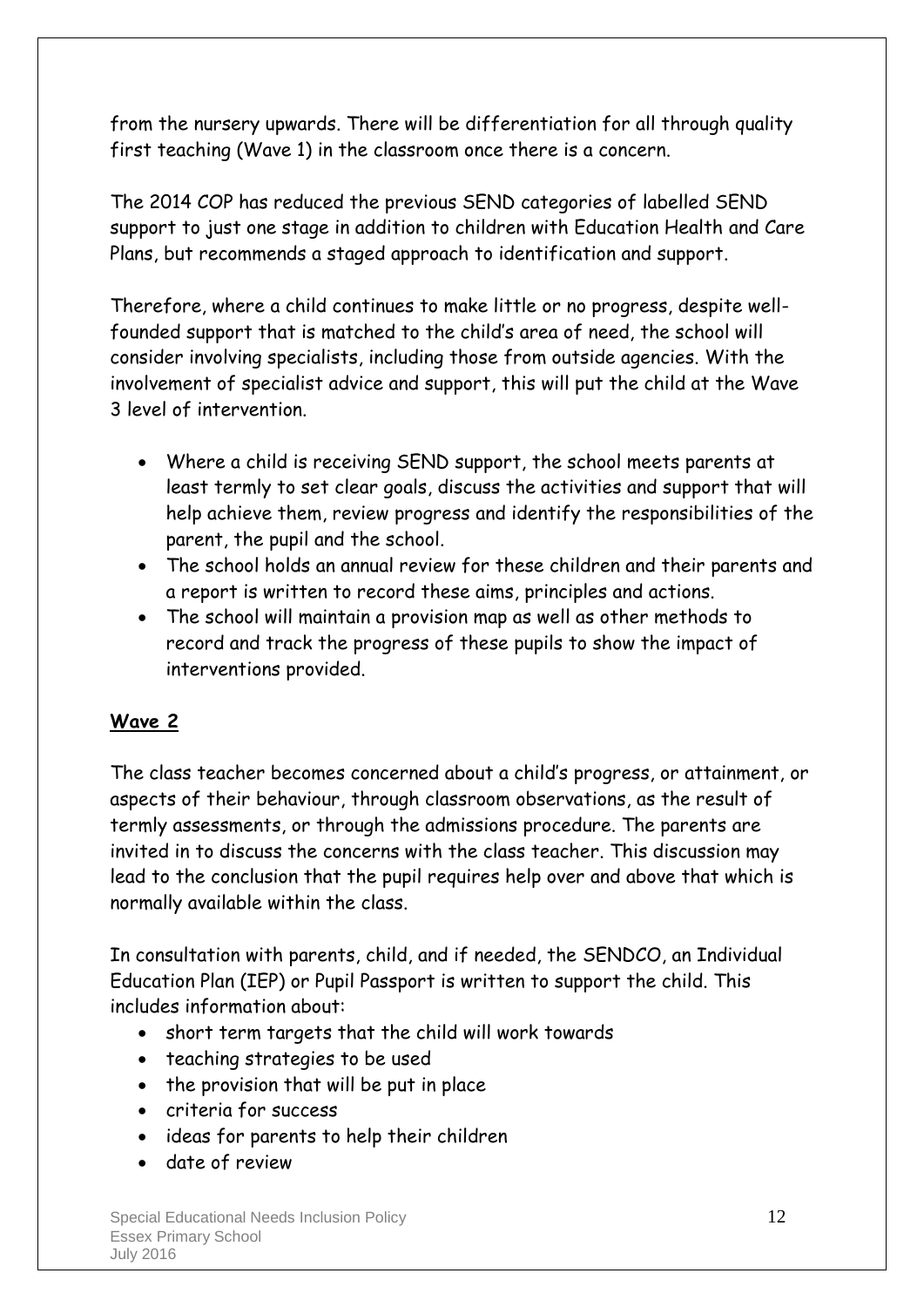IEPs only record what is **additional to** or **different from** normal classroom differentiation- the first 'wave' of intervention (Wave 1)

Teaching staff have access to IEP Writer 3, which is a computer programme that helps to write IEPs.

The IEP is copied 5 times:

One copy goes to the SENCo, who logs it on SIMS.NET (only possible after updating of computer system is completed).

One copy goes to the parents.

One copy is filed in the class teachers planning file to be consulted so work can be differentiated accordingly.

One copy goes to each of the support staff that works with that child. One copy goes into the office file.

All adults working with the child should have access to the IEP to ensure consistency of approach. The IEP also forms the basis for termly reviews of progress after which a new IEP is written, if needed.

A child on SEND Support usually receives support from the school's resources, through a Teaching Assistant(s) and/or the Special Needs Coordinator (SENDCO) or Learning Support Teacher (LST). This support may be in class or in withdrawal groups. If a child has an IEP for social, emotional or mental health needs (SEMH), they may not receive any help from a teaching assistant, but their IEP reflects behaviour targets over and above general classroom management techniques and rules. Support may be in groups for literacy as a second wave of intervention besides class differentiation (Wave 2) through literacy or numeracy support groups.

If it is felt that the child is not making satisfactory progress after Wave 2 interventions then Wave 3 Literacy reading interventions with small groups in Years 2 and 3 are carried out with the support available from within the school's resources using specifically trained TAs and/or the LST (Wave 3 Manager). If after these interventions, pupils continue to have serious difficulties and various strategies have been tried, a review will be held with parents. After this, if agreed, the child will move from Wave 2 interventions to Wave 3 intervention and an individual reading programme will continue to be followed. Moving to a more intensive, individualised level of intervention is limited not only by level of need, but also by the availability of the external specialist.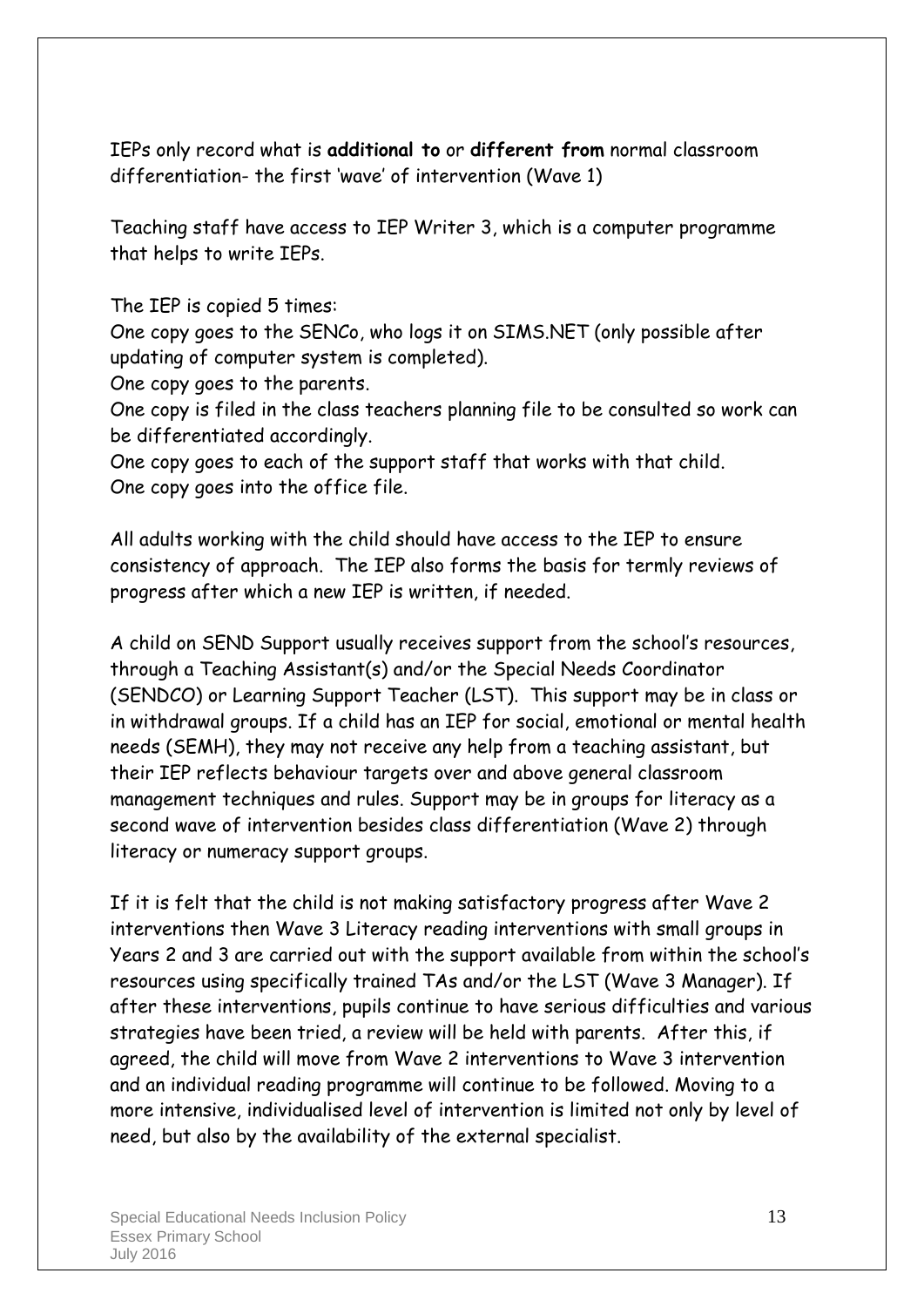#### **SEND Support – Wave 3**

The 2014 COP has reduced the previous SEND categories of Action and School Action Plus to just one stage, SEN Support, in addition to children with Education Health and Care Plans but recommends a staged approach to identification and support.

Therefore, where a child continues to make little or no progress, despite wellfounded support that is matched to the child's area of need, the school will consider involving specialists, including those from outside agencies. With the involvement of specialist advice and support, this will put the child at the Wave 3 level of intervention.

- Where a child is receiving SEND support, the school meets parents at least termly to set clear goals, discuss the activities and support that will help achieve them, review progress and identify the responsibilities of the parent, the pupil and the school.
- The school holds an annual review for the Wave 3 and EHCP or Statemented children and their parents and a report is written to record these aims, principles and actions.
- The school maintains a provision map as well as other methods to record and track the progress of these pupils to show the impact of interventions provided.

Although there are broadly 3 waves, Wave 3 is characterised by the involvement of external specialists i.e. Educational Psychology Service, Speech and Language Therapy, Behaviour Support Service, Sensory Service, etc (see P. 22 for the full list of outside agencies who currently work with the school) (see section Q).

In most cases a formal request is made by the school for an Educational Psychologist's (EP) involvement. Again, for this to be possible there must be evidence of a sufficient level of need and a sufficient level of intervention from the school. If the referral is accepted, the EP will make an initial assessment. This usually involves class observation, individual work with the child, discussion with the class teacher\SENDCO and a meeting with parents. Following this, recommendations are made and a revised, usually a more detailed IEP is written. The child may receive more support than at Wave 2 but will be subject to the same review procedures and an annual review will be held and additional adults and agencies working with the child will be invited to attend. The EP will also monitor the child's progress and provide further advice if required.

Children and young people who currently have a statement of Special Educational Needs will gradually have this converted into an EHCP through the Annual Review process between September 2014 and July 2018.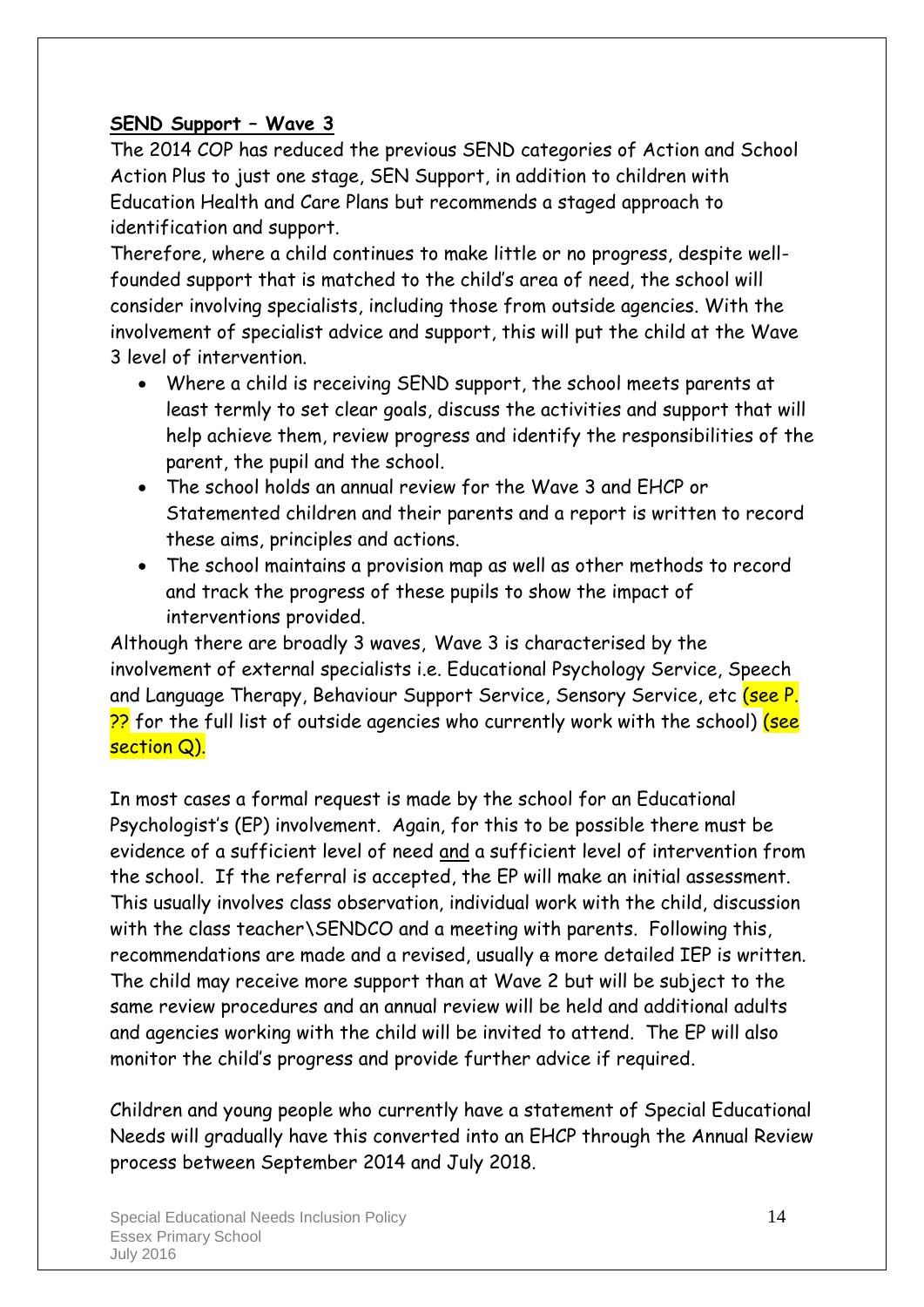#### **An annual review of the statement will always be carried out.**

As all the funding for SEND is delegated to schools and involvement from outside agencies does not depend on a child having a statement; very few children need statements. This also means that outside agencies can work more proactively to support children with High Needs funding and Wave 3 support.

A Statement of SEND is a legal document that describes the needs of a child; the type of provision a child should receive to meet these needs and the procedures to review this provision. It also names the school and describes any non-educational provision required.

The LA is legally responsible to ensure that what is detailed in the statement or EHCP is provided. The SENDCO is responsible for the day-to-day running of this provision and the management of the staff to do it.

#### **An annual review of the statement or EHCP will always be carried out.**

#### Education,Health and Care Plans (EHCPs)

As from September 2014 the Local Authority will no longer be providing statements but issuing EHCPs in line with government legislation. There will be a gradual change over from existing Statements for Special Educational Need to EHCPs. The process is expected to take up to 3 years.

Once a request is made, the Local Authority will decide whether a statutory education, health and care plan is necessary, make a decision, and communicate its decision to the child's parent.

- The whole assessment and planning process, from the point an assessment is requested and brought to the attention of the local authority until the date the final EHCP is issued, must take no more than 20 weeks.
- A local authority decision not to issue an EHCP must be given within 16 weeks of the initial request.

#### Personal Budgets

- A personal budget is an amount of money identified by the local authority to deliver all or some of the provision set out in the EHC plan.
- Personal budgets should reflect the holistic nature of an EHC plan and cover the special education, health and care services specified in the plan as appropriate.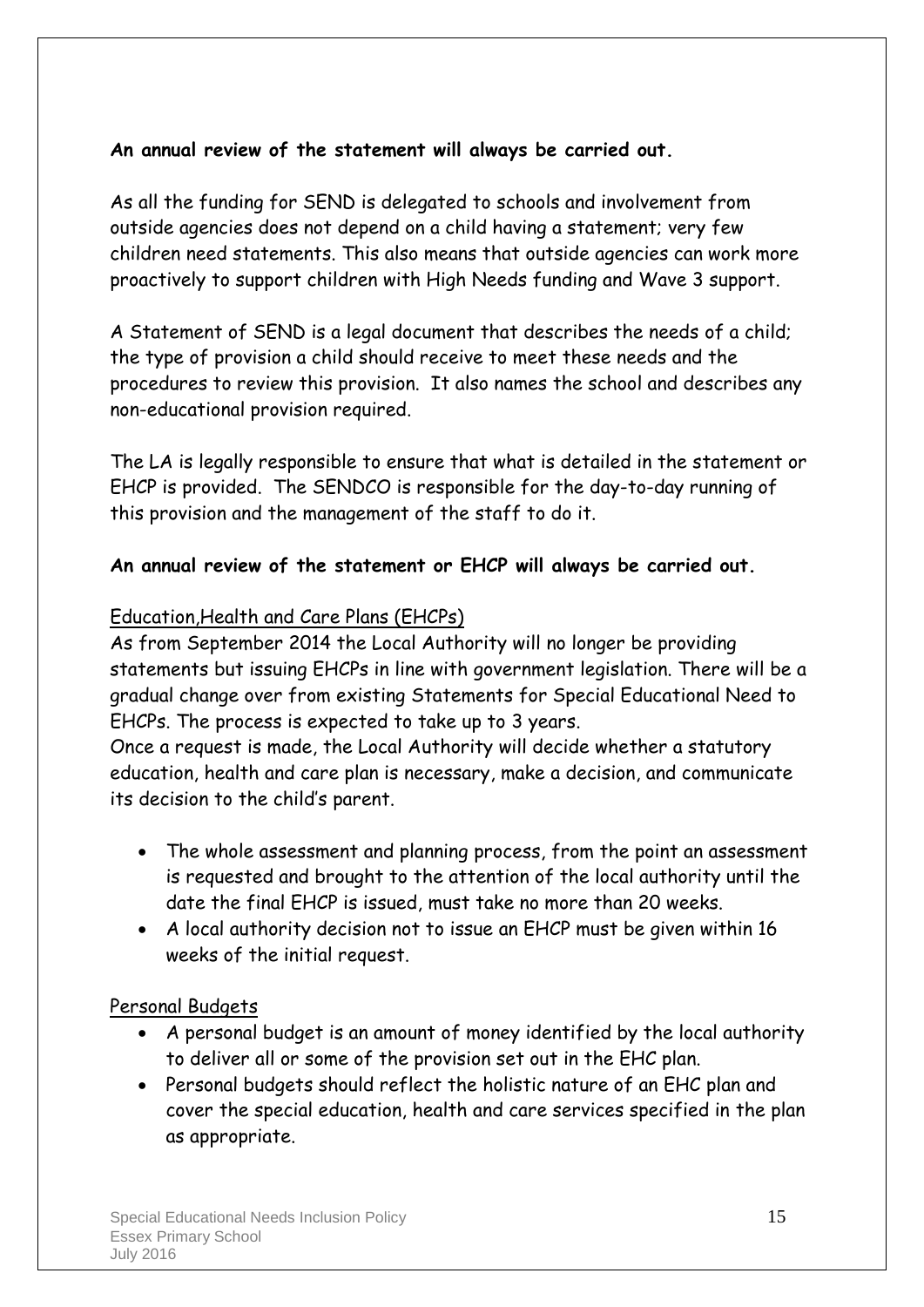#### High Needs Funding

High needs funding is for pupils who have particularly high levels of need and funding arrangements for these pupils are agreed between the Local Authority and the Schools Forum.

A key change in 2016-17 is that new profiles will be used to determine levels of funding and should bring a clearer distinction between Level 3 and Level 4 funding. (Level 4 funding is double Level 3 funding and is agreed according to severity of need) Level 4 funding is managed by the Local Authority. Level 3 funding is allocated to the school budget at the beginning of the financial year.

#### Wave 3 Assessment Tools (in addition to other whole school assessment tools)

The school uses a range of standardised assessments to measure where a child is at and their progress.

Assessments used: TOWRE 2 (Test of Word Reading Efficiency) SWST – Single Word Spelling Tests HAST – The Helen Arkel Spelling Test DRA – Diagnostic Reading Assessments YARC – York Assessment for Reading for Comprehension PHAB 2 – Phonological Assessment Battery CTOPPS 2 – Comprehensive Test of Phonological Awareness WRIT – Wide Range Intelligence Test TOMEL 2 – Test of Memory and Learning BPVS – British Picture Vocabulary Scale Numicon – Maths Year R – 45 High Frequency Words Year 1/2 High Frequency Words -110 words Letters and Sounds High Frequency first 300 Words Wave 3 – Newham Assessment words sets 1-4 GL Emotional Literacy Assessment/Checklist (standardised) –for measuring progress in emotional literacy

ICT: Lexia – ongoing assessment Symphony Maths – ongoing assessment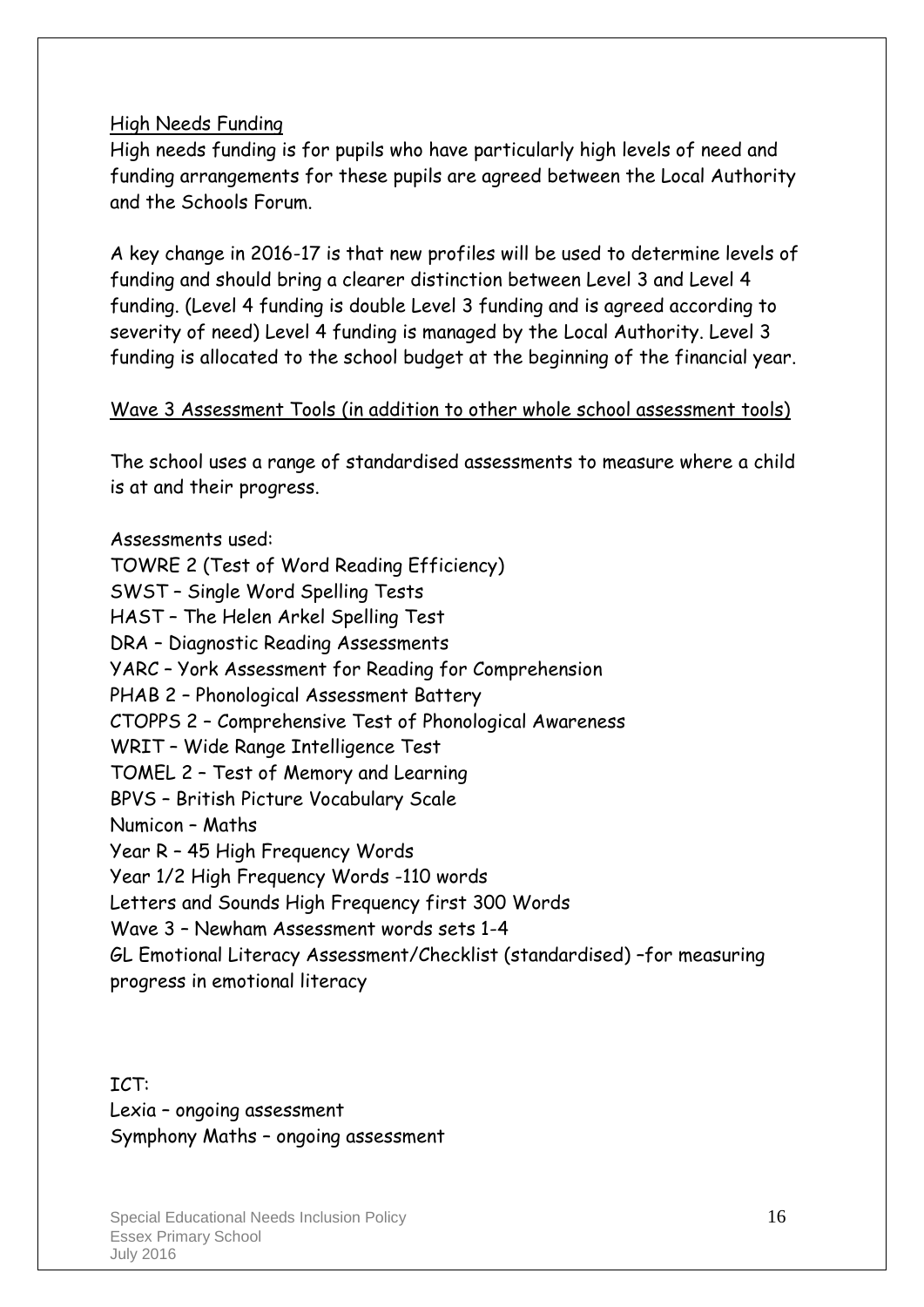#### **Pastoral Support Programmes (PSPs)**

PSPs are drawn up if a pupil has been excluded (including lunchtime exclusions) or is in danger of exclusion. The Head Teacher and SENDCO will call the parents to a meeting at the school to discuss what can be put in place to improve behaviour and prevent further exclusion.

The programme is reviewed every 6 weeks and runs for a minimum of 12 weeks, and finally, after 12 weeks, if further support is needed, the Behaviour Support Service (BSS) will be involved in supporting the pupil and their family.

PSPs replace any existing IEPs for the duration of the plan and is classified as Wave 3.

#### **Initial Concern**

Initial Concern forms are used to monitor children who may have SEND and is a way of sharing information on children who receive support from outside agencies, but this support does not need to be reflected in an IEP; they do not need support or provision over and above normal classroom differentiation e.g. children who go to a clinic for speech and language therapy for stuttering, children who have a mild hearing loss. It is a way of making staff and parents aware of potential difficulties.

#### **NURSERY**

#### **Guidelines for early identification of SEND and using CoP levels of response in the Nursery**

The Nursery and Reception classes adopt a graduated approach to identifying SEND; a cycle of assessment, planning and reviewing their actions in increasing detail and with increasing frequency, to identify the best way of securing good progress.

All children entering the nursery have a baseline social, emotional, physical and language record completed after they have attended for 15 full sessions.

Children may show difficulties in one or more areas of their development such as early learning skills; language development; behaviour, physical development etc. If it is felt a child's levels of functioning and/or their progress in a particular area is significantly below that of his/her peers, then there should be a meeting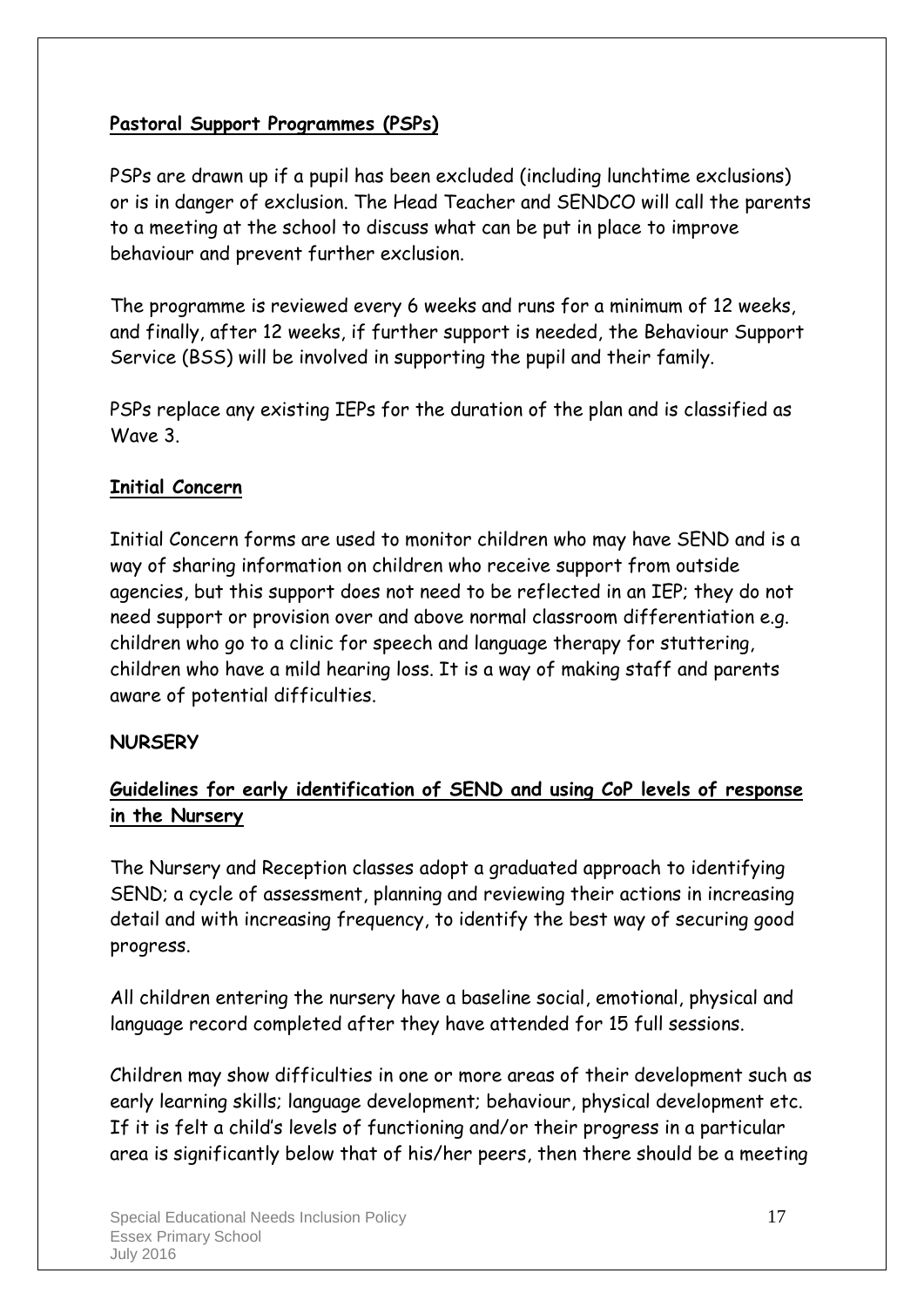with parents/carers. This should not be considered until a child has been attending for half a term or more.

An Initial Concern should be completed, parents consulted and reassured as necessary and photocopies of paperwork given to the SENDCO. Teachers may choose to complete IEPs or Initial Concern record forms to aid them in supporting the child in class and measuring their progress.

Children will be put on Wave 3 (SEN support, of the Code of Practice) if they are receiving additional support from an outside agency (i.e. Pre-School Home Visiting Team) and their difficulties are affecting their learning (copies of all relevant records and reports should, with parental permission, be given to the SENDCO). Children who are receiving support for a medical\physical\speech difficulty, which does not significantly affect their learning, should be identified on the class medical list, not the SEND register.

Children at SEND Support at Wave 3 need to be reviewed on 2 occasions – 6 months and 1-2 months before transferring to KS1. (Dependent on length of time they are in Nursery):

- The six month review need only be a formal review if it is felt that the child has exceptional needs and may require additional support when s\he starts school (if this is the case, it is vital that the process is started at this time) otherwise an informal review is appropriate.
- Children at a High Needs or (Wave 3) level of need should be reviewed 1 –2 months before starting in reception, to discuss their progress and potential needs. Parents should be invited, along with the new class teacher and SENDCO as necessary. Appropriate provision can then be put in place for when the child starts in reception.

N.B. We recognise that children, particularly at nursery age, will develop at different times and rates and that their needs can change quite quickly. However, the above guidelines are intended to ensure that the Special Educational Needs or disabilities of all children are identified, assessed and provided for as early as possible.

#### **BEHAVIOUR**

All teachers manage behaviour with regard to the school's Behaviour Policy. Staff are encouraged to pay particular attention to positive behaviour management strategies.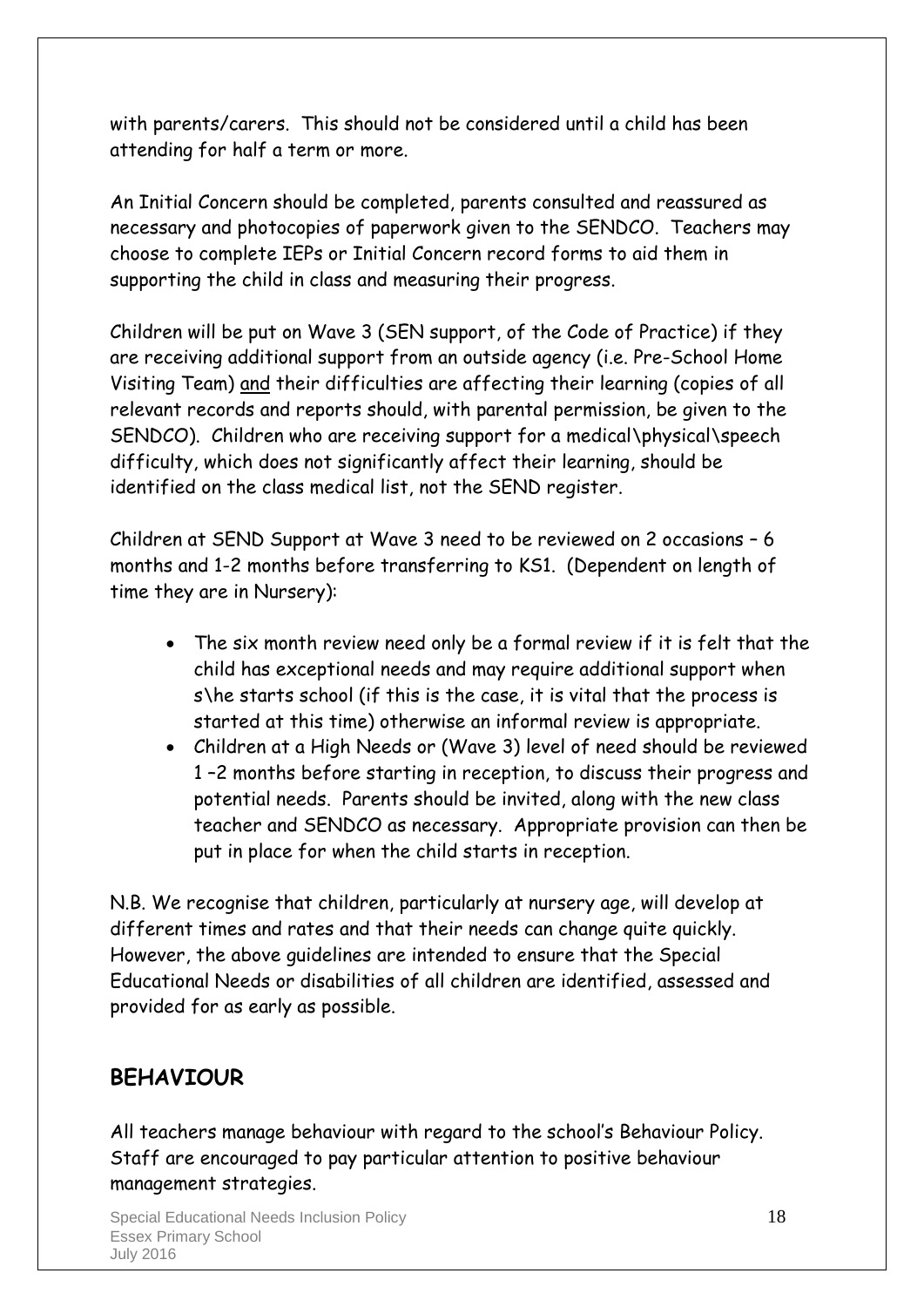Teachers are encouraged to identify, assess and provide for children presenting behaviour management problems, through the same graduated response described above. Hence, children may be on the SEND register for education needs, behaviour needs, or both. Particular emphasis is placed on seeing a child's behaviour in terms of the interaction between that child and his\her environment. Challenging behaviour is not seen as solely a "within child" problem. Within the COP 2014, behavioural difficulties do not necessarily mean that a child or young person has a SEND and should not automatically lead to a pupil being registered as having SEND.

#### **MEDICAL NEEDS**

Children with asthma, diabetes or other medical conditions that might require attention in school should be known by all relevant members of staff, except where this would breach confidentiality. If the condition is acute then a photograph of the child is displayed in the staffroom, school office, and the first aid room with a description of the condition\what may need to be done as well as a care plan. Inhalers, epipens and snacks for diabetics should be kept in a safe place in the class or school office and must be readily available; they should not be locked away. (see details in the school's asthma policy).

Children with medical conditions that do not affect their learning or access to the curriculum are not placed on the SEND register.

The school nurse visits school regularly, for routine health assessments and other follow up\statutory medicals for identified children or groups of children. The school doctor is involved in all medicals which now take place at the Child Development Centre. One-off referrals can be made if there is a concern (See appendix B Nurse Referral form)

Some children may require physiotherapy on a daily or weekly basis. The SENDCO with the support of the HLTA co-ordinates this provision and ensures that support staff receive the appropriate training.

#### **ENGLISH AS A SECOND LANGUAGE**

We recognise that there is often a difficulty in identifying and assessing whether some second language learners have SEND, particularly if they are at the early stages of acquiring English. An underlying learning difficulty may be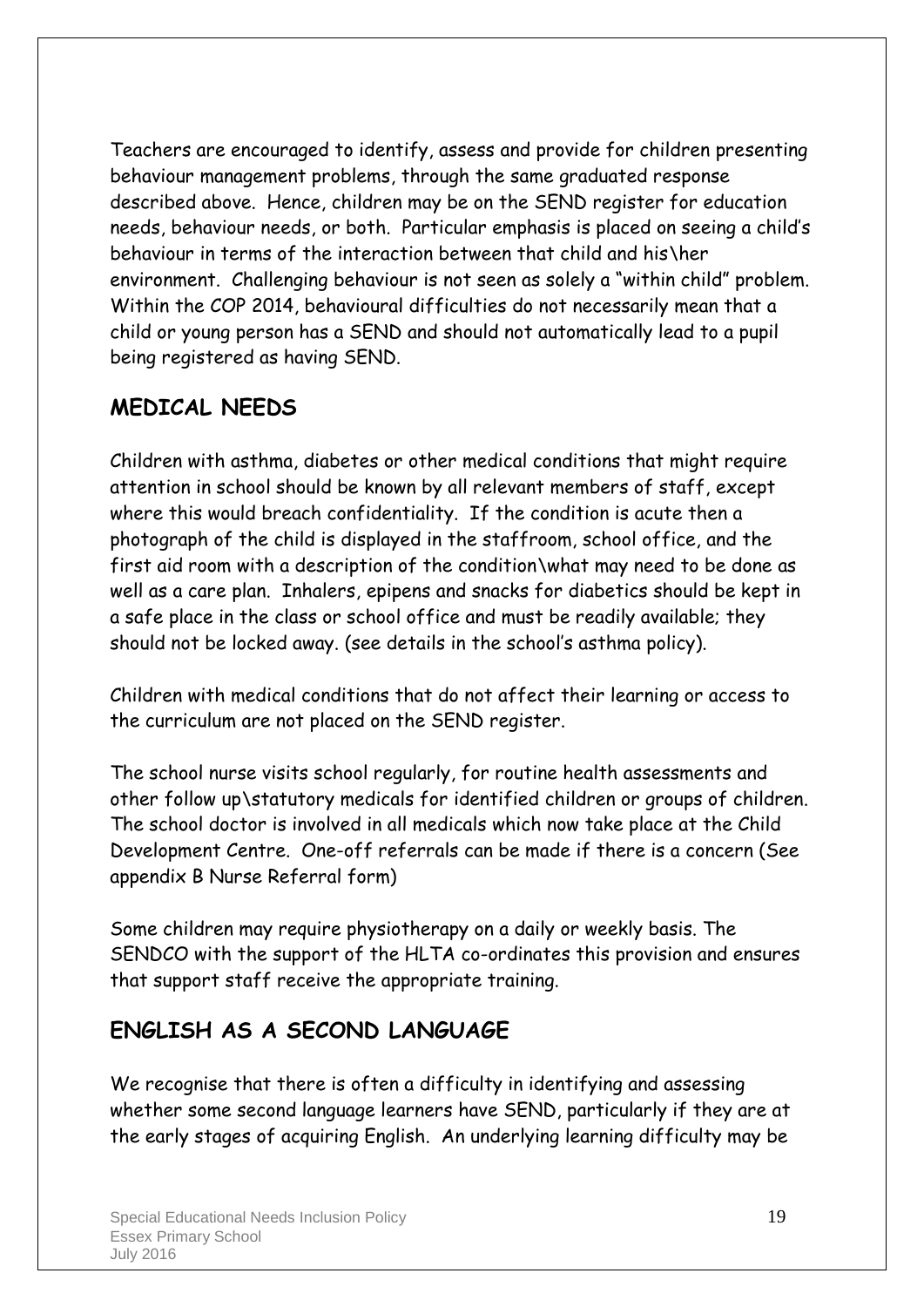masked by the child being at the early stages of acquiring English. Similarly, difficulties arising from a lack of English may be wrongly attributed to SEND.

Staff are encouraged to consider this when assessing and identifying SEND. If there is confusion then advice can be sought from the EAL co-ordinator and if necessary a home language assessment can be arranged.

In the absence of clear indicators of learning difficulty, pupils at the early stages of English language acquisition should **not** be placed on the SEND register.

The Kickstart teacher and EAL co-ordinator play a vital role in identifying children with SEND, through admissions observations and reports on children who attend Kickstart.

#### **REVIEWS**

Children's progress is monitored at each stage through various reviews. The type of review, and who attends will vary according to the level of support and need. Reviews are usually held termly, and either can coincide with parents' meetings or protected time is given for them. Wave 2 reviews normally consist of a meeting between parents and class teachers and may also involve the SENDCO or LST. Parents are always invited to all reviews. Children's views are sought as well.

The SENDCO chairs reviews for children with statements or EHCPs, or who receive ERP funding. The SENCo will also chair reviews of SEND children at Wave 3 where appropriate e.g. at the start of support from outside agencies, or where a child receives support from many different agencies. The SENDCO will also attend a review if a class teacher requests it. For a child with a statement/EHC plan or in receipt of High Needs Funding, every third review is an Annual Review to which the LA's Monitoring and Reviewing Officer, and outside agencies are invited. The SENDCo collates information from the annual review to send to the borough. It is expected that this is done within 10 working days of the review. Reviews at Wave 2 are less formal and usually consist of a class teacher's personal appraisal of the effect of strategies used.

Before a review the class teacher, the teaching assistant and/or LST collates information about the child's progress against targets and records this in the outcome column on the IEP. At a review the class teacher or SENDCO goes through the current IEP with the parent discussing if the targets have been met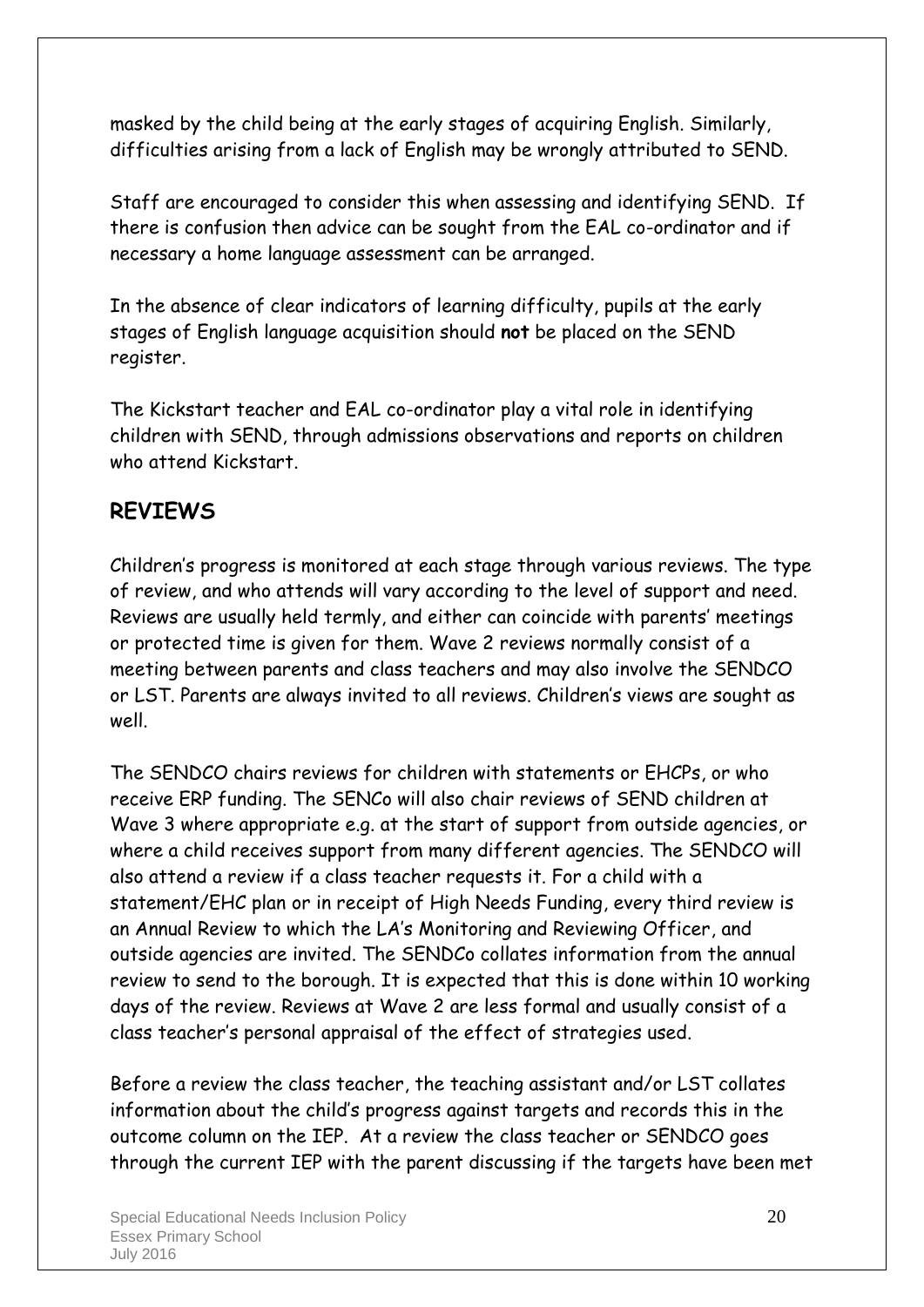or not, and fills out a review form (see appendix). New targets are discussed and reasons why targets have not been met. Parents' views are actively encouraged and recorded as are the views of the pupils themselves through pupil-centred reviews wherever possible.

The purpose of reviews is to evaluate the child's progress in relation to the IEP\Statement\EHCP and identify further provision and targets. The key word is satisfactory. If it is felt that the child is making:

| $\blacksquare$ | Satisfactory progress<br>$\overline{\phantom{0}}$ | Remain on current support                          |
|----------------|---------------------------------------------------|----------------------------------------------------|
|                | Less than satisfactory progress -                 | Move to next level of support                      |
|                | More than satisfactory progress -                 | Return to previous stage/quality<br>first teaching |

After a review, if needed a new Pupil Plan is written and copies of the review form, old plan and new plan are passed to the SENDCO.

#### **RECORD KEEPING**

- Every class has a designated, labelled SEND folder which contains letters and pro-formas for SEND
- Current IEPs are kept in the class teachers red planning file
- The IEP is a working document therefore Teaching Assistants (TAs), the Learning Support Teacher (LST) and Class Teachers should keep a running record of pupil progress on it.
- Old IEPs and review forms are kept in the SEND file and copies passed to the SENDCO
- Children's SEN files are also kept in the SENDCO's office containing copies of old and current IEPs, review notes and any reports from outside agencies
- TAs and LSTs keep running records of their support work with pupils
- The SIMs software is used to create the SEND register and keep a record of reviews, and current IEPs
- (IEP writer 3) The school keeps records of current and past IEPs.
- Reports from outside agencies- it is the SENDCO's responsibility to share this information with relevant staff
- It is the teacher's responsibility to ensure they pass on the SEN file with all the IEPs and programmes to the next class teacher at the end of the school year. On some occasions some classes may have been remixed. Teachers must reorganise files and pass on information to reflect this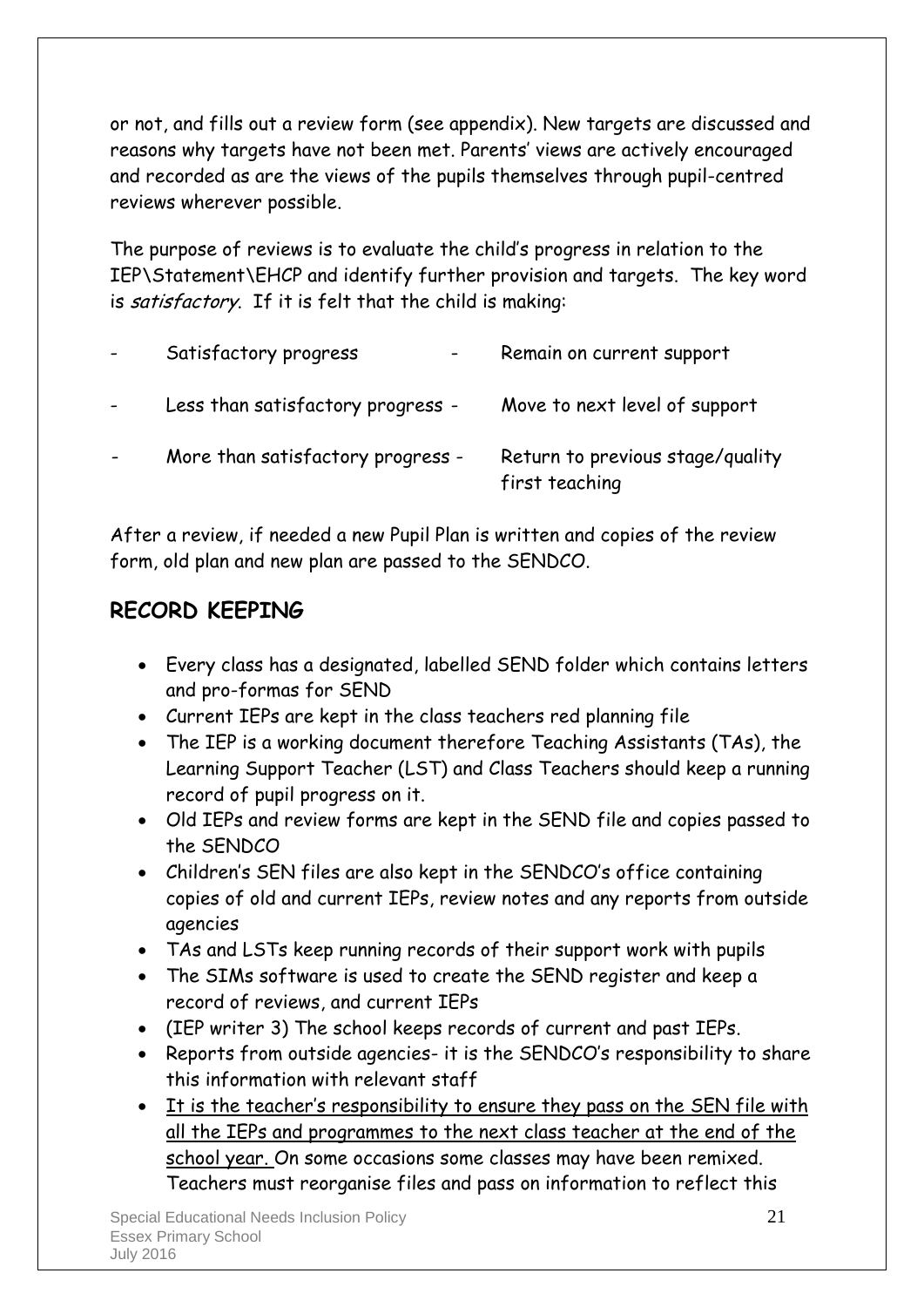All children are assessed termly and a record kept of their progress. For some children with SEND this may be recorded as a P level if they are not in the reception or nursery. Progress is recorded on 'B-Squared' electronic programme by the SENDCO and Resourced Provision Manager (on the SENDCO computer) and data is tracked using a data collection and assessment database called CASPA .

#### **PARTNERSHIP WITH PARENTS**

It is an integral part of the school's philosophy that parents are seen as partners in their child's learning. Close liaison with parents is welcomed and sought at each stage of the child's education either through parents' evening, formal meetings or more informal meetings, which can be requested at any time.

When we are concerned about a child we invite parental involvement from the earliest stage. This enables parents:

- to share their extensive knowledge of their child with the school
- to be informed of what efforts the school is making to meet their child's needs
- to become more involved in helping/working with their child

If speaking/understanding English is difficult then parents are encouraged to bring an English-speaking friend or family member. Bi-lingual staff, or a borough interpreter, can also be arranged to translate if necessary.

We recognise the need to continue to develop and increase parental involvement.

#### **ACCESS TO THE CURRICULUM**

We aim to give all children access to a broad and balanced curriculum based on the National Curriculum. IEPs, will often address ways in which children can participate in the curriculum despite their difficulties rather than solely focusing on improving their difficulties.

IEPs, and their reviews, also provide a record (more detailed than the school core subject records) of the "small-step" success a child may be making.

A great emphasis is also placed on ensuring that children with SEND are included socially wherever possible.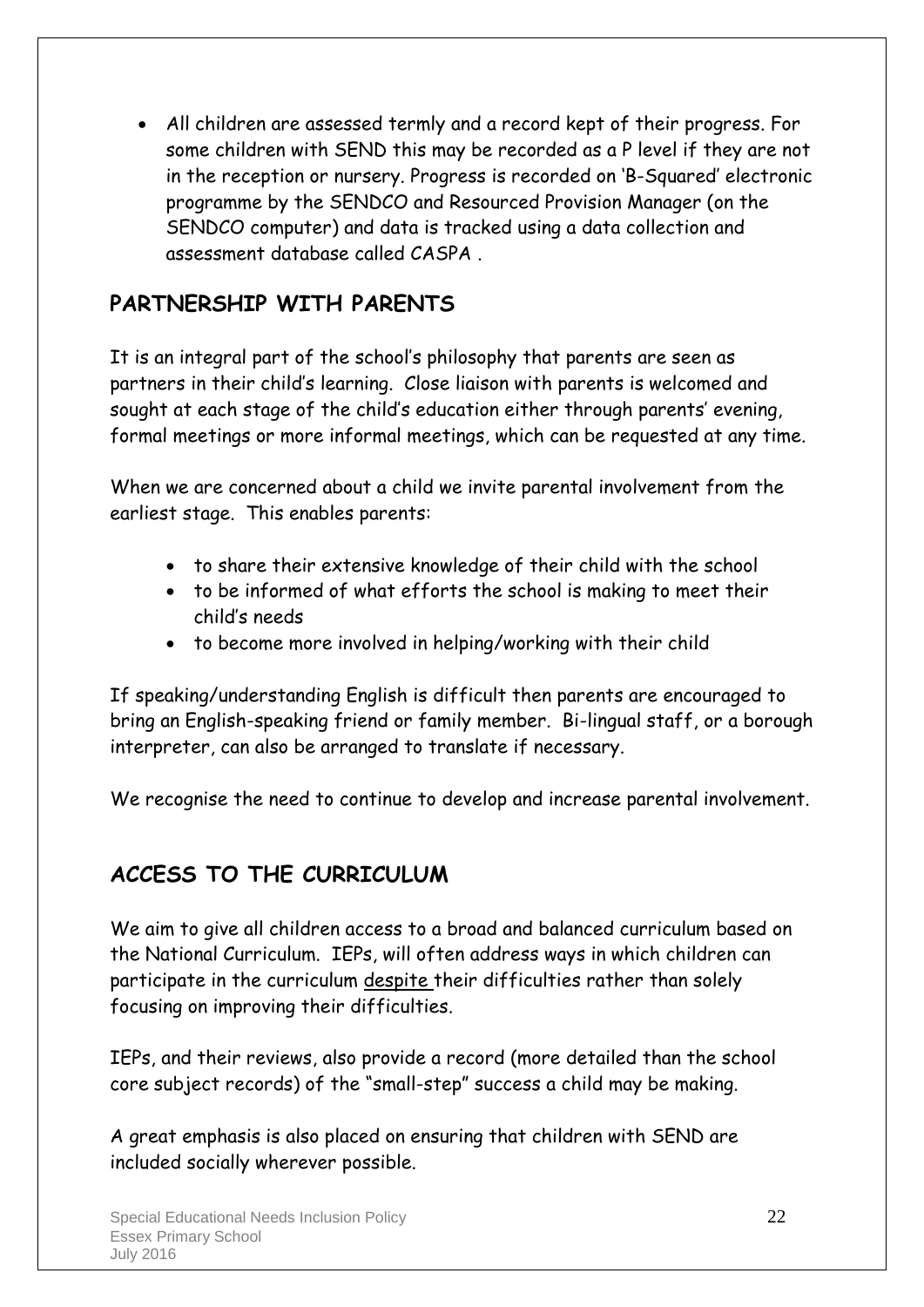We will monitor and respond to any difficulties in differentiation and access to the curriculum as they arise. We remain aware of the need to provide a balanced curriculum for our exceptionally able children that both stretches their achievement within the curriculum and develops their social and emotional skills. Every effort is made to give all children equal access to the full life of the school. This includes differentiated activities for homework/class work and PE. Clubs are monitored by the PSHE co-ordinator for take-up by disabled and SEND pupils. Risk assessments are carried out so that all children can have the opportunity to attend trips, sports activities e.g. swimming, extended school provision, assemblies, plays and productions in all settings. (See Disability Access Plan and Single Equality Duty document for further details).

#### **PLANNING**

All planning formats include a column to plan for children with SEND if they fall outside of the normal classroom differentiation. If a class teacher would like a teaching assistant to work on IEP targets or other activities rather than what is planned for the rest of the class, this is recorded on the plan.

#### **RESOURCES**

The school is allocated a sum of money by the LA specifically to fund SEND provision. The LA formula is based on proxy measures, including, a historical view of the number of statements that the school had, number of free school meals, number of unexpected admissions and size of the school.

#### Current allocated budget for 2015 -2016

 £266,000 ERF/High Needs block funding children (mainstream) £166,500.00 ERF/High Needs block funding children (Resourced Provision) £100,000 Base funding Resourced Provision £ (deprivation budget SEND allocation)

Total: £532,500

Projected allocated budget for 2016-17 – unvalidated

 £266,000 ERF children/High Needs block funding children (mainstream) £166,500 ERF/High Needs block funding children (Resourced Provision) £120,000 base funding for Resourced Provision tbc.  $E$  (top up funding)

£552,500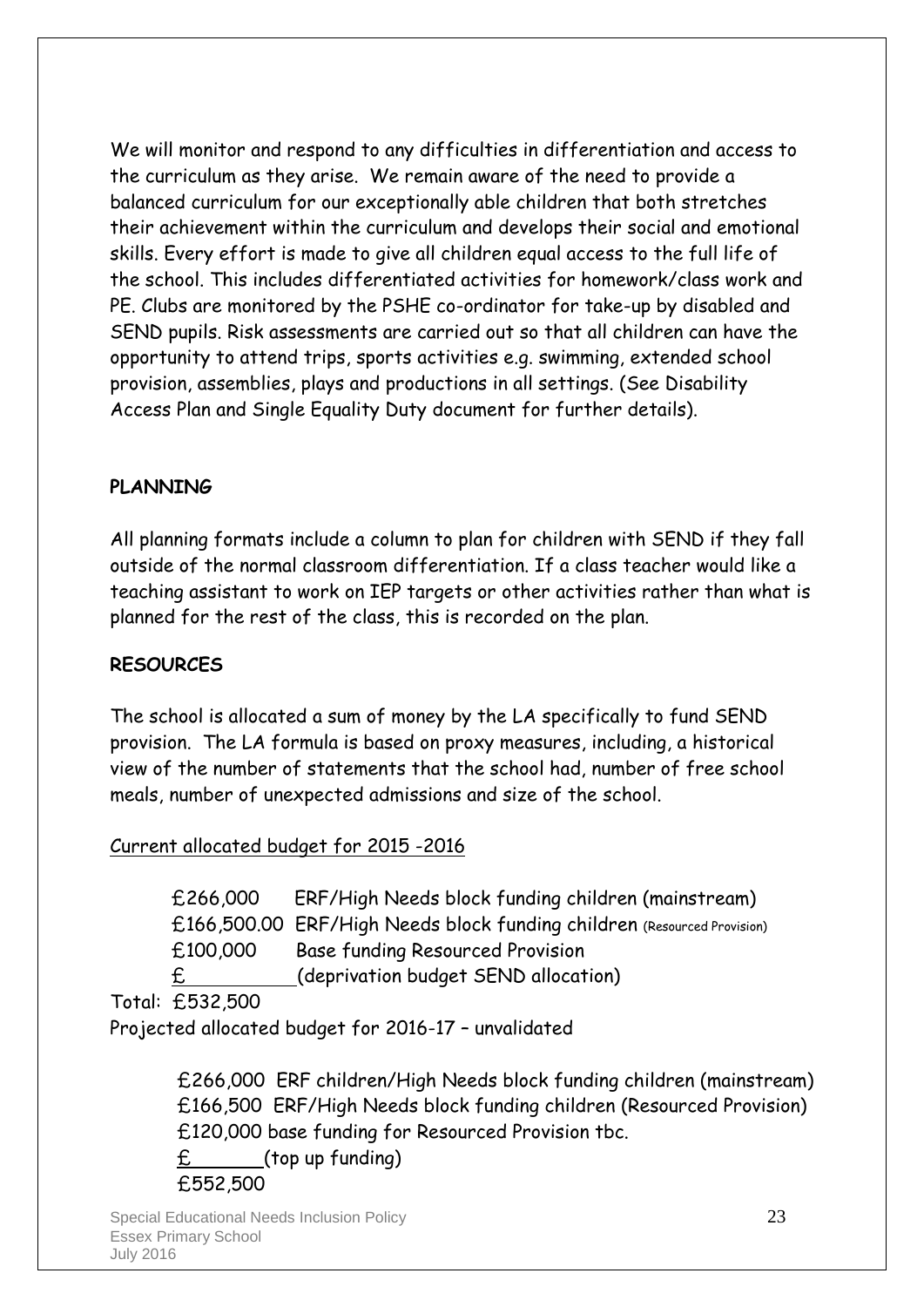This is mainly spent on human resources.

The school also allocates money for SEND and this is spent on:

- Resources\equipment
- SEND training
- Cover for reviews

The SENDCO is on the leadership spine and is non class based for 5 days a week.

This time is divided between:

- SEND administration
- Attending core meetings/conferences relating to responsibilities as named Child Protection Officer and regularly writing reports from closely monitoring pupils on the 'At Risk' register. Also monitoring progress of 'Looked After' children and holding Pastoral Support Plan (PSP) meetings for children who are looked after.
- Consulting/liaising or information sharing with outside agencies: EP/therapists/school counsellor, social services/voluntary groups/charities/parent group reps/(Language Communication and Interaction Service (LCIS), Complex Needs and Dyslexia Team (CNDT), Sensory Service (SS)/Child and Family Consultation Service (CFCS)/school nurse/doctor/(Special Educational Needs Officer (SENO)) Borough monitoring and reviewing officer.
- Consulting with teachers\Head Teacher
- Reviews
- Meetings/information sharing with members of SEND team/TAs
- Monitoring/recording/tracking SEND pupil progress re: teaching interventions and quality of provision in classrooms
- Meetings as member of the Leadership Team in role of AHT.
- There is a wide range of SEND resources\equipment available to all staff. These resources are in the LST's room in Y5 quiet area or kept in classes\year groups over the year. All resources are returned and audited at the end of the year. Staff attention is drawn to resources during SEND staff meetings and they are also able to request additional resources through the SEND team members.
- Observing/advising staff/teachers regarding any concerns arising.
- Developing aspects of SEND.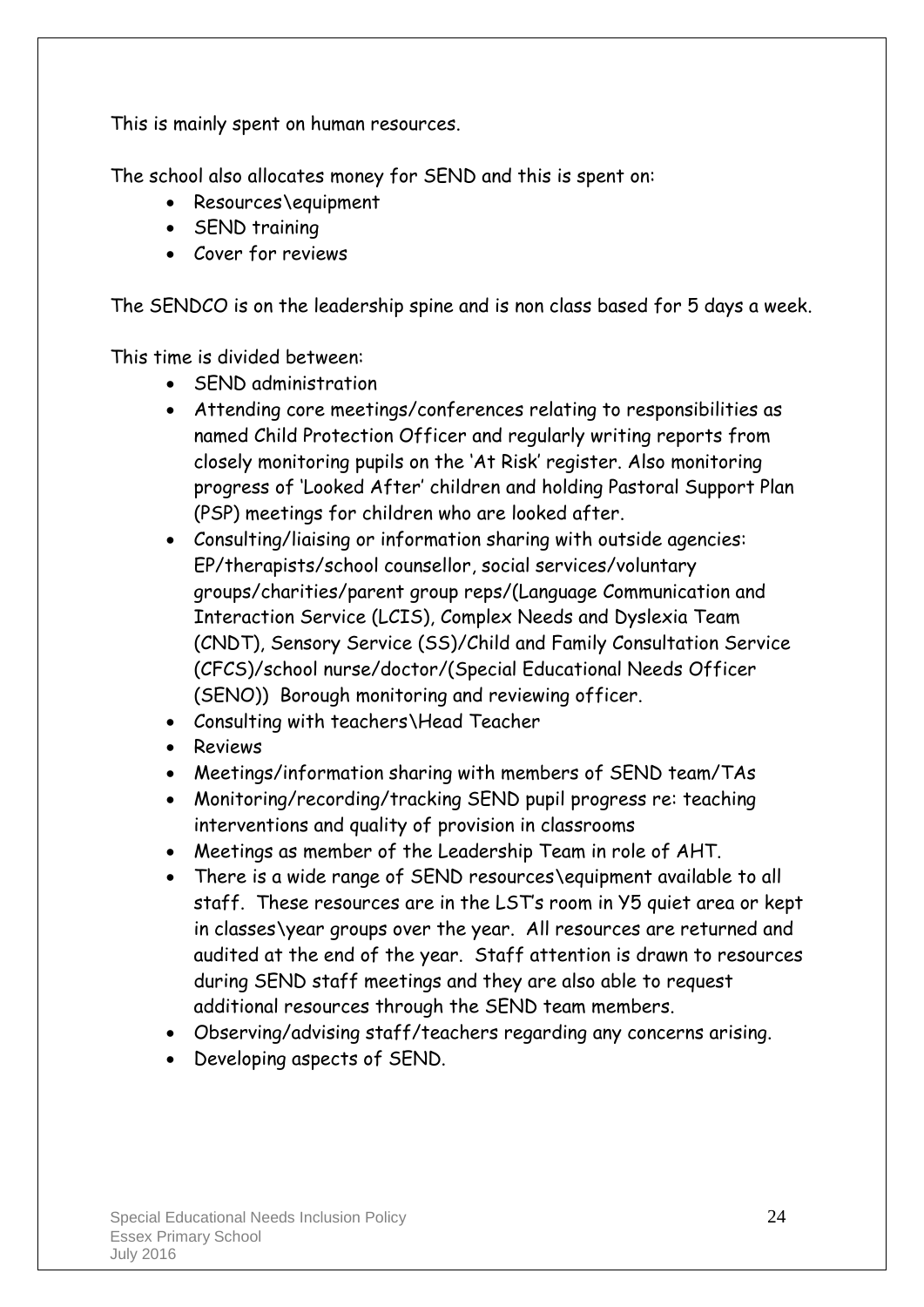#### **High Needs Funding**

If the school feels a child has exceptional needs, then the SENDCO may present the child at a cluster meeting to ask for High Needs Funding for the child. Essex Primary School is in Red cluster 4. A cluster usually comprises of a secondary school and its feeder primary and nursery schools. The SENDCO gathers the necessary information to make a case for funding for the child, where it is presented to other SENDCOs in the cluster and through a process of moderation it is decided if that child's needs are exceptional or not. Additional funding is allocated to the school according to type of need and level of need agreed taking into account the child's profile, additional professional documentation and profile point score.

In addition the SENDCO and/or Resourced Provision Manager may present a child with autism and High Needs at a panel of SENDCOs and members of the LCIS team to agree and identify children with the highest needs that might be placed within the borough's resourced provisions for children with autism.

Level 4 funding is for children with the highest needs and would be children that would qualify to apply for a Resourced Provision placement. Level 3 High Needs Funding is for children whose needs can be met effectively within a mainstream environment.

#### **ARRANGEMENTS FOR SEND INSET**

SEND whole staff meetings are held as part of the school development plan. The main purpose of these meetings is to give class teachers protected time to develop class teacher's expertise and understanding of SEND. Time may be allocated to class teachers to write IEPs, keep SEND records up to date and/or hold reviews. Teachers are encouraged to support each other doing this in the year groups.

Members of the SEND team are also available to support and advise.

Staff also have opportunities to attend borough or nationally organised courses. These may be free twilight sessions provided at the New Tunmarsh Centre or one-off\regular daytime courses. The fund for these comes primarily from the standards fund and the School INSET budget, but may be supported from the SEND budget. Staff are encouraged to disseminate information to the rest of the staff if they have attended a course.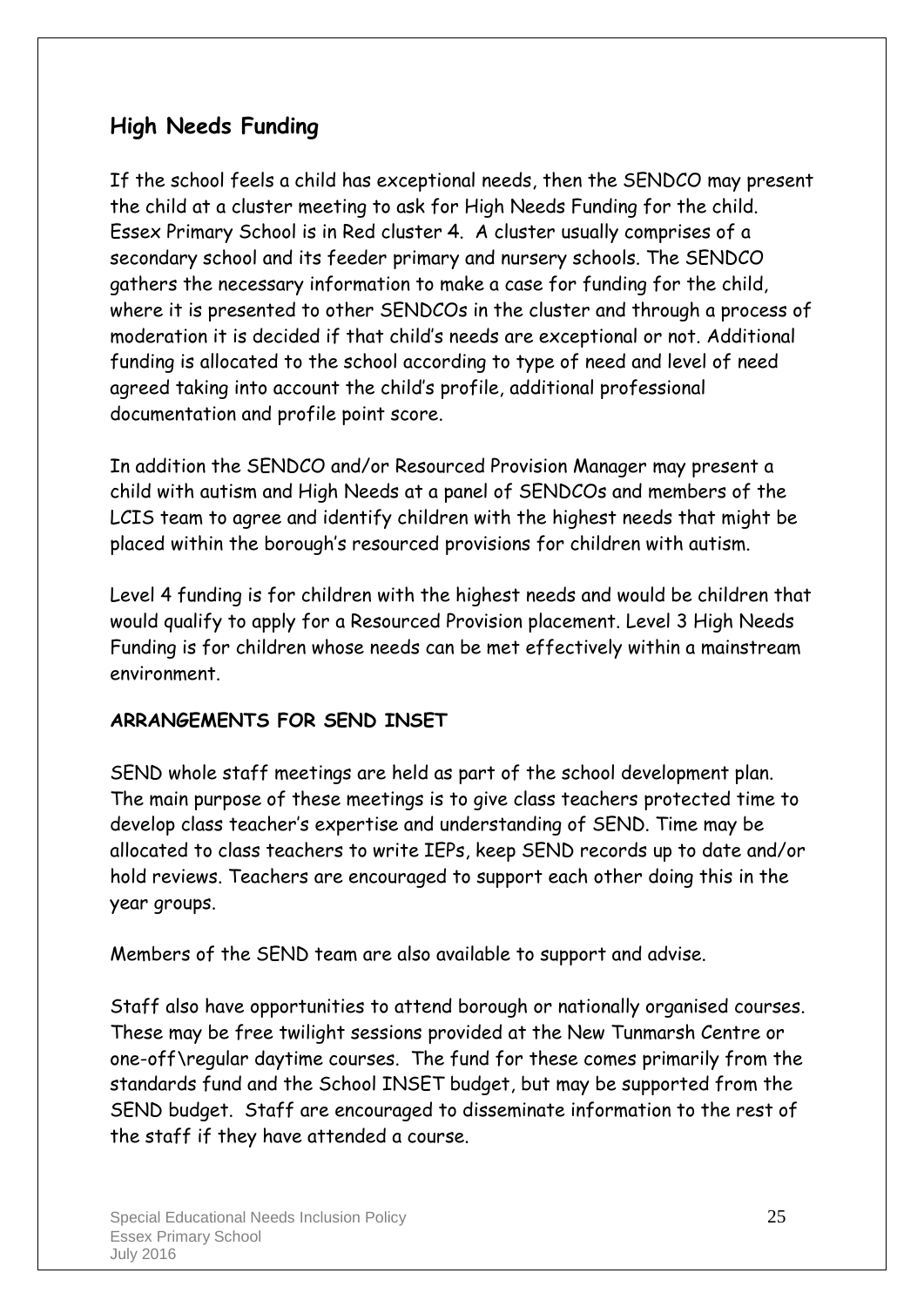TAs (school or borough funded) are also encouraged to attend at least one course per term at the New Tunmarsh Centre.

TAs meet at least once in 3 weeks with the SENDCO, LST and HLTA to discuss issues and share information. During this time the SENDCO also provides inhouse training and the TAs can share good practice.

Training for TAs may also take place as part of the allocated teacher training days based on identified areas of need from TA profiling, performance management and the School Improvement Plan (SIP).

#### **MONITORING AND EVALUATING POLICY AND PROVISION**

The implementation of SEN provision in the school is monitored on a day-to-day basis by the SENCO and ultimately by the Head Teacher. This may be done through:

- discussion\consultations with staff
- observation of staff
- recording the completion of IEPs
- evaluating the standard of planning and implementation of IEPs
- SENDCO\Head Teacher consultations

Evidence of the progress of children is monitored:

- during reviews of the IEPs and their targets
- through observation and individual work with the child
- through school records and teacher assessments
- Analysis of provision mapping information and pupil progress

More general evaluation of the success of the policy is gained through feedback from:

- teachers class teacher\SEND team\Senior Management Team
- Governors
- other school staff
- parents
- outside agencies, especially EP, LS teachers, SEN officer

Future policy reviews will need to evaluate the extent to which the objectives stated earlier have been met and reflect the government changes in the light of the **SEN** revised Code of Practice for **2014. It is expected that schools will**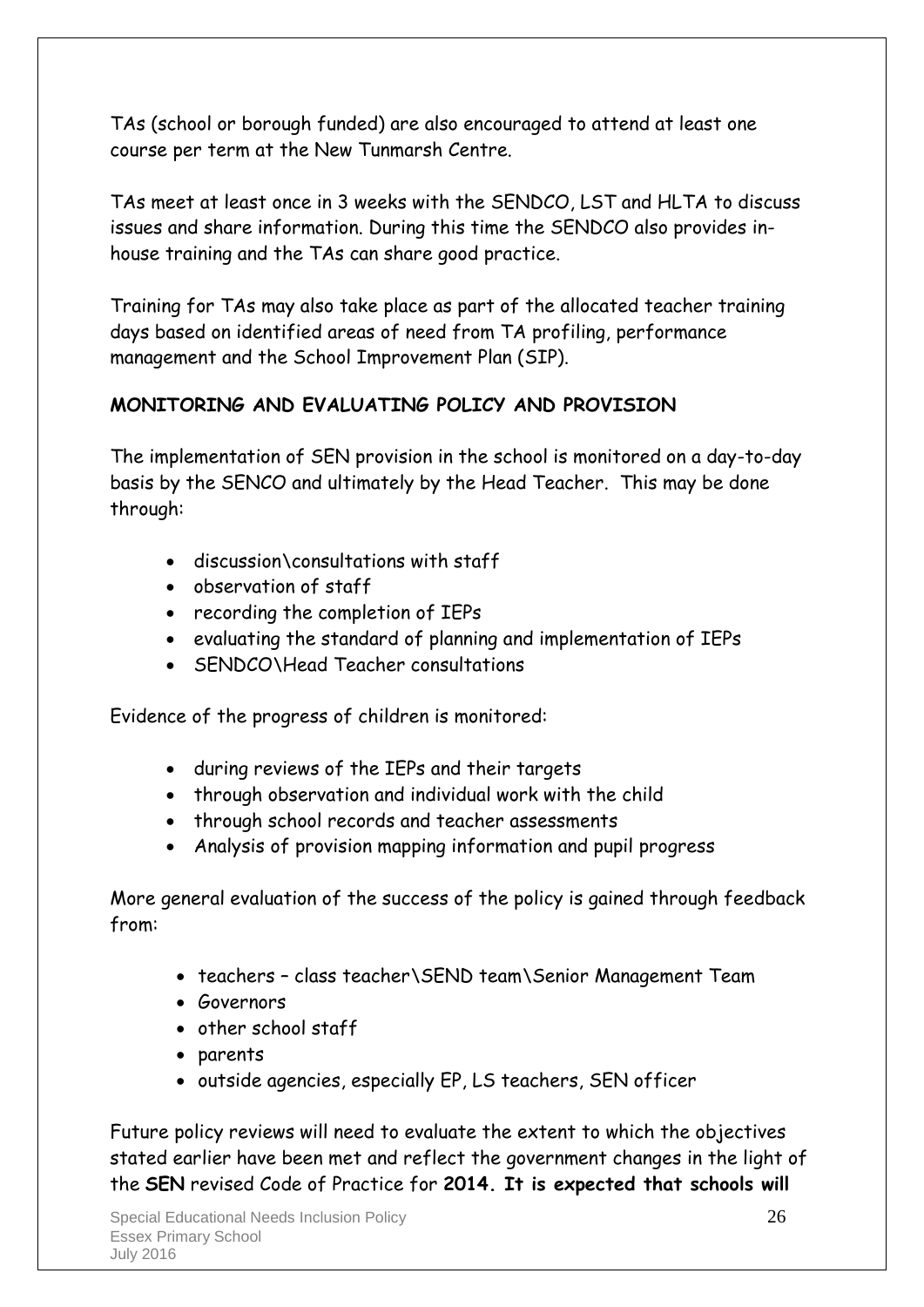**make a gradual transition over a period of a few years to complete the implementation of the COP.**

#### **CONSIDERATION of COMPLAINTS about SEN PROVISION in SCHOOL**

The school hopes that, through the close liaison with parents from the onset, all parties involved will be clear of the aims and objectives of the provision planned for a child, as well as the monitoring of that provision. Parents and others are encouraged to express any concerns they may have at each review.

The SENDCO, and\or Head Teacher if necessary, is happy to arrange meetings to discuss concerns with parents regarding SEND provision. We are also able to direct parents towards other organisations, which may be able to offer support and advice, such as the Parents Centre.

Following a concern being expressed and discussed we are happy to review and possibly change our practice, where it is practicable or in the children's best interests to do so.

If a parent or child with Special Educational Needs wishes to make a complaint about the provision made for them as Additional Educational Needs (AEN), they should make an appointment to see the class teacher in the first instance. Their concerns should be noted and passed onto the SENDCO. This should include what action was agreed, by whom and within what time limit. A review date should be fixed at that meeting.

If concerns persist and are not able to be resolved by the class teacher and/or SENDCO then an appointment can be made to see a senior member of staff e.g. Deputy Head and/or Year Group Leader. If it is still not resolved then an appointment can be made to see the Head Teacher. If parents have serious cause for complaint which has not been resolved to their satisfaction through these meetings they should submit their complaint in writing to the Governing Body.

Where a resolution cannot be reached, and impartial advice would be helpful, it is advised that parents/carers seek external support through the Newham Parent Partnership Service. (Through email: Jasweer [Sagoo@newham.gov.uk](mailto:Sagoo@newham.gov.uk) or telephone 0203 373 2871 (ext. 32871),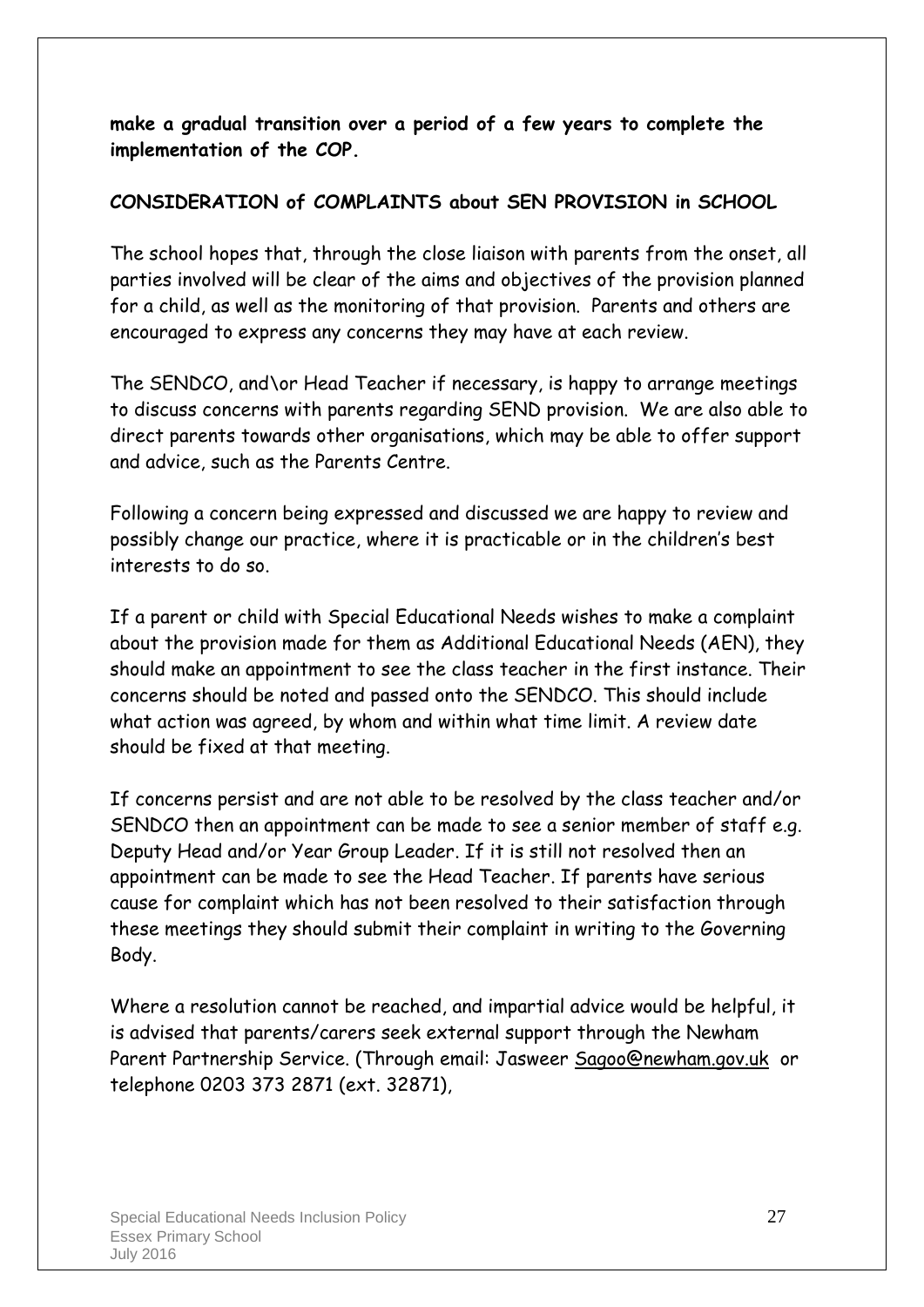#### **BULLYING**

At Essex Primary School, bullying of any form will not be tolerated from children or adults. Children are encouraged to understand the importance of reporting incidents whether or not the incident was directed at them. Children address issues around bullying and other areas of threat to themselves through a robust ethos within the school and sound PSHE curriculum.

Staff are asked to be alert to any incidents of bullying and are required to follow the school procedures as listed below:

- Teachers must be informed as soon as possible and the incident recorded in the Class Incidents/Concerns Book.
- The Head Teacher must be informed of these incidents, via the Team Leaders, on a termly basis, when they will be reported to the LA.

Please refer to Anti-Bullying Policy for further details.

#### Access to this Policy:

Parents can access this policy online by going to the school website as stated in the school prospectus

#### **STAFFING RELEVANT TO SEN**

| Head Teacher                         | $\overline{\phantom{0}}$ | Mrs Rosie Cowan |
|--------------------------------------|--------------------------|-----------------|
| <b>SEN Governor</b>                  | $\overline{\phantom{0}}$ | Maureen Monk    |
| <b>SENCo</b>                         | $\overline{\phantom{0}}$ | Janet Price     |
| Admin support                        | $\overline{\phantom{0}}$ | Brenda James    |
| Buy-in Speech and Language Therapist | $\overline{\phantom{a}}$ | Hafsa Patel     |

#### **SEN Team**

|                                                     | Permanent Teaching assistants allocated to supporting individual children |
|-----------------------------------------------------|---------------------------------------------------------------------------|
|                                                     | Tejan Massally                                                            |
| $\overline{\phantom{a}}$                            | Gaynor Jackson                                                            |
|                                                     | Andy Watson                                                               |
| $\blacksquare$                                      | Shubreza Malik                                                            |
|                                                     | Famina Jamaldin                                                           |
| Learning Support Assistant - Numicon/Wave 3 Maths - | Jose Conchado (5 days)                                                    |
| $\sim$                                              | Gillian Campbell (5 days)                                                 |
|                                                     |                                                                           |

**2014-15 or Wave 3 responsibilities:**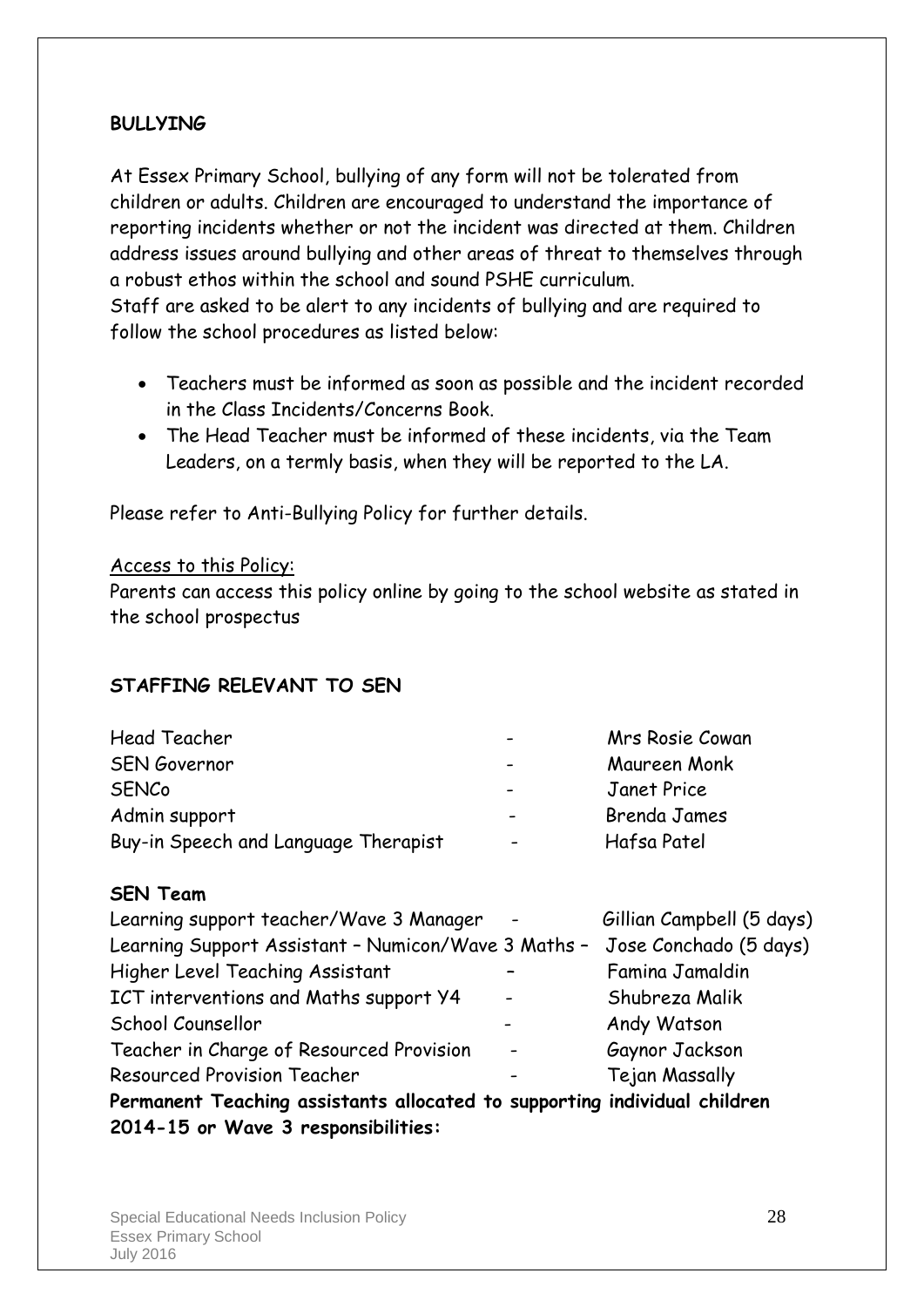#### **WAVE 3 Interventions One to One Support**

Yasmin Rehman (50%) Nila Chudasama 60% KS1 Sp & L groups) Savera Ahmed 100% /wave 3 literacy 50% Tasnima Khatun 100% Rashpal Seyan 50% Jawariya Mazhar 50% Jawariya Mazhar 50% Shireen Akhtar 75% Jose Conchado 50% Momodoyl Sanyang 100% Shubreza Malik 50% Shapla Khatun 50% Hafsa Patel 20% S&L Nila Chudasama 30%

Razia Begum (KS1 &2)100% Rami Sajith (maternity leave) Shumi Ullah 50% Subashini Ravishankar 100% Shiella Nkurunziza 100% Tasnima Khatun 100% Subashini Ravishankar 100% Sumaiya Rangrej 100% Annie Rizvi 100% Ashia Khatun 50% Kim Philp 100% Sumaiya Rangrej 50% Farzana Marba 100% Savera Ahemd 100%

+ 6 additional agency TAs to support HNF children

PE coaches Dean Glass (SEN PE sessions) Alex Stavrinou (SEN PE sessions)

EBD support: learning mentors: Family Support Worker Sue Montgomery Learning mentors: Mary Jones

Wave 2 interventions; (Box Clever)EYFS Daniel Parker 50%

Reading recovery Teachers x2 Pat Stone

 Sukhdev Singh 50% Howard Wynne

 Nadia Tamim Shamim Patel

Resourced Provision (RP) Teacher in charge of RP Gaynor Jackson 1 teacher Tejan Massally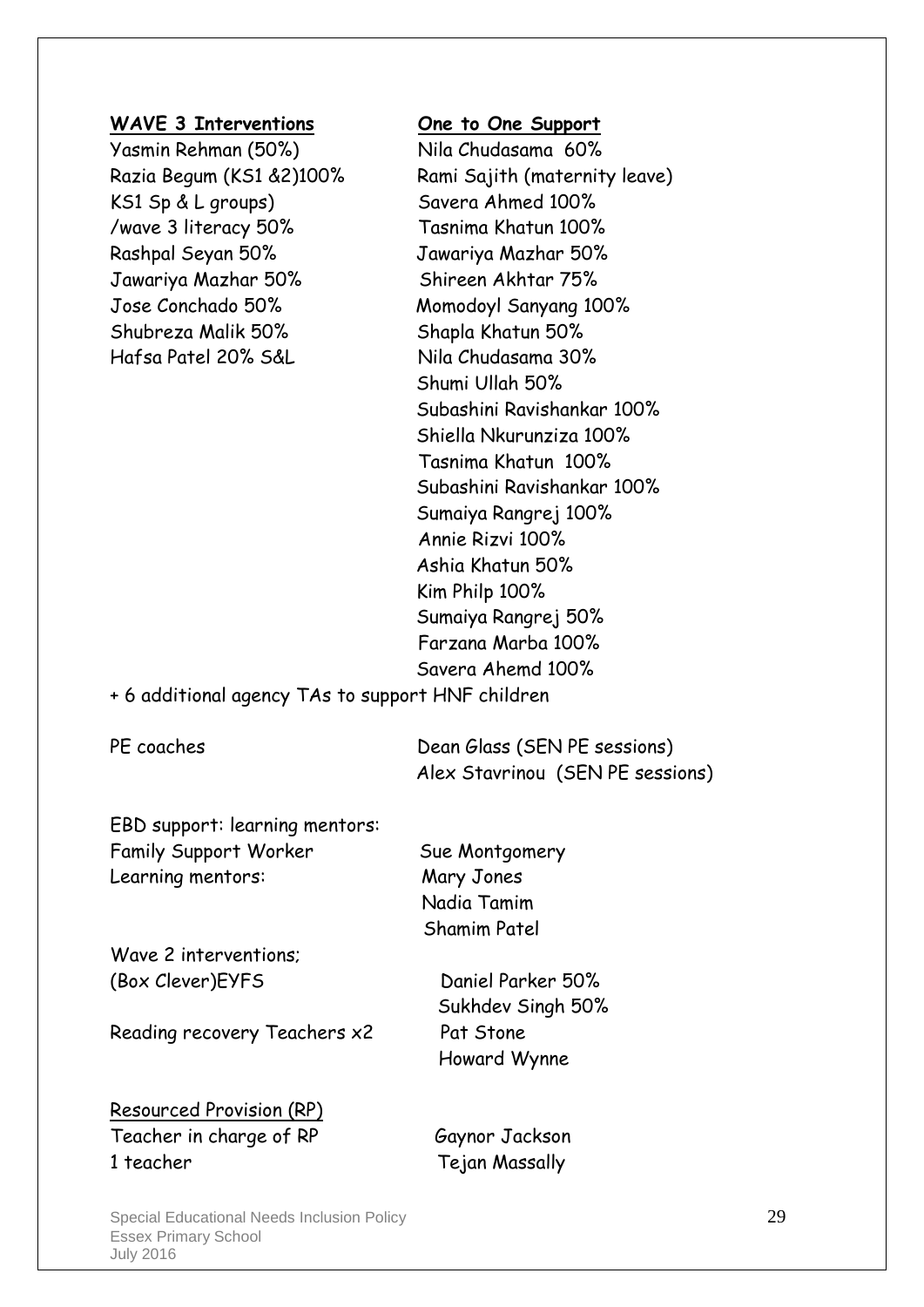X 8 TAs Satpal Parmar, Bisi Aladatan, Halima Ali, Scott Furlong, Sultana Uddin, Kassam Ali Khan, Najaf Khan, Lara Connor, Frida Nyomara (agency), Osas Omuzusi, Mireia Sanchez

X4 more TAs required September 2016 for 2 new children arriving in RP and to replace 2 TAs leaving

#### EMA

X2 teachers Susannah Griffith Anne Claydon EMA TA Bilkish Patel EAL TA Saeeda Iqbal

#### **Other TAs/NNs - class/year group**

| Sandra Jeganathan          | Veda Baskaran 100%                |
|----------------------------|-----------------------------------|
| Rashpal Seyan 50%          | Naseem Moosa                      |
| Tanveer Batool             | Gurdip Kaur - 20%                 |
| Merunissa Rabbani          | Rojiya Chowdhury (NN)             |
| Rubina Khan                | Aisha Raza (NN)                   |
| Charanjit Srai             | Tayyaba Bhuta (NN agency)         |
| Nicola Williams NN         | Cecilia Carter NN                 |
| Lisa Peek                  | Shapla Khatun                     |
| Fateha Ahmed (NN agency)   | Katya Ivanova (NN)                |
| Sukhdev Singh (NN)         | <b>Baldev Panesar</b>             |
| Aisha Raza (NN)            | Kimberley Palmer Thompson (50%NN) |
| Rachna Pardesi             | Jaspinder Rai                     |
| Sumaiya Rangrej 50% agency | Nisha Siddeeg                     |
| Taslima Musselman          | Julia Bowles                      |
| Nila Chudasama 30%         | Rothna Khanom 50%                 |
| Daniel Parker 50%          | Arista Ebrahim                    |

Other staff (outside agencies) involved with school on a regular basis:

| School Counsellor (Newham Counselling Service) - Andy Watson |  |
|--------------------------------------------------------------|--|
| Visual Impairment Support Teacher (SS)  Meryl Beasley        |  |
| Hearing Impairment Support (SS)Judith Halliday               |  |
|                                                              |  |
| Occupational Therapist (OT)  TBC                             |  |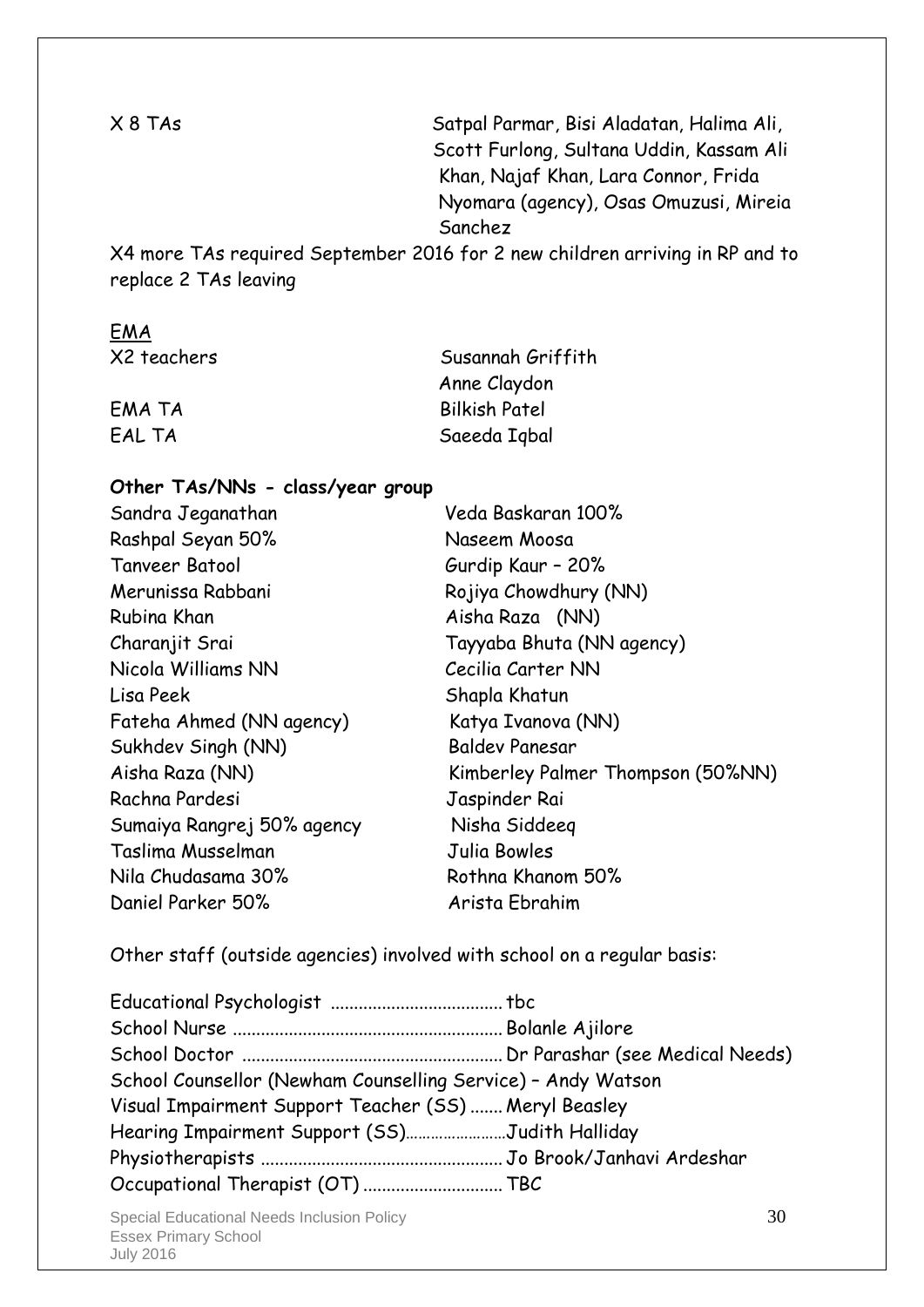Speech and Language Therapist (SALT).......... Tara Smith Educational Welfare ........................................... TBC Schools SEN Reviewing and monitoring officer.Sue Jones Child and Family Consultation Service .............. Yoko Totsuiky Complex needs and Dyslexia Service ....... Raj Mistry/Lisa Northover Language Communication Interaction Service (LCIS)..Judy Roux/Roseanne Daniel Behaviour Support Advisory Team Teacher (BSS) Louise O'Conner

School liaises with Social Service, Behaviour Support Services, Child Development Centre, Pre School Support Service, Child and Family Consultation Service and other outside agencies when necessary. See school local offer on school website.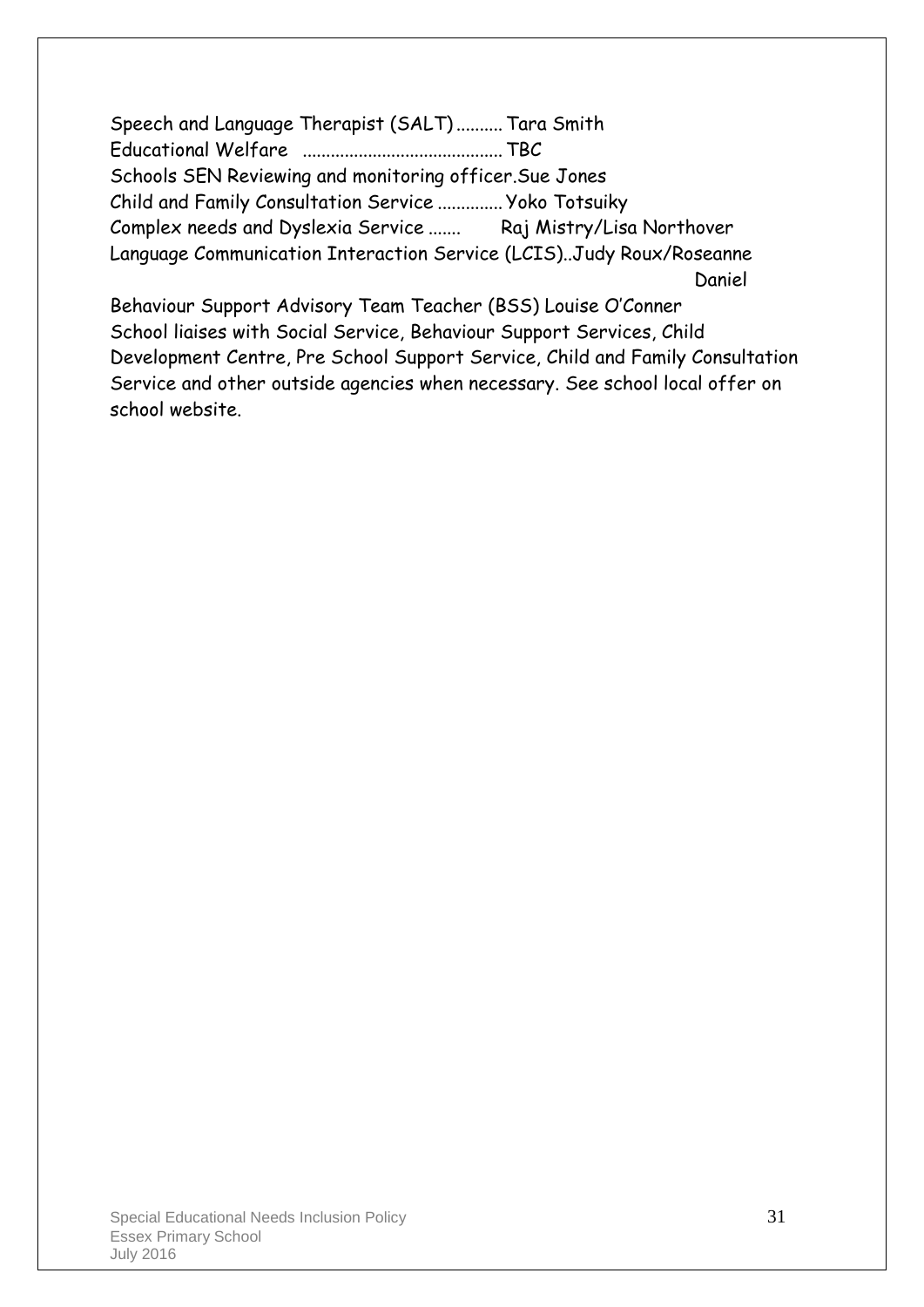#### **USEFUL SEN TELEPHONE NUMBERS**

| Language communication interaction service (LCIS) 020 8325 4527 |  |  |
|-----------------------------------------------------------------|--|--|
| Behaviour Support Service (BSS)  020 3373 6536                  |  |  |
| Drugs Advice (Newham) (Advisor) 020 8430 6385                   |  |  |
|                                                                 |  |  |
| Quality Assurance Officer (J. Scull) 020 83737454               |  |  |
| Newham Child & Family Consultation (York House) 0207 445 7800   |  |  |
|                                                                 |  |  |
|                                                                 |  |  |

#### West Ham Lane Clinic

| Occupational Therapists 020 8250 7339                           |  |  |
|-----------------------------------------------------------------|--|--|
| Speech & Language Therapists 020 8586 6338                      |  |  |
| Child and Family Consultation Service  020 7445 7800            |  |  |
| Church Road Clinic (Helen Collins - School Nurse) 020 8553 7427 |  |  |
| Child Protection Nurse (Appleby Centre E13) 020 7445 7111       |  |  |
|                                                                 |  |  |
|                                                                 |  |  |
|                                                                 |  |  |

A copy of the COP is available online and from the school library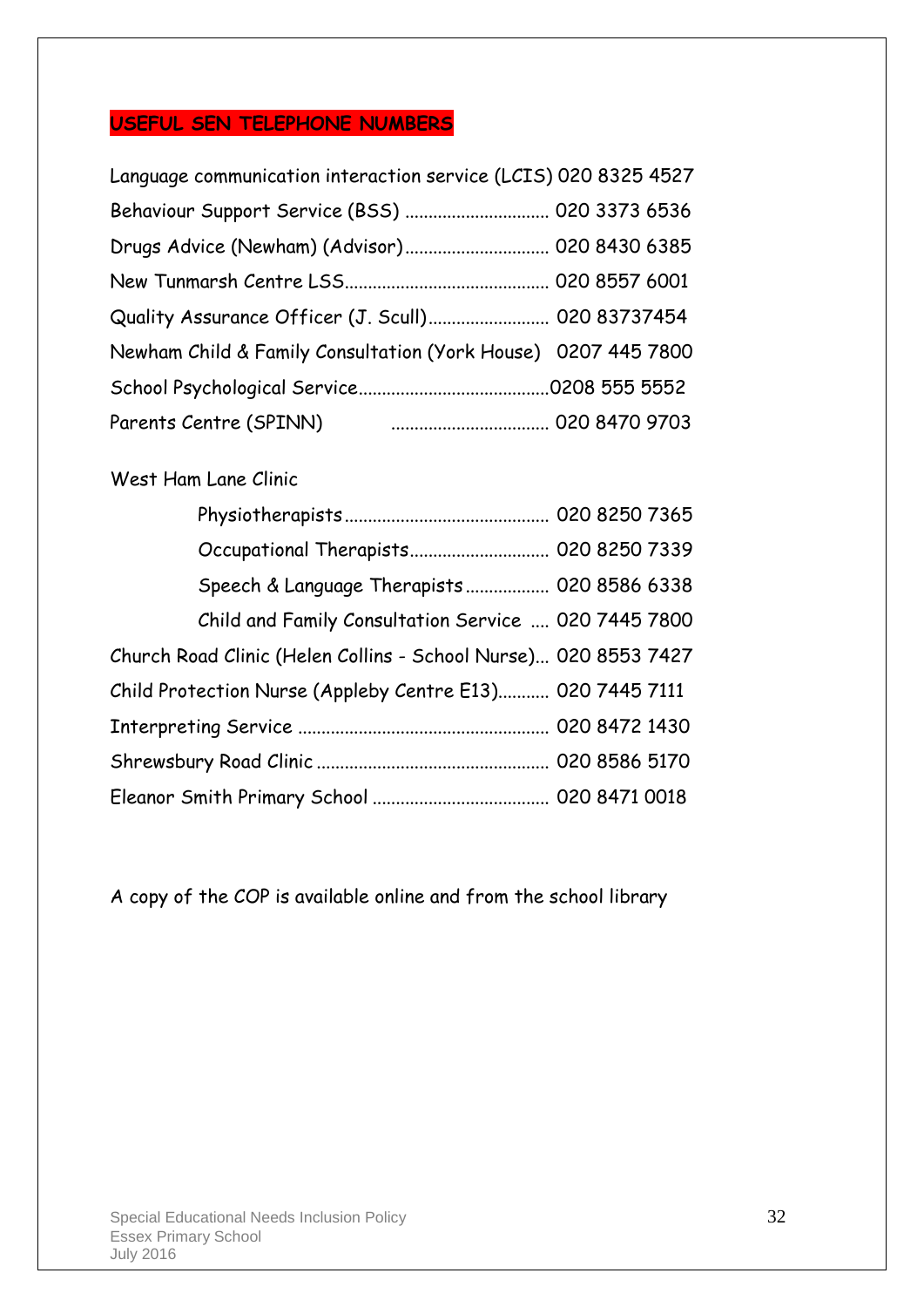Guidance related to this policy:

- 'Working Together to Safeguard Children' (2013): Statutory guidance which sets out what is expected of organisations and individuals to safeguard and promote the welfare of children.
- 'The Children Act 1989 Guidance and Regulations Volume 2 (Care Planning Placement and Case Review)' and 'Volume 3 (Planning Transition to
- Adulthood for Care Leavers)': Guidance setting out the responsibilities local authorities have towards looked after children and care leavers.
- 'Equality Act 2010: Advice for school leaders': Non-statutory advice from the Department for Education. It has been produced to help schools understand how the Equality Act affects them and how to fulfil their duties under the Act. Dfe Feb 2013
- Schools SEN Information Report Regulations (2014) (see 14 questions which follows the model devised by the SE7 Pathfinder)
- Managing Medicines' (2013)
- Statutory Guidance in Supporting pupils at school with medical conditions April 2014
- Special Educational Needs (SEN) code of practice: for 0-25 (Jan 2015)
- Safeguarding Policy
- Accessibility Plan
- Teachers Standards 2012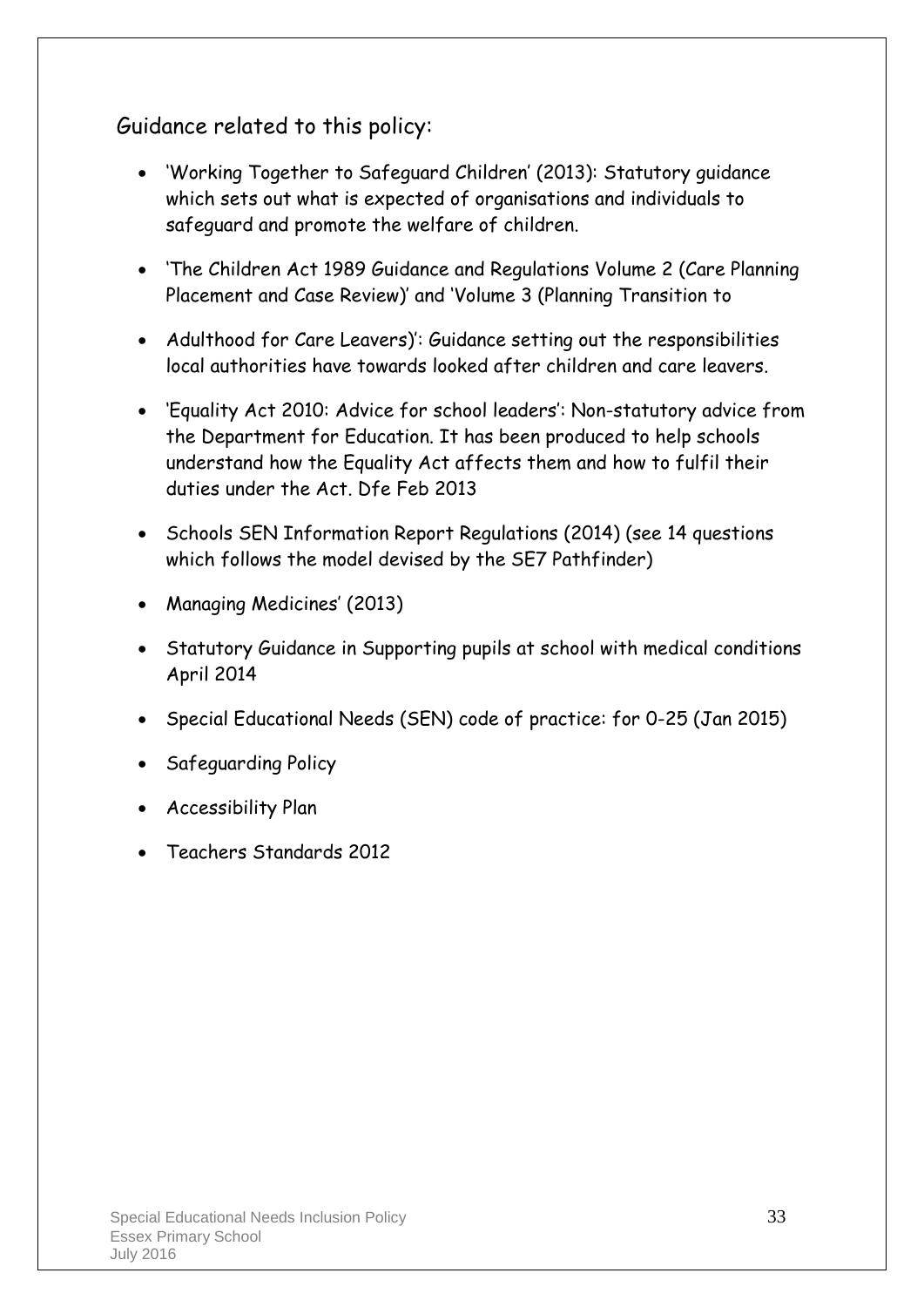#### **ESSEX PRIMARY SCHOOL**

#### **INITIAL CONCERN SHEET** Date …………………

| Name:          | D.O.B.                        | MALE/FEMALE    |
|----------------|-------------------------------|----------------|
| Class Teacher: | Date of Entry into<br>School: | Home Language: |

| <b>Concerns</b>                                                                                                                          | <b>Evidence</b> |
|------------------------------------------------------------------------------------------------------------------------------------------|-----------------|
| <b>Cognition and Learning Difficulties</b><br><b>General Learning Difficulties</b><br><b>Specific Learning Difficulties</b>              |                 |
| <b>Behavioural, Emotional and Social</b><br><b>Difficulties</b>                                                                          |                 |
| <b>Communication and Interaction</b><br><b>Difficulties</b>                                                                              |                 |
| Speech and Language Difficulties<br>Autistic spectrum Disorders                                                                          |                 |
| <b>Sensory and Physical Difficulties</b><br><b>Hearing Difficulties</b><br>Visual Impairment<br><b>Physical and Medical Difficulties</b> |                 |

Please specify other Agencies involved if any, i.e. Speech Therapy

Other Information:

Parents View:

PARENTS SIGNATURE.................................................................................................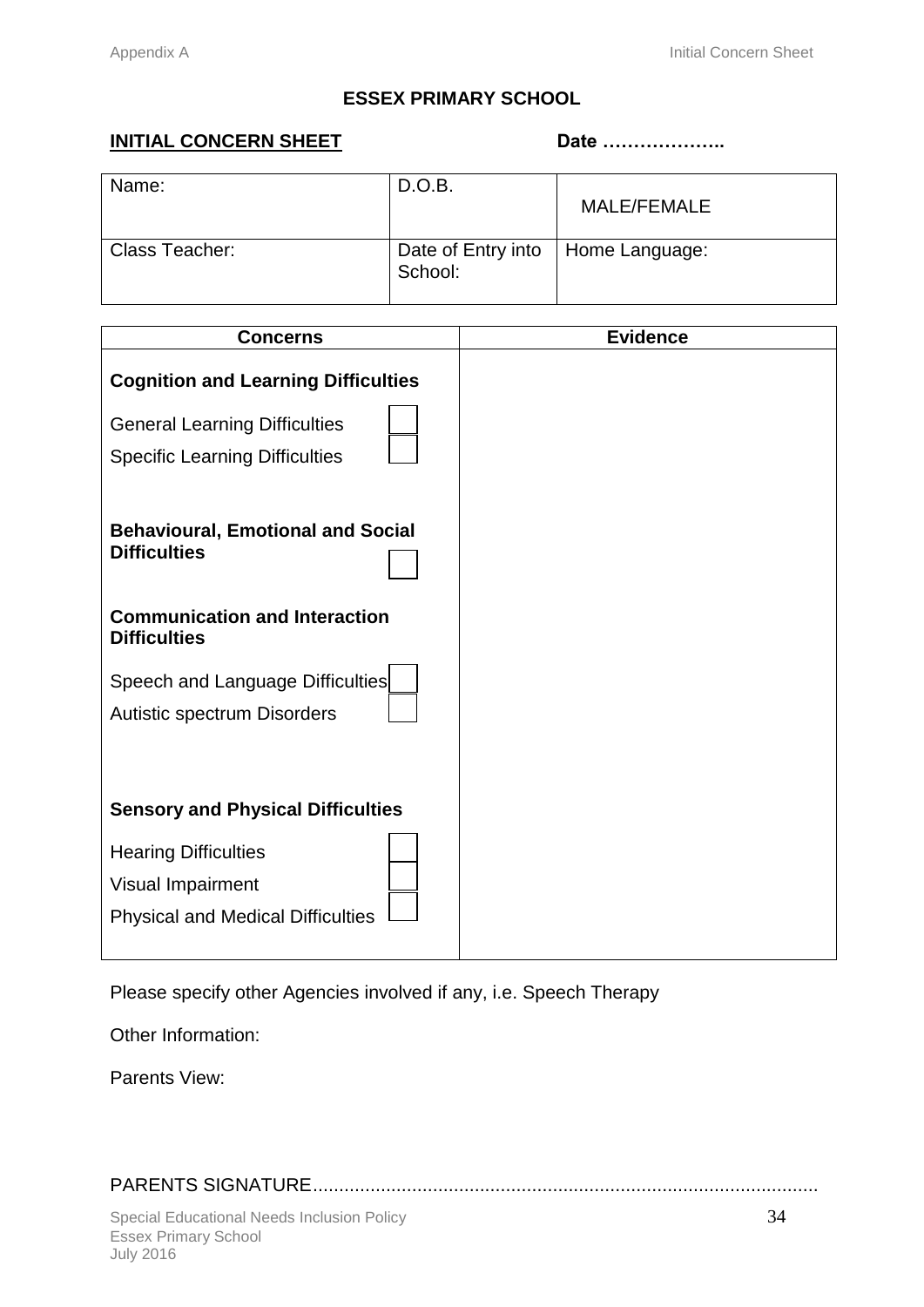#### **T.A. DAILY RECORD SHEET**

| <b>Current Stage A/AP</b> |  |
|---------------------------|--|
|                           |  |

| <b>Learning Objective</b>                                                      |
|--------------------------------------------------------------------------------|
|                                                                                |
|                                                                                |
|                                                                                |
|                                                                                |
|                                                                                |
|                                                                                |
|                                                                                |
|                                                                                |
|                                                                                |
|                                                                                |
|                                                                                |
|                                                                                |
| Brief description of the activity the child/children are to do with the LSA/TA |
|                                                                                |
|                                                                                |
|                                                                                |
|                                                                                |
|                                                                                |
|                                                                                |
|                                                                                |
|                                                                                |
|                                                                                |
|                                                                                |
|                                                                                |
|                                                                                |
|                                                                                |
|                                                                                |
| <b>Feedback and Evaluation</b>                                                 |
|                                                                                |
|                                                                                |
|                                                                                |
|                                                                                |
|                                                                                |
|                                                                                |
|                                                                                |
|                                                                                |
|                                                                                |
|                                                                                |
|                                                                                |
|                                                                                |

Teacher's Signature ................................................................ Date ...................................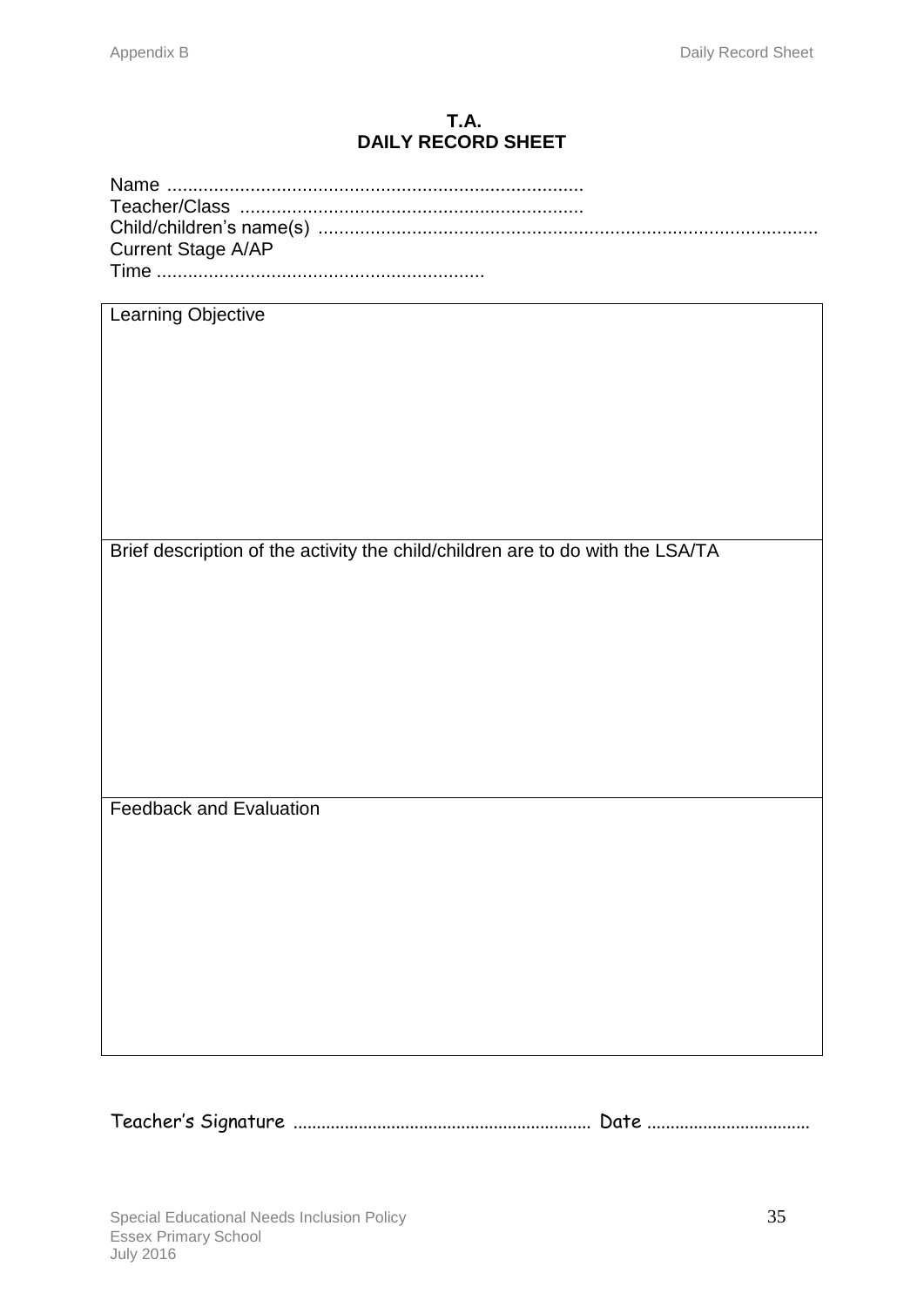#### **ESSEX PRIMARY SCHOOL**

| Class<br>Autumn term<br>Summer Term<br>Spring term |               |  |
|----------------------------------------------------|---------------|--|
| Present                                            |               |  |
| Progress made by Pupil                             |               |  |
| Areas of Concern                                   |               |  |
| Targets for the Future                             | Agreed Action |  |

#### Cc – Class SEN File **SENCo** Parents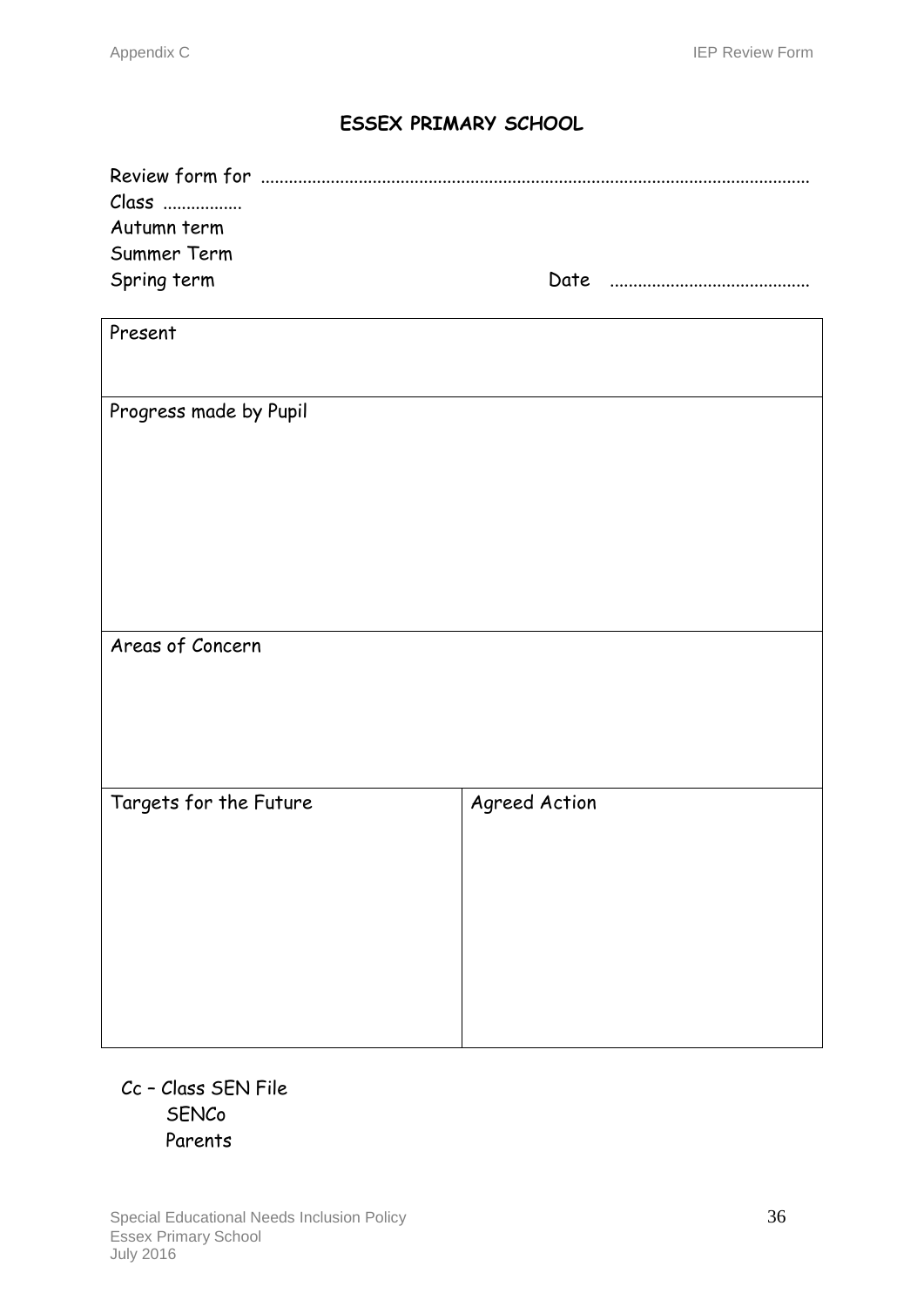$\bar{\alpha}$ 

 $\hat{\mathcal{A}}$ 

Newham MIS

|                                                                                                                    | <sup>1</sup> The Centre<br>30 Church Road<br>Manor Park E12 6AQ |
|--------------------------------------------------------------------------------------------------------------------|-----------------------------------------------------------------|
| <b>School Nurse Referral Form</b>                                                                                  | Tel: 020 8553 7428<br>Fax: 020 8553 7401                        |
| Please give all details requested.<br>不好                                                                           |                                                                 |
|                                                                                                                    |                                                                 |
|                                                                                                                    |                                                                 |
|                                                                                                                    |                                                                 |
| Reason for referral:<br>(Please be specific)                                                                       |                                                                 |
|                                                                                                                    |                                                                 |
|                                                                                                                    |                                                                 |
|                                                                                                                    |                                                                 |
|                                                                                                                    |                                                                 |
| Parent / carer must give verbal consent before the child can be seen by the school<br>nurse.<br>n Consent obtained |                                                                 |
| Name of person referring:<br>Name of person referring:                                                             |                                                                 |
| Signature: Signature:                                                                                              |                                                                 |
| <b>REPLY SLIP</b><br>(regarding your referral to the school nurse)                                                 |                                                                 |
|                                                                                                                    | Class_____                                                      |
|                                                                                                                    |                                                                 |
|                                                                                                                    |                                                                 |
|                                                                                                                    |                                                                 |
|                                                                                                                    |                                                                 |
|                                                                                                                    |                                                                 |
| Name of school nurse: _________________________________Signature: ______________                                   |                                                                 |
|                                                                                                                    |                                                                 |

 $\bar{\beta}$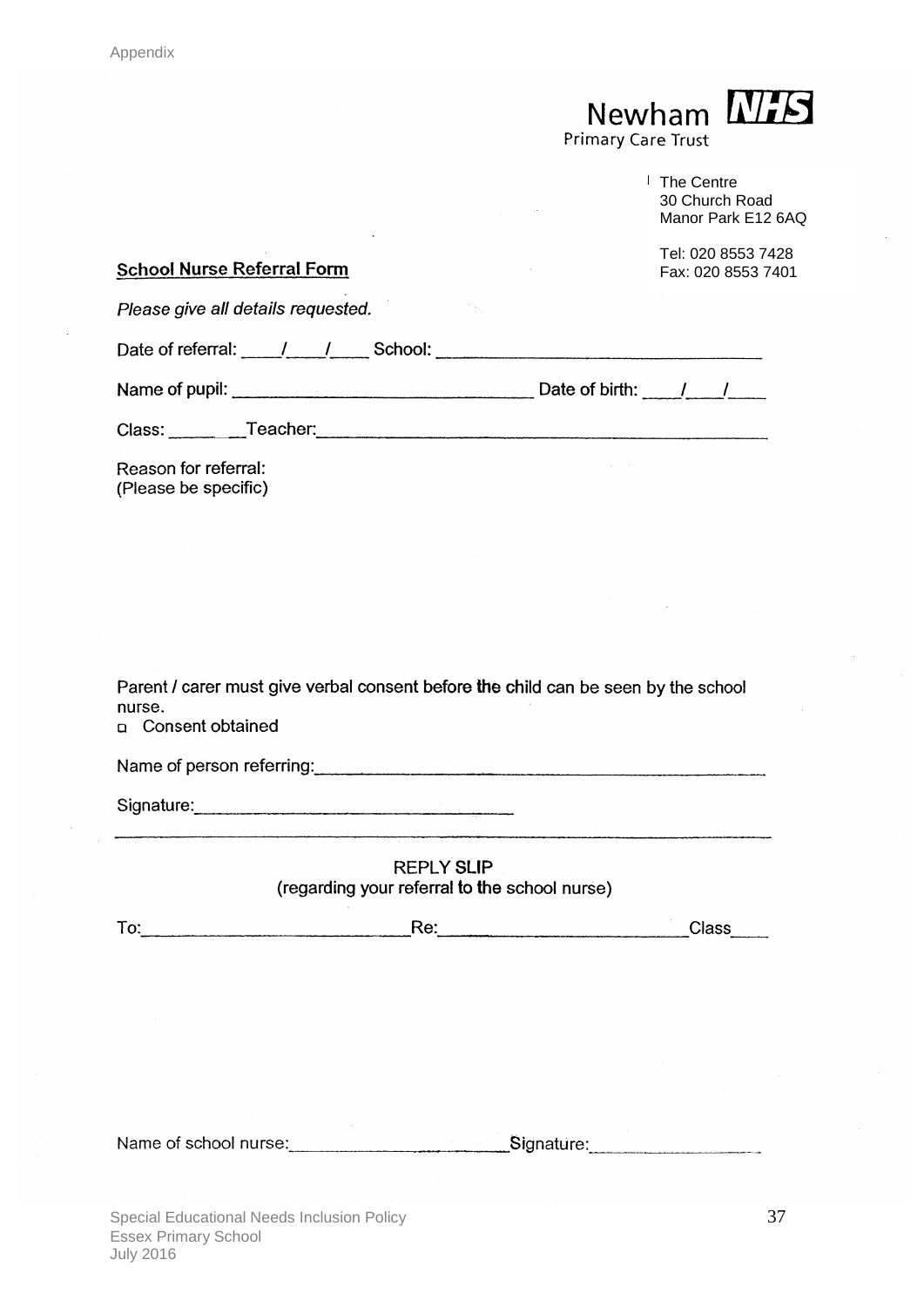| Year<br><b>Differentiated</b>           |                                                                                                                                                                                                                                                                                                                                                                                 | <b>SEN Support/Wave</b>                                                                                                                                                                                                                                                                          | <b>Additional</b>                                                                                                                                                                                                                                                                                           |  |
|-----------------------------------------|---------------------------------------------------------------------------------------------------------------------------------------------------------------------------------------------------------------------------------------------------------------------------------------------------------------------------------------------------------------------------------|--------------------------------------------------------------------------------------------------------------------------------------------------------------------------------------------------------------------------------------------------------------------------------------------------|-------------------------------------------------------------------------------------------------------------------------------------------------------------------------------------------------------------------------------------------------------------------------------------------------------------|--|
|                                         | curriculum                                                                                                                                                                                                                                                                                                                                                                      | $\overline{2}$                                                                                                                                                                                                                                                                                   | <b>Provision SEN</b>                                                                                                                                                                                                                                                                                        |  |
|                                         | <b>Provision</b>                                                                                                                                                                                                                                                                                                                                                                |                                                                                                                                                                                                                                                                                                  | <b>Support Wave 3</b>                                                                                                                                                                                                                                                                                       |  |
| Nursery                                 | <b>Nursery Nurse</b><br>support for/ using                                                                                                                                                                                                                                                                                                                                      |                                                                                                                                                                                                                                                                                                  |                                                                                                                                                                                                                                                                                                             |  |
|                                         | X Role Play to<br>develop social skills,<br>language, knowledge<br>and understanding<br>X daily language<br>support based around<br>regular Nursery<br>activities<br>X Circle Time<br>focussed on social,<br>emotional skills,<br>needs identified<br>through assessment.<br>X Peer support and<br>collaborative<br>learning.<br>X Sign language<br>used alongside<br>teaching. | X Teaching to<br>individual targets<br>based on<br>developmental model<br>of assessment and<br>intervention.<br>Sensory activities -<br>focussed balance<br>activities for physical<br>needs.<br>X Liaison with<br>SENCO for support<br>Individualised<br>X<br>behaviour support<br>X Box Clever | Speech and<br>X<br>Language Therapy<br>assessment, and input<br>to planning,<br>monitoring and<br>reviewing of NN led<br>language group.<br>X Sensory Room<br>activities.<br>X Soft Play room<br>X SEN team input to<br>planning, monitoring<br>and reviewing of<br>IEP's/annual reviews<br>for $A+$ pupils |  |
| Reception                               | TA support for:                                                                                                                                                                                                                                                                                                                                                                 | TA support for:                                                                                                                                                                                                                                                                                  |                                                                                                                                                                                                                                                                                                             |  |
|                                         | X group work<br>within Literacy and<br>Numeracy hours.<br>X Story Sack<br>language work                                                                                                                                                                                                                                                                                         | X Specific group<br>teaching to targets<br>outside the literacy/<br>numeracy hours.<br>Specific 1:1 teaching<br>to targets                                                                                                                                                                       | X Speech and<br>Language Therapy/<br>Narrative<br>Therapy/1:1/ $group$<br>directed work. Input<br>to planning,<br>monitoring and                                                                                                                                                                            |  |
| X Talking Tables to<br>develop language |                                                                                                                                                                                                                                                                                                                                                                                 | X Personalised<br>Targets                                                                                                                                                                                                                                                                        | reviewing                                                                                                                                                                                                                                                                                                   |  |
|                                         | Phonics/reading,<br>X<br>alphabet/ sound                                                                                                                                                                                                                                                                                                                                        | X Social<br>curriculum:                                                                                                                                                                                                                                                                          | X TA language on<br>$1:1$ – materials                                                                                                                                                                                                                                                                       |  |

#### **Allocation of Resources to and amongst pupils for the year 2015-2016**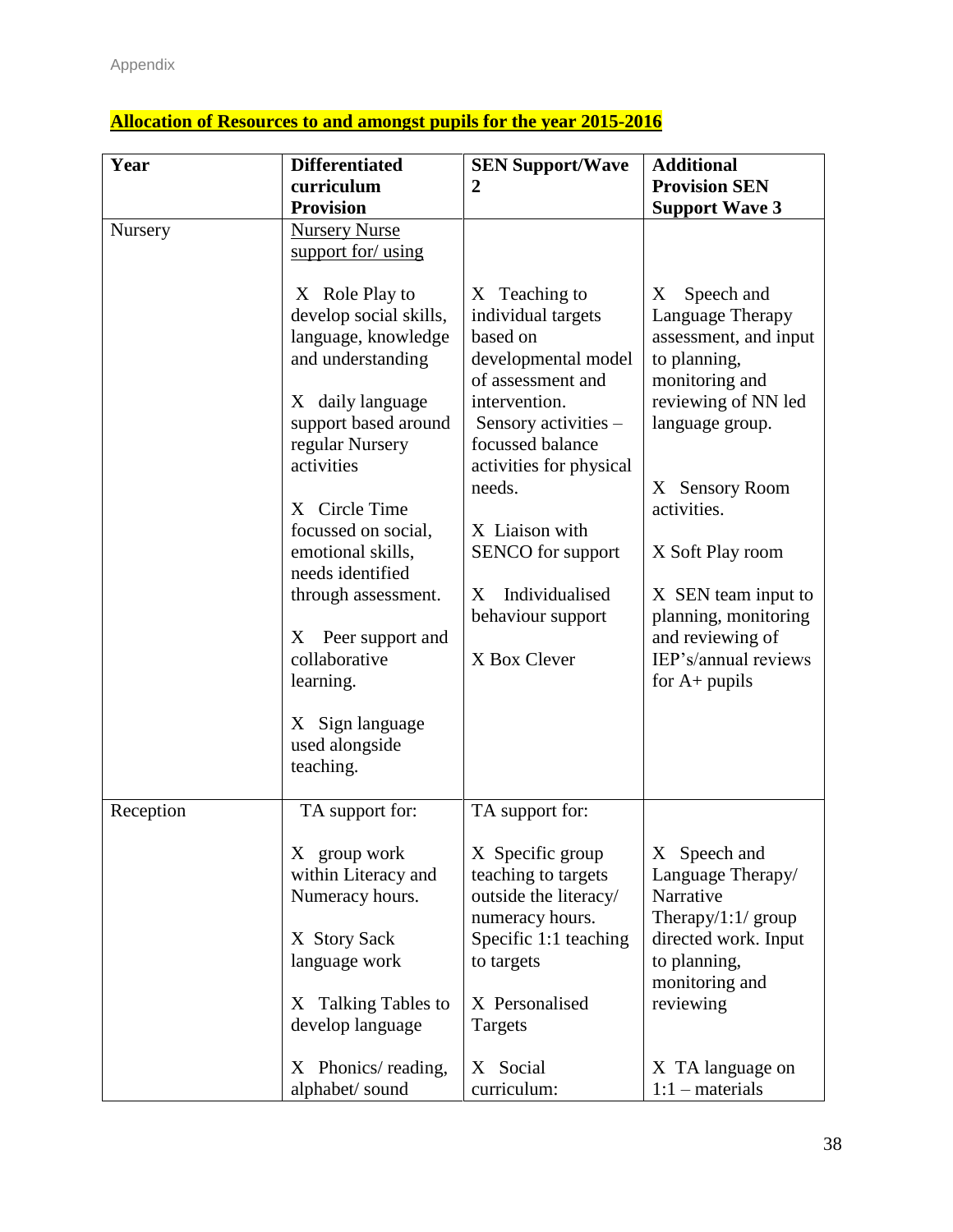|        | games, Oxford                                                                                                | Individualised                                                                                 | provided by Sp&L                                                                                             |
|--------|--------------------------------------------------------------------------------------------------------------|------------------------------------------------------------------------------------------------|--------------------------------------------------------------------------------------------------------------|
|        | <b>Reading Tree</b><br>activities.                                                                           | behaviour<br>programme                                                                         | X ECAT support in<br>class.                                                                                  |
|        | X Communication in<br>friendly spaces<br>X Peer support and<br>collaborative learning                        | X Transition<br>Programme activities<br>to Year $1 + TA$ 2 $\frac{1}{2}$<br>hours per week     | X Communication<br>friendly support with<br>targeted children                                                |
|        | Homework club with<br>parents after school                                                                   | $X$ Box Clever –<br>language support<br>programme using<br>small world toys                    | X SEN team input to<br>planning, monitoring<br>and reviewing of<br>IEP's/annual reviews<br>for Wave 3 pupils |
| Year 1 | TA support for:                                                                                              | TA support for:                                                                                |                                                                                                              |
|        | X 3x20 mins mixed<br>phonics groups.                                                                         | $X$ specific 1:1<br>teaching to targets.                                                       | X Speech and<br>Language Therapy -<br>$1:1/$ group work                                                      |
|        | X Group work<br>within literacy and<br>numeracy hours<br>using-Sunshine<br>spiral games.<br>Phonics Handbook | Time out lunch time<br>support.<br>Individualised<br>behaviour<br>programme.                   | X SEN team input to<br>planning, monitoring<br>and reviewing of<br>IEP's/annual reviews<br>for Wave 3 pupils |
|        | $sheets - LDA$<br>language cards,<br>sound links -<br>segmenting cards.                                      | X Reading Recovery<br>trained teacher.                                                         | X Reading<br>Recovery $1:1 +$<br>trained teachers                                                            |
|        | X Peer support and<br>collaborative learning<br>After school phonics                                         | X TA small group<br>phonics teaching to<br>targets outside the<br>literacy/numeracy<br>hours.  | X S&L therapist<br>Colourful<br>semantics/lego group                                                         |
|        |                                                                                                              | X Learning Mentor<br>$-1$ hour a day x 2<br>every week                                         | Wave 3 borough<br>programme<br>Literacy                                                                      |
|        |                                                                                                              | Transition<br>X<br>activities (children<br>sent to reception +<br>TA) $2\frac{1}{2}$ hours per | Language<br>Enrichment group<br>with Speech and<br>Language therapist $\frac{1}{2}$<br>hour x1 a week        |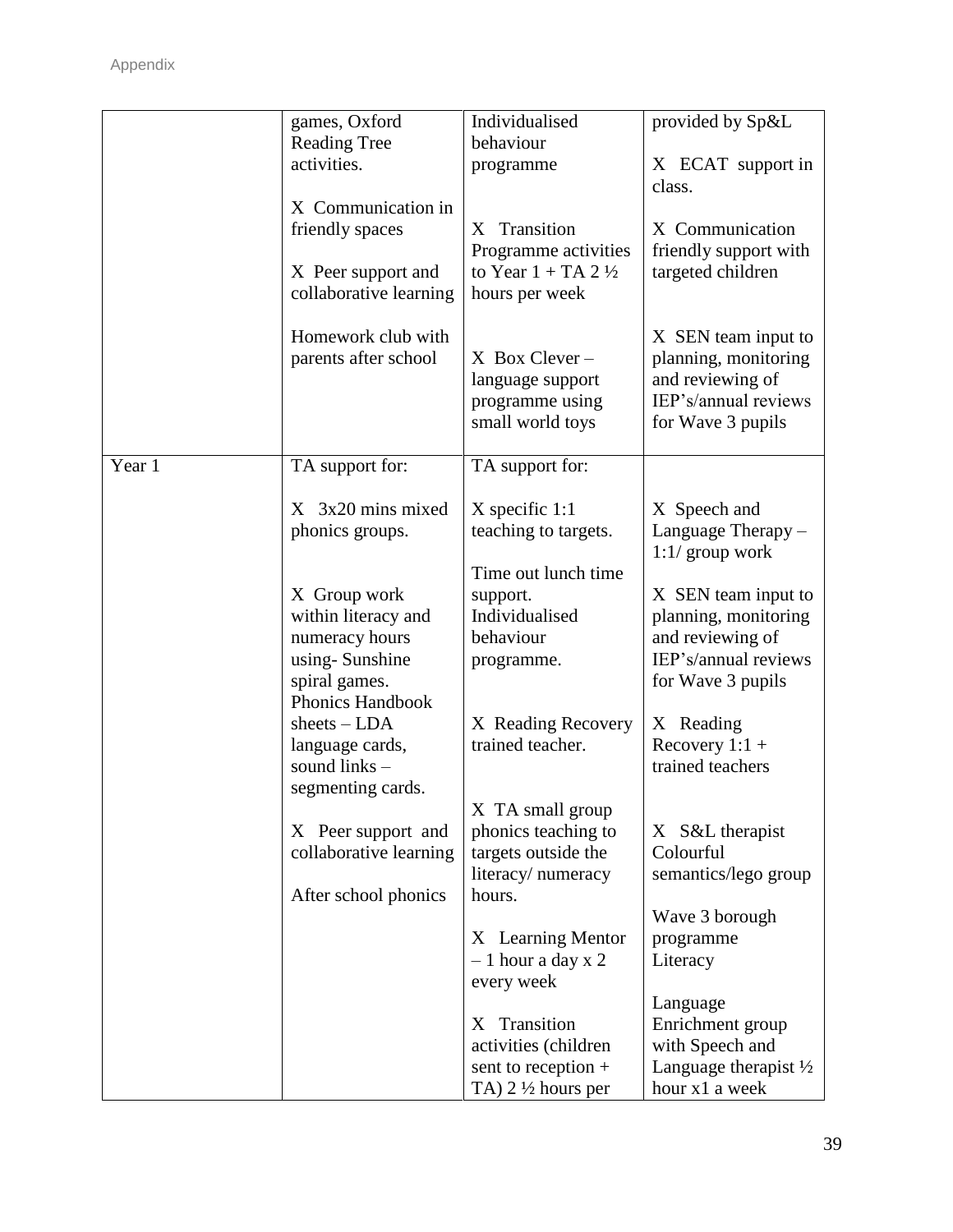|                   |                                                                                                                | week                                                                                                                                                                     |                                                                                                                                                                                                                                                                                                                                                                                      |
|-------------------|----------------------------------------------------------------------------------------------------------------|--------------------------------------------------------------------------------------------------------------------------------------------------------------------------|--------------------------------------------------------------------------------------------------------------------------------------------------------------------------------------------------------------------------------------------------------------------------------------------------------------------------------------------------------------------------------------|
|                   |                                                                                                                | Literacy group x7<br>children 1 hour a<br>week Autumn 2<br>Summer 1<br>X Kickstart - EAL                                                                                 |                                                                                                                                                                                                                                                                                                                                                                                      |
| Year <sub>2</sub> | TA support for:                                                                                                | TA support for:                                                                                                                                                          | TA support for:                                                                                                                                                                                                                                                                                                                                                                      |
|                   | X Group work with<br>literacy<br>X Daily phonics<br>differentiated focus<br>Story-telling after<br>school club | X Personalised<br>phonics programme<br>X Number shark/<br>Word shark (ICT)<br>X Kickstart (EAL)<br>X Community<br>Links-Behaviour<br>group<br>X Lexia<br>Saturday school | X Wave 3 Literacy<br>Colourful semantics<br><b>LCIT</b> support<br>S&L groups/Lego<br><b>School Counsellor</b><br>Music Therapy<br><b>Learning Mentor</b><br>learning support -<br><b>Mary Jones</b><br>Lunch time Support<br>Wave 3 borough<br>programme - Literacy<br>X SEN team input to<br>planning, monitoring<br>and reviewing of<br>IEP's/annual reviews<br>for Wave 3 pupils |
| Year 3            | TA support for:<br>Group work<br>X                                                                             | TA support for Wave<br>2 action:<br>X Number shark/                                                                                                                      | X Wave 3 borough<br>programme - Literacy<br>$3/4 \times 30$ mins per<br>week.                                                                                                                                                                                                                                                                                                        |
|                   | Literacy/Numeracy<br>in class.<br>X Circle Time<br>linked to transition<br>programme.                          | word shark (ICT)<br>X daily phonics<br>group for selected<br>children across year<br>group.                                                                              | <b>First Words</b><br>Χ<br>programme 1:1<br>Lexia<br>X Maths<br>programme-                                                                                                                                                                                                                                                                                                           |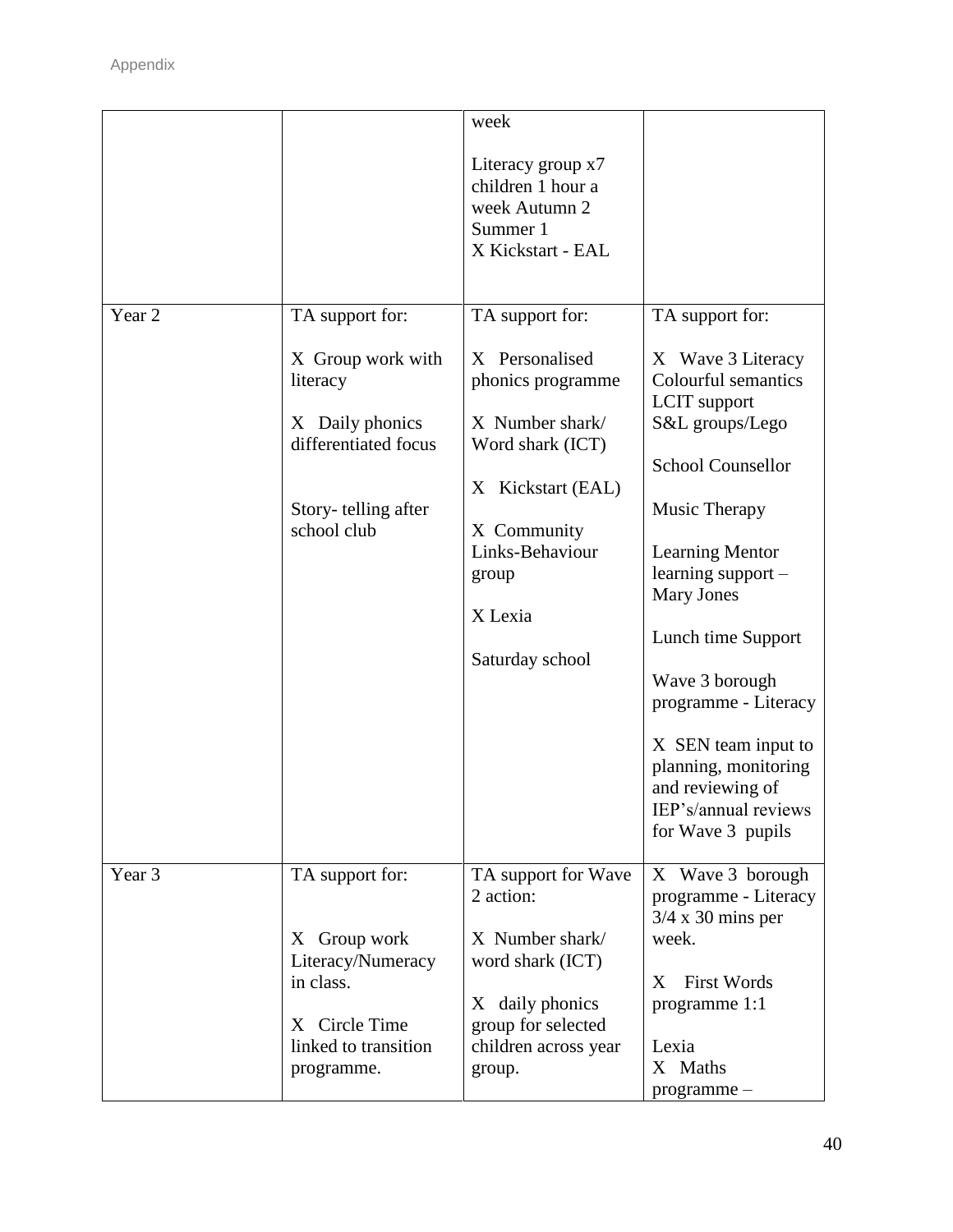|        | Chess club after                       | <b>Reading Recovery</b>                  | Numicon 2x 45 mins<br>per week led by TA |
|--------|----------------------------------------|------------------------------------------|------------------------------------------|
|        | school                                 | X Reading carousel                       |                                          |
|        |                                        | - Guided reading,                        |                                          |
|        |                                        | TA leading group in                      | X School counsellor                      |
|        |                                        | class.                                   |                                          |
|        |                                        | X Kickstart                              | X S&L therapist                          |
|        |                                        |                                          | support.                                 |
|        |                                        | Maths Booster group<br>- Ms Malik and Mr | X BSDAT external                         |
|        |                                        | Conchado                                 | support                                  |
|        |                                        |                                          |                                          |
|        |                                        |                                          | X Social skills                          |
|        |                                        |                                          | group with Learning<br>mentors           |
|        |                                        |                                          |                                          |
|        |                                        |                                          | X SEN team input to                      |
|        |                                        |                                          | planning, monitoring                     |
|        |                                        |                                          | and reviewing of                         |
|        |                                        |                                          | IEP's/annual reviews                     |
|        |                                        |                                          | for Wave 3 pupils                        |
|        |                                        |                                          |                                          |
|        |                                        |                                          | Numicon programme                        |
|        |                                        |                                          | $(maths) - small$<br>group of 4 with     |
|        |                                        |                                          | trained TA                               |
|        |                                        |                                          |                                          |
|        |                                        |                                          | <b>Learning Mentor</b>                   |
| Year 4 | Group work within<br>literacy/numeracy | Phonics "catch up"<br>EAL and SEN x2 30  | Speech and Language<br>therapy 1:1 group |
|        | hours                                  | mins with Ms                             | (TA)                                     |
|        |                                        | Claydon                                  |                                          |
|        |                                        |                                          | Wave 3 borough                           |
|        | Mathletics                             | Reading<br>comprehension $x12$           | programme -Literacy                      |
|        | <b>Reading Eggs</b>                    | children x2 a week                       | Physiotherapy                            |
|        |                                        | 45mins                                   | programme 1:1                            |
|        |                                        |                                          |                                          |
|        |                                        | Basic skills 1:1 and<br>group            | School counsellor                        |
|        |                                        |                                          | X SEN team input to                      |
|        |                                        | Word Shark (ICT)                         | planning, monitoring                     |
|        |                                        |                                          | and reviewing of                         |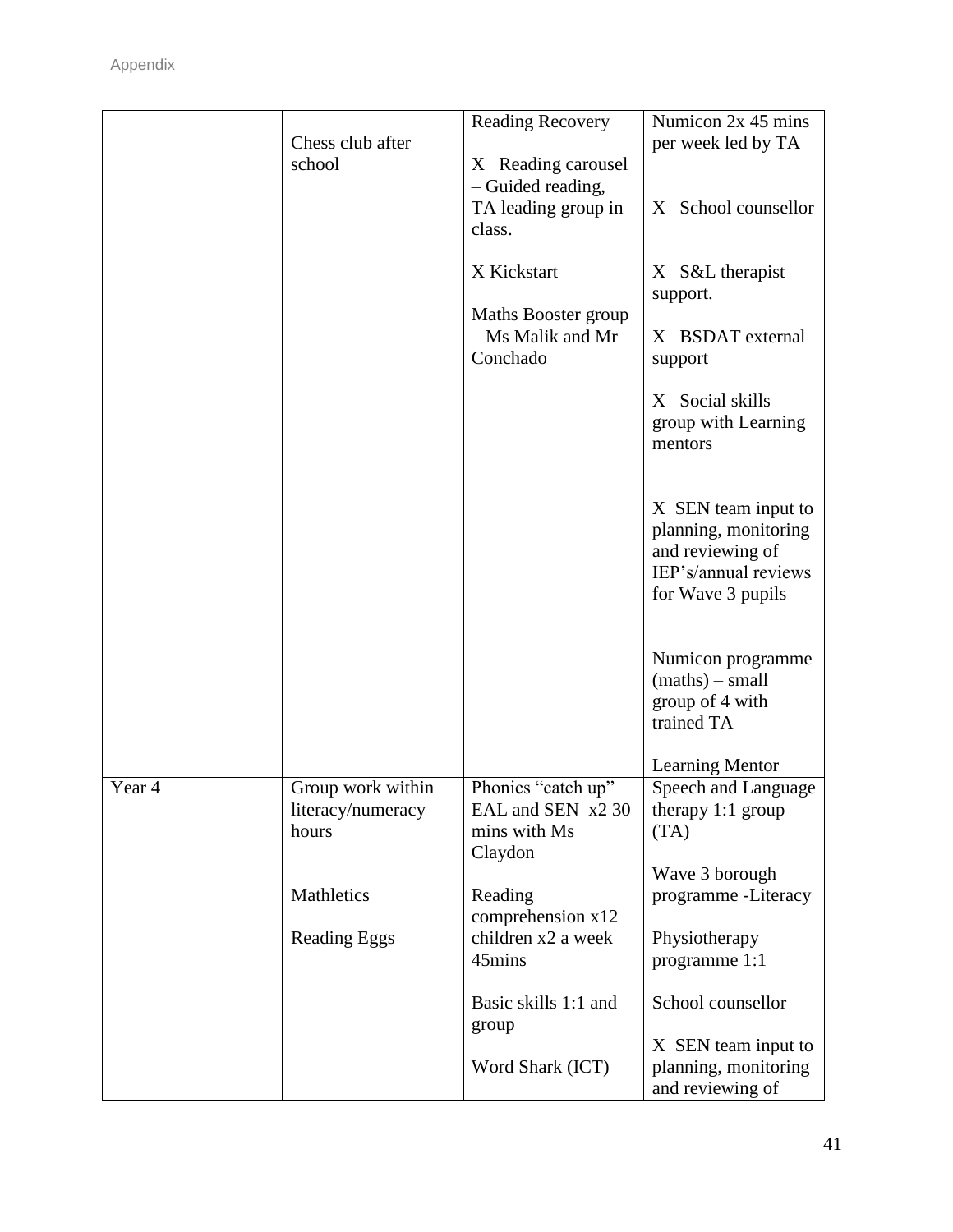| Year <sub>6</sub> | Booster classes X1 a<br>week I hour - small<br>group x 14 after<br>$school - core$<br>subjects                                                                                                                                                                                                    | Kickstart EAL<br>Homework club 45<br>mins. After school                                                                                                                                                                                                                                                                                                                                               | Small group booster<br>maths<br>Small group booster<br>literacy                                                                                                                                                                                                                                                    |
|-------------------|---------------------------------------------------------------------------------------------------------------------------------------------------------------------------------------------------------------------------------------------------------------------------------------------------|-------------------------------------------------------------------------------------------------------------------------------------------------------------------------------------------------------------------------------------------------------------------------------------------------------------------------------------------------------------------------------------------------------|--------------------------------------------------------------------------------------------------------------------------------------------------------------------------------------------------------------------------------------------------------------------------------------------------------------------|
| Year 5            | X3 children per class<br>- Maths booster with<br>$teacher - average$<br>Booster for below<br>$average + teacher 1:1$<br>Numeracy club after<br>school<br>Guided reading<br>group x6<br><b>Symphony Maths</b><br>computer programme<br>Mathletics<br><b>Reading Eggs</b><br><b>Saturday School</b> | - LST Mr Conchado<br>and Ms Malik<br>X Community<br>Links-Behaviour<br>group<br>Guided reading with<br>teacher - small group<br>intervention<br>Kickstart EAL<br>X<br>Homework club $-45$<br>minutes after school<br>TA reading 1:1<br>$Kickstart - (EAL)$<br>Anger<br>management/social;<br>skills group-<br>learning mentor x1 a<br>week out of class<br>Reading and<br>$comprehension-$<br>P.Stone | Numicon Maths – Mr<br>Conchado<br>Individualised<br>behaviour<br>programme<br>Learning mentor<br>Soft Play<br><b>Sensory Room</b><br>'Beat Dyslexia' 1:1<br>Programme - LST 1<br>Lexia ICT $1:1 + LST$ 1<br><b>School Counsellor</b><br>Soft Play<br><b>Sensory Room</b><br>Wave 3 borough<br>programme - Literacy |
|                   |                                                                                                                                                                                                                                                                                                   | Social skills group<br>with learning mentor<br>Maths Booster group                                                                                                                                                                                                                                                                                                                                    | IEP's/annual reviews<br>for Wave 3 pupils<br><b>School Counsellor</b>                                                                                                                                                                                                                                              |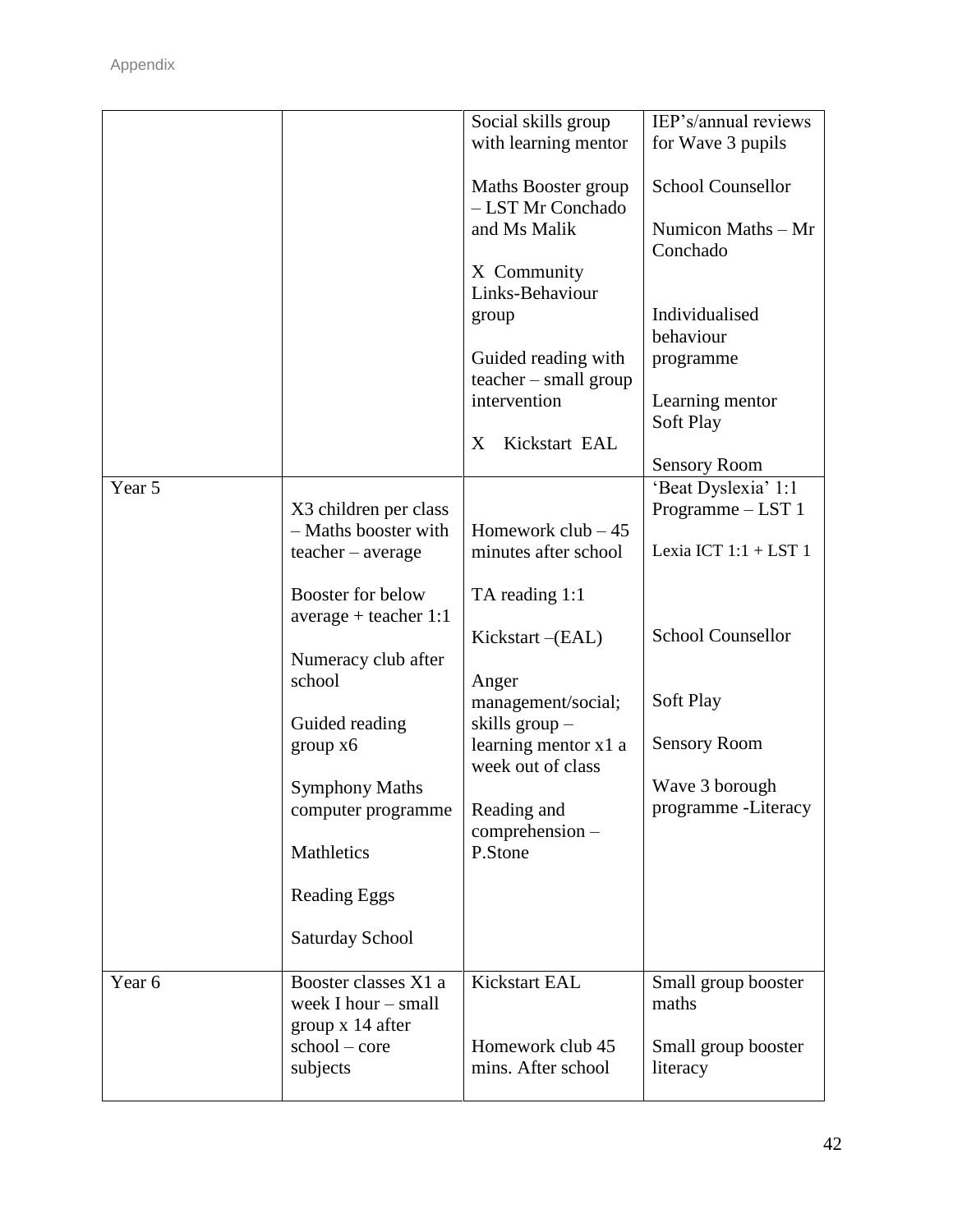| Numeracy club after   | 1:1 mathematics with  | Soft Play            |
|-----------------------|-----------------------|----------------------|
| school                | teacher               |                      |
|                       |                       | <b>Sensory Room</b>  |
| <b>BBC</b> Revisewise | Booster X 10          |                      |
| books and DVDs        | children with teacher |                      |
|                       | in school time        | Wave 3 borough       |
| <b>Mathletics</b>     |                       | programme - Literacy |
|                       |                       |                      |
| Reading Eggs          |                       |                      |
|                       |                       |                      |
| Saturday School       |                       |                      |
|                       |                       |                      |
| <b>Brilliant Club</b> |                       |                      |

Whole school Provision planned for current academic year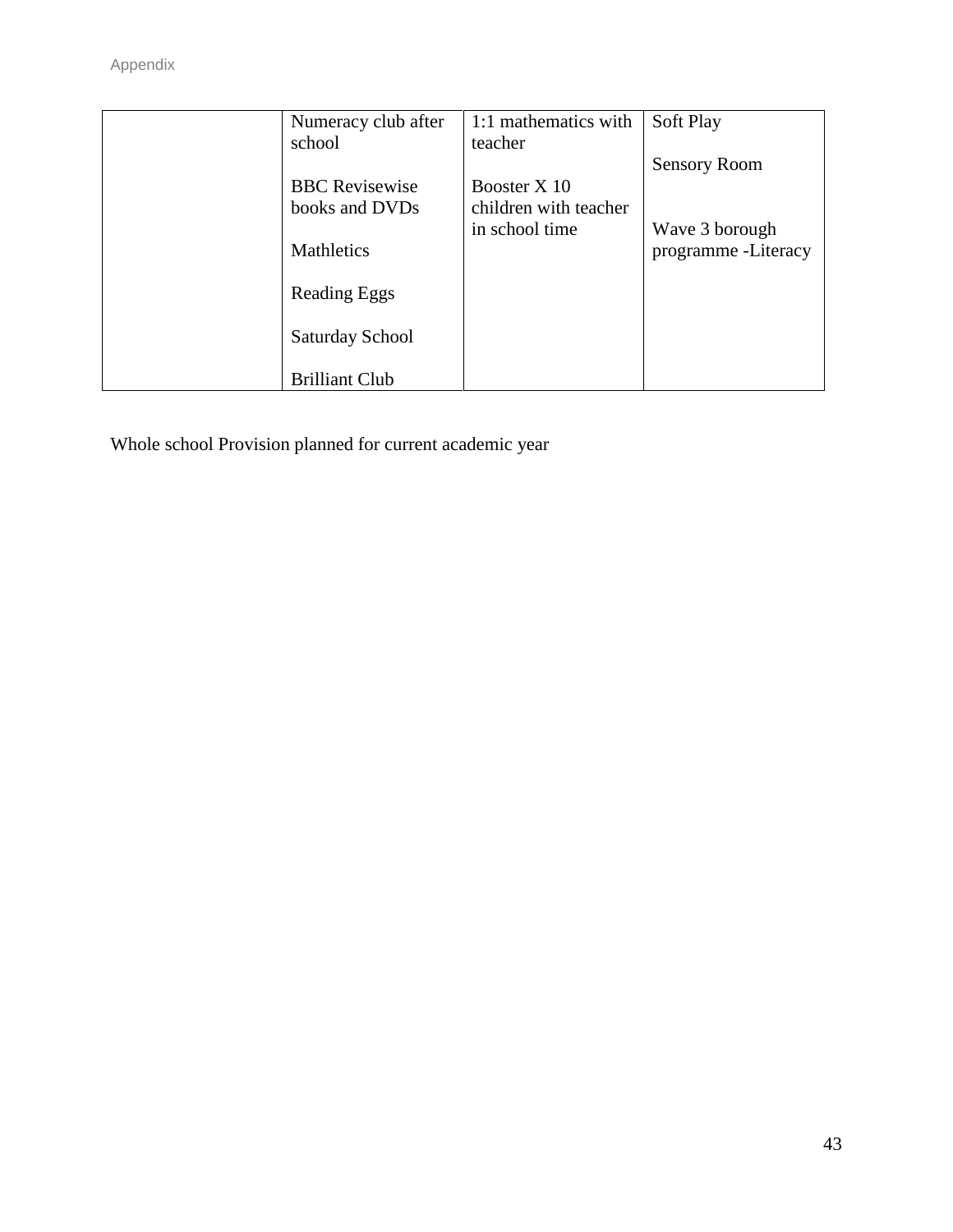#### **POST HOLDER RAISING ACHIEVEMENT PLAN**

#### **Subject SEND**

#### **Academic Year 2015-2016**

#### **1. What are your three main priorities in order to raise achievement in your area this year?**

- **a)** Raise awareness of staff about P-scales; assessing and recording progress and target-setting.
- **b)** Develop the accuracy and validity of P-scale assessment.
- **c)** Raise achievement in Language and reading through increased focus on language development in the Early Years.
- **d)** Have an increased focus on outcomes from High Needs Funding annual reviews to ensure they are used more effectively as targets for the children with High Needs.
- **e)** Focus in Social, Emotional, Mental Health(SEMH) for the vulnerable pupils
- **f)** Improve outcomes in reading for children with Down's syndrome/moderate/severe reading difficulties.

#### **2. How do you intend to implement and monitor these aims?**

- **a)** Provide staff INSET on P-scales and SEN assessment including making staff aware of the Social Communication Emotional Regulations Transactional Support (SCERTS) programme for children with autism. Extending SCERTS approach to mainstream ASD children.
- **b) i)** Develop the links made with other schools for moderation of the evidence of pupils progress and attainment within P-scales.
	- Visit other beacon schools sharing good practice and ideas.
	- **ii)** Building up portfolios of children's achievements that are working within the P scales as evidence of their on-going progress.
	- **iii)** Adjusting B-squared to new assessment without levels.
	- **iv)** Attend relevant training
- **c)** Use the buy-in Speech and Language therapist employed for an additional day to support the school in extending the Box Clever programme so it is also available to children in the nursery who attend in the afternoon. SALT to train and monitor for effectiveness. SALT to also train and support children with severe Language and Communication difficulties through implementation of small group Lego.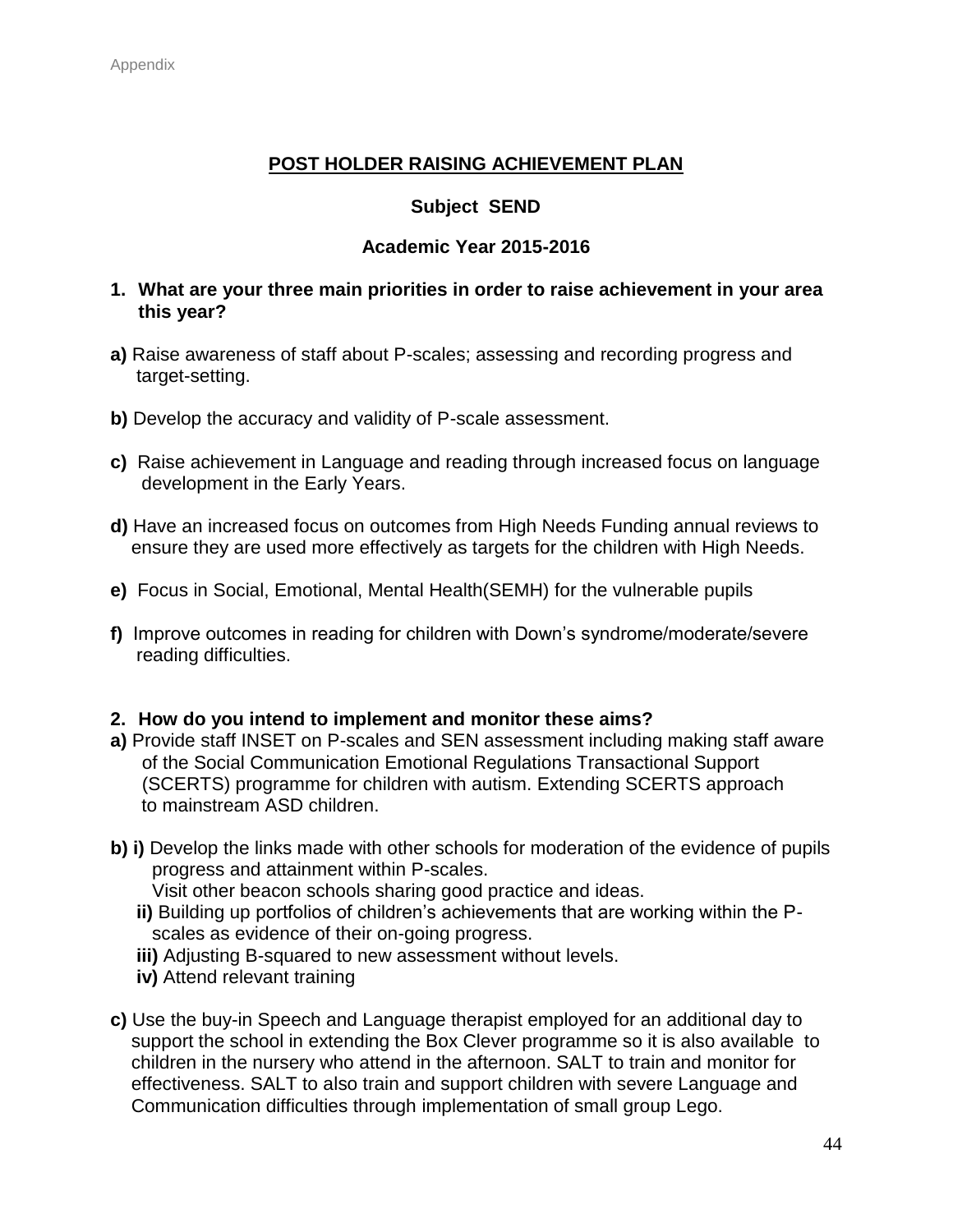- **d) i)** Monitor High Needs children for their targets and how they link to the annual review targets.
	- **ii)** Ensure teachers are aware and reminded of the individual targets for the High Needs Targets through provision of the targets/and regular feedback from assessment and monitoring.
- **e)** Implement the Early Help Programme for children and families. Record the number of Early Help Records that have been completed.. Improve recording of interventions and outcomes electronically rather than paper. Attend relevant training.
- **f) i)** Attend Reading and Language intervention programme for children with Down's . Syndrome**.**
	- ii) Implement programme set a base line from initial assessment. Set targets to be learned in a set time. Evaluate for effectiveness/accelerated learning.
- **3. What extra resources/time will you need to both implement and monitor these strategies this year?**
	- **a)** INSET time allocated for a focus on the P-scales and assessment for children with SEN.
	- **b)** Time to visit other schools for moderation process in the P-scales for SENDCO and TICRP Attendance at B squared training (advanced) and borough training on assessment.
	- **c)** Cost of employing a speech and language therapist one day a week and evaluating impact Time to regularly meet with SALT and TICRP Time to purchase and create the Lego packs from specific bricks purchased.
	- **d)** Time to monitor planning and targets set for relevance to Annual Review targets.
	- **e)** Attendance at borough training on Early Help/multi-agency meetings. Time for training and meeting with learning mentors to deliver and help with implementation of Early Help Records. Time to set up and record information electronically ensuring confidentiality. Time for increased number of meetings with families to complete Early Help Records a**nd provide Early Help and support for families.**
	- **f)** Time to attend Reading and Language intervention training Time to meet with key staff and monitor teaching, learning and assessments..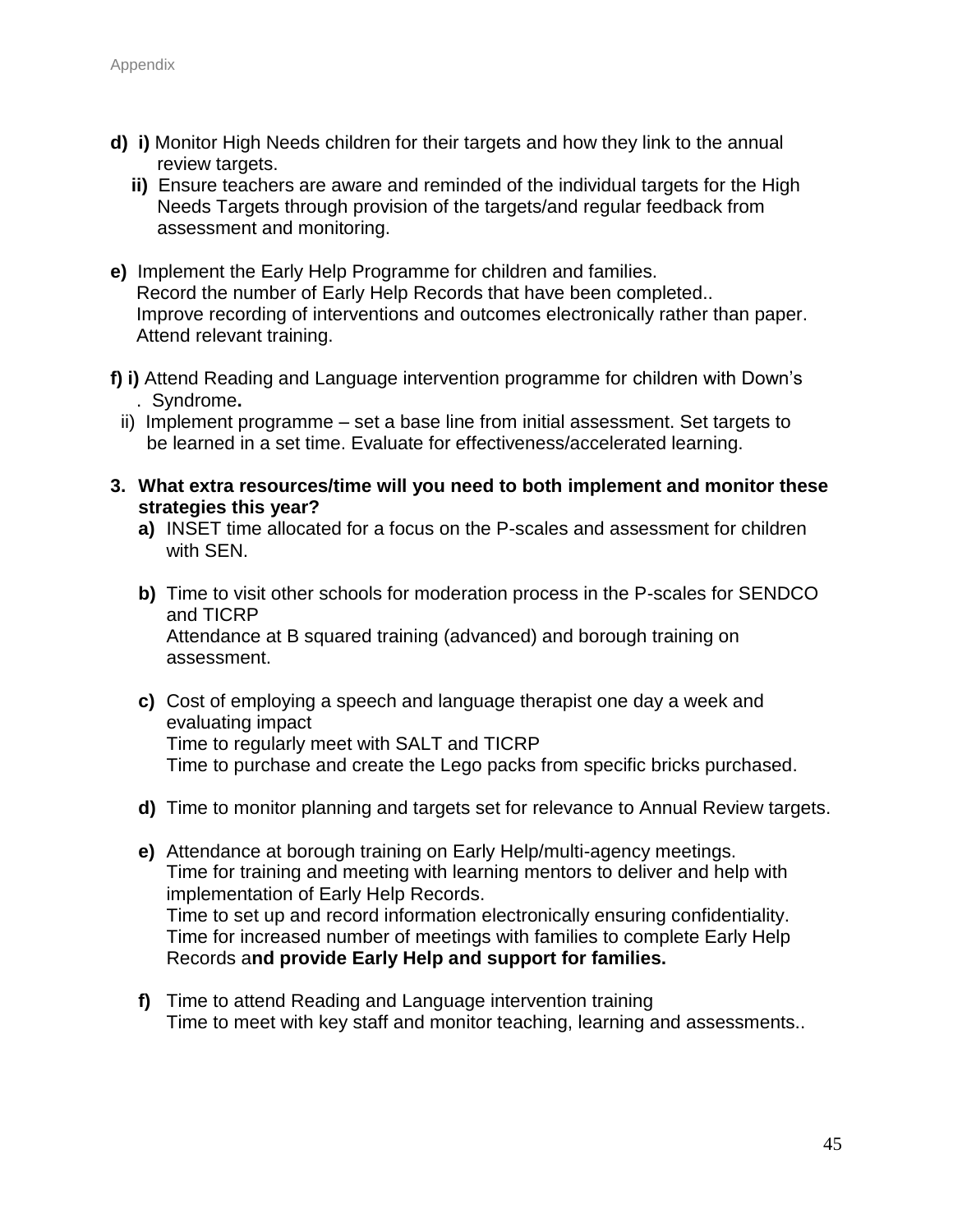Appendix

#### **What are your targets for the Autumn Term 2015?**

1. INSET delivered on SCERTS and autism awareness for all staff.

**2.**

Meet with new Speech and Language Therapist (2<sup>nd</sup> half Autumn term) after she starts and set targets for Box Clever and Lego to start in Spring 2016.

**3.** Evidence of pupil progress in the P-scales is being recorded in photos and samples of work

**4.** Attended training on Early Help and plans for implementation in place.

**5. Attended advanced training on B-squared and changes.**

#### **What are your targets for Spring 2016?**

|    | 1. Visiting other schools for sharing good practice                                                                    |
|----|------------------------------------------------------------------------------------------------------------------------|
| 2. | Moderation of P-scales carried out across schools                                                                      |
|    | 3. Monitor SALT strategies for impact.                                                                                 |
|    | 4. Awareness raising for teaching staff on P-levels with a focus on                                                    |
|    |                                                                                                                        |
|    | assessment and planning for children with high needs including use                                                     |
|    | of outcomes from annual reviews to inform planning.                                                                    |
|    |                                                                                                                        |
|    | 5. Lego sets complete and group set up for language intervention programme for children with significant difficulties. |
|    |                                                                                                                        |
|    | 6. Attended training at UCL on new SEMH category and OFSTED.                                                           |
|    |                                                                                                                        |

**What are your targets for Summer 2016?**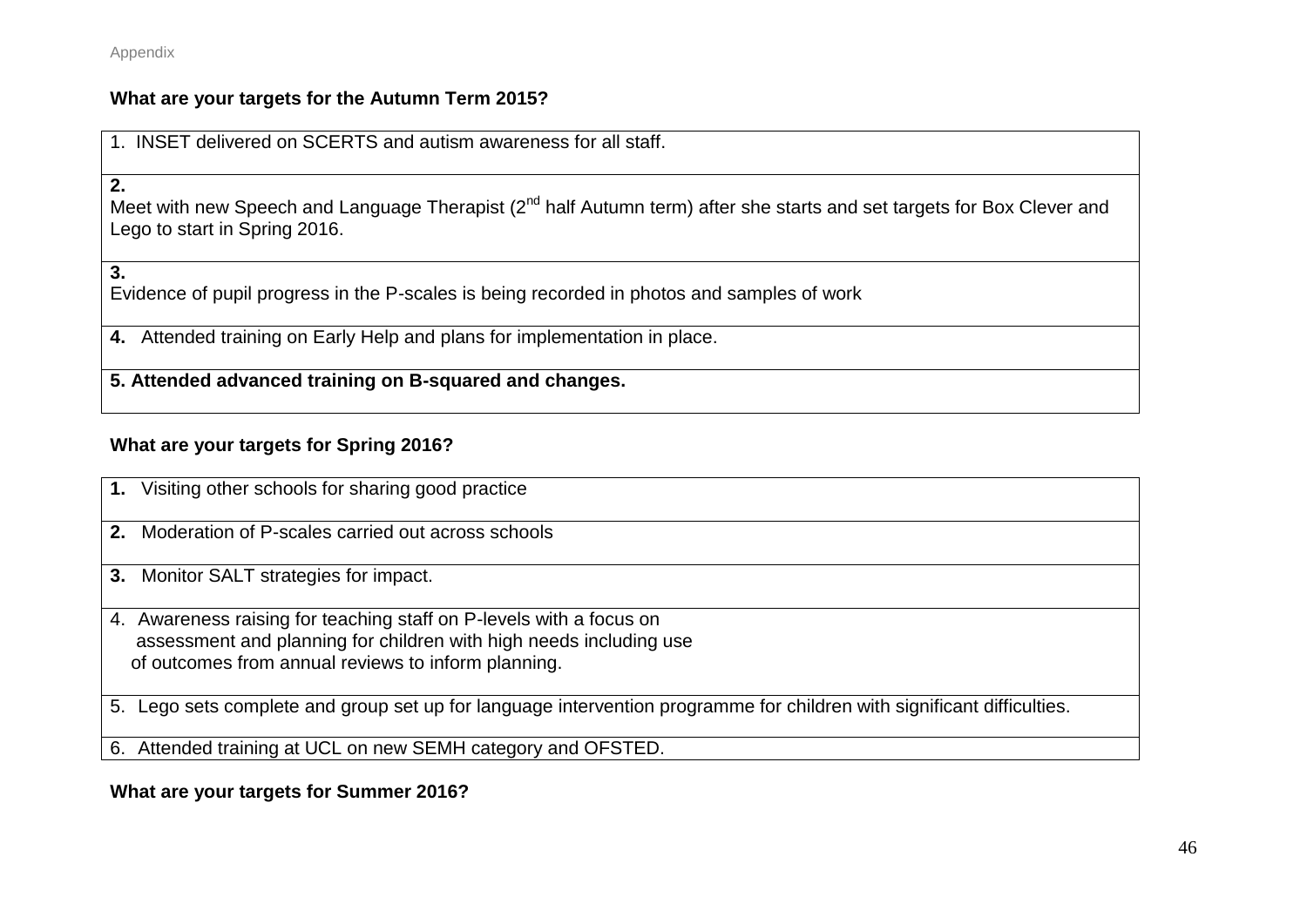|  | 1. P-scales assessment and moderation carried out with other schools and all<br>P-scale children have a portfolio of achievement to pass up to the next year.                                                    |
|--|------------------------------------------------------------------------------------------------------------------------------------------------------------------------------------------------------------------|
|  | 2. Resourced Provision is working well with mainstream staff to raise the skills<br>and awareness of mainstream teachers when working with children with<br>autism and high levels of needs in their classrooms. |
|  | 3. Analysis of P-scale progress against National data provided for evaluation<br>and future planning of SEN                                                                                                      |
|  | 4. Reported increase in Early Hep records completed in Annual safeguarding<br>report to Governors                                                                                                                |
|  | 5. Evidence of effectiveness of Reading and Language intervention programme from pilot evidence.                                                                                                                 |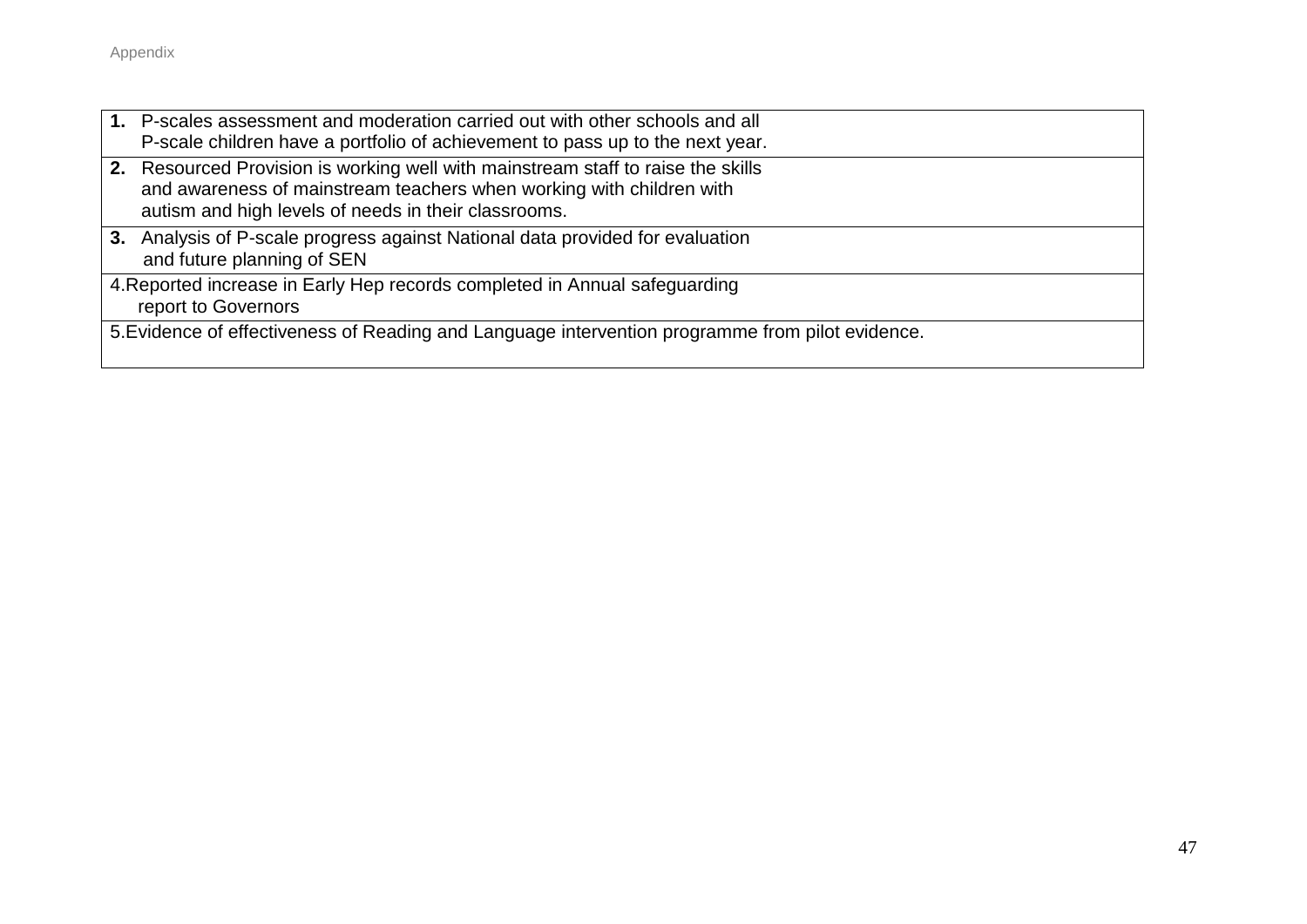#### POST HOLDERS ACTION PLAN 2015-2016

#### Subject SEND/Child Protection

|    | <b>ISSUE</b>                                                                                                                                                                       | <b>SUCCESS CRITERIA</b>                                                                                                                                                                                               | <b>TIME</b> | <b>COST</b>                                         | <b>LEAD</b>                                                                                      | <b>MONITOR</b> |
|----|------------------------------------------------------------------------------------------------------------------------------------------------------------------------------------|-----------------------------------------------------------------------------------------------------------------------------------------------------------------------------------------------------------------------|-------------|-----------------------------------------------------|--------------------------------------------------------------------------------------------------|----------------|
|    | To build on the development of<br>stronger links with parents to<br>enable them to play an active part<br>in pupil's learning                                                      |                                                                                                                                                                                                                       |             |                                                     |                                                                                                  |                |
| 1. | To develop consolidate and build on<br>links with parents of children with<br>autism                                                                                               | More parents of children with autism actively involved with<br>the school through increased interaction with key staff                                                                                                | ongoing     |                                                     | Teacher with<br>responsibility for the<br>resourced provision                                    | <b>SENDCO</b>  |
| 2. | To increase communication and<br>provide advice and support for<br>parents of children with autism                                                                                 | 1/2 termly meetings held with all parents<br>Home/school booklets samples of<br>works/photographs being used effectively to allow<br>parents to be more involved in their child and<br>celebrating daily achievements | ongoing     | £30.00<br>(coffee/tea/biscuits/<br>Cost of booklets | Teacher with<br>responsibility for the<br>resourced provision                                    | <b>SENDCO</b>  |
| 3. | Carry out home visits to parents of<br>children with autism                                                                                                                        | Home visits carried out                                                                                                                                                                                               | ongoing     |                                                     | Teacher with<br>responsibility for the<br>resourced provision<br>and SENDCO<br>(SCERTS) children | <b>SENDCO</b>  |
| 4. | To continue to develop a parent<br>resource bank of information                                                                                                                    | Increased information available for parents and being used                                                                                                                                                            | ongoing     |                                                     | SEN dept                                                                                         | <b>SENDCO</b>  |
| 5. | Monitor the consultation document<br>for parents completion before an<br>annual review for SEN feedback                                                                            | Document sent out for every child who has an annual review                                                                                                                                                            | Autumn 2014 |                                                     | SENDCO/RP<br>teacher/SEN admin                                                                   | <b>SENDCO</b>  |
| 6. | Update and review the school offer<br>for parents on the school website.                                                                                                           | Parents attend meeting and are more aware of how to<br>recognise e-safety dangers and strategies to minimise risks                                                                                                    | Autumn 2014 |                                                     | SENDCO/ICT co-ord                                                                                | <b>SENDCO</b>  |
|    | <b>SENCDCO/Safeguarding Lead</b><br>professional development                                                                                                                       |                                                                                                                                                                                                                       |             |                                                     |                                                                                                  |                |
|    | Attend any further training that<br>addresses the new Code of Practice<br>with an emphasis on assessment<br>(without levels and new B squared<br>response to assessment recording) | Courses/seminars attended and SENCO/TICRP informed and<br>skilled in using the assessment tool in light of changes in<br>practice and procedure                                                                       | 1 day       | Cover costs for TICRP<br>$-£200$                    | <b>SENDCO</b>                                                                                    | <b>SENDCO</b>  |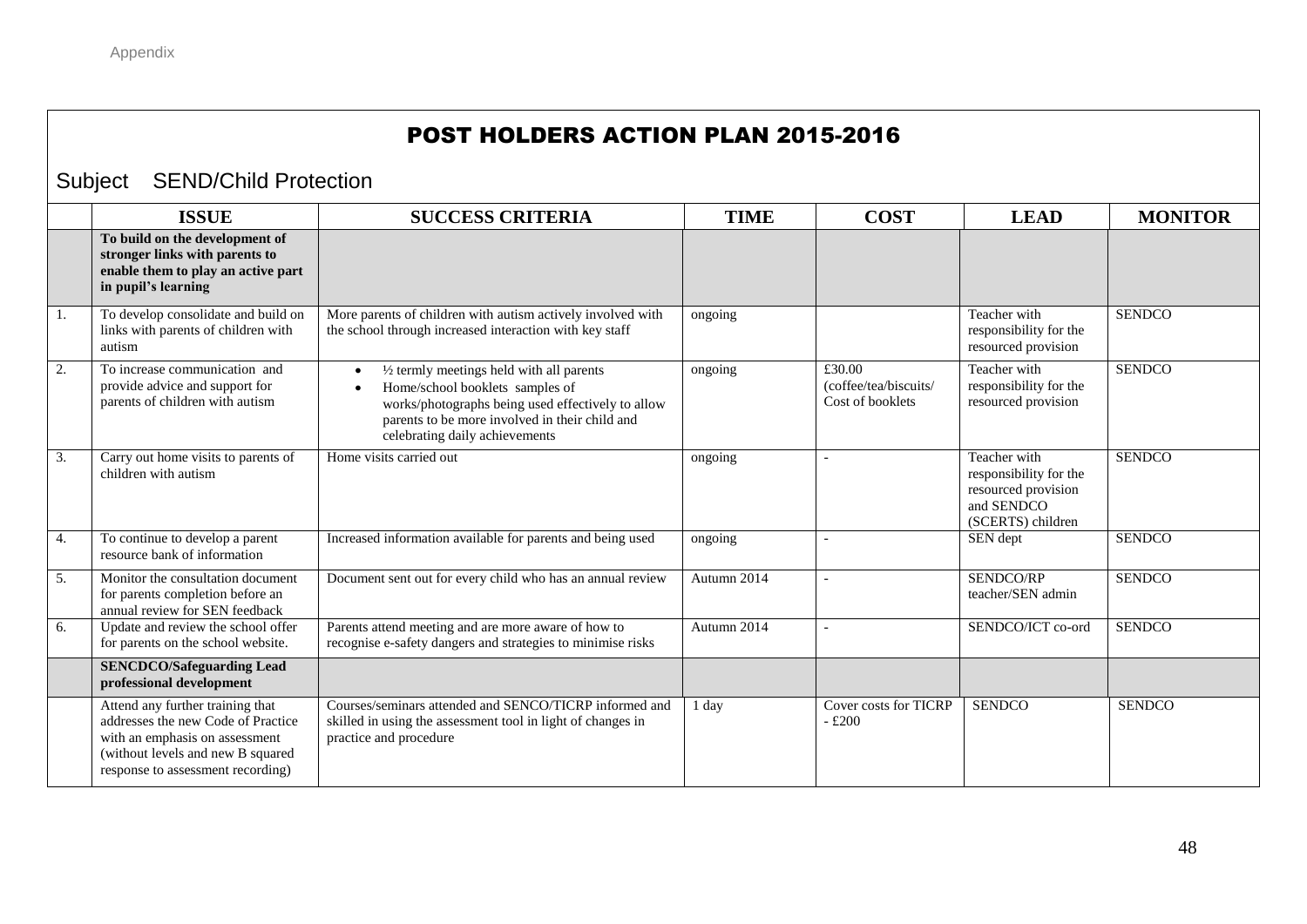| <b>ISSUE</b>                                                                                                                                                                  | <b>SUCCESS CRITERIA</b>                                                                                                                               | <b>TIME</b>                                                          | <b>COST</b>         | <b>LEAD</b>                                       | <b>MONITOR</b>                                             |
|-------------------------------------------------------------------------------------------------------------------------------------------------------------------------------|-------------------------------------------------------------------------------------------------------------------------------------------------------|----------------------------------------------------------------------|---------------------|---------------------------------------------------|------------------------------------------------------------|
| To be up to date with policies<br>and research re SEN - IOE<br>course on new SEMH and<br><b>OFSTED</b> requirements                                                           | SENDCO up to date with current research and is<br>informed for ways forward for developing and<br>improving SEN provision                             | $19^{th}$ Jan 2016 1<br>day                                          | £225.00             | <b>SENDCO</b>                                     | <b>SENDCO</b>                                              |
| Attend training for new<br>$\bullet$<br>Early Help and Step-<br>Down/multi-agency<br>meeting requirements<br>and families<br>Attend solution<br>$\bullet$<br>focused training | Training attended and confident and informed of new<br>borough safeguarding requirements                                                              | Autumn and<br>Spring Term                                            | $\sim$              | Safeguarding Lead<br>and Family Support<br>Worker | Leadership<br>Team/Head Teacher                            |
| Attend training for SIMS and<br>using it more effectively as part<br>of Leadership Team                                                                                       | Attended training and SIMS data used more effectively                                                                                                 | Autumn term<br>2015                                                  |                     | <b>Head Teacher</b>                               | <b>HT</b>                                                  |
| Attend borough SEN<br>conference                                                                                                                                              | SENCO has attended borough SEN training and is<br>informed and awareness raised around changes e.g.<br>assessment and funding                         | 1 day<br>Spring term<br>2016                                         | $\mathbf{r}$        | <b>SENDCO</b>                                     | <b>SENDCO</b>                                              |
| Attend required training for<br>implementing pilot Reading and<br>Language Intervention for<br>children with Down's syndrome                                                  | Key people delivering the programme are supported<br>and trained effectively to produce significant<br>improvement for children with Down's syndrome. | Autumn and<br>Spring term 4<br>days training for 3<br>people         | (lottery<br>funded) | SENDCO (x2 TAs)                                   | SENDCO and LBN<br>and complex needs<br>team (Sally Cooper) |
| <b>TA/teachers professional</b><br>development                                                                                                                                |                                                                                                                                                       |                                                                      |                     |                                                   |                                                            |
| Effective use of the sensory and soft<br>play room                                                                                                                            | All key TAs have received training in this area                                                                                                       | 1 day                                                                |                     | Resourced provision<br>lead teacher               | <b>SENDCO</b>                                              |
| LST to implement her new<br>qualification to identify and assess<br>for children with dyslexia as a<br>specialist reading teacher in the<br>school.                           | LST to have attended and passed the $2nd$ module of her<br>course                                                                                     | Ongoing – attend<br>relevant courses and<br>CNDS network<br>meetings |                     | SPLD Wave 3 lit team                              | <b>SENDCO</b>                                              |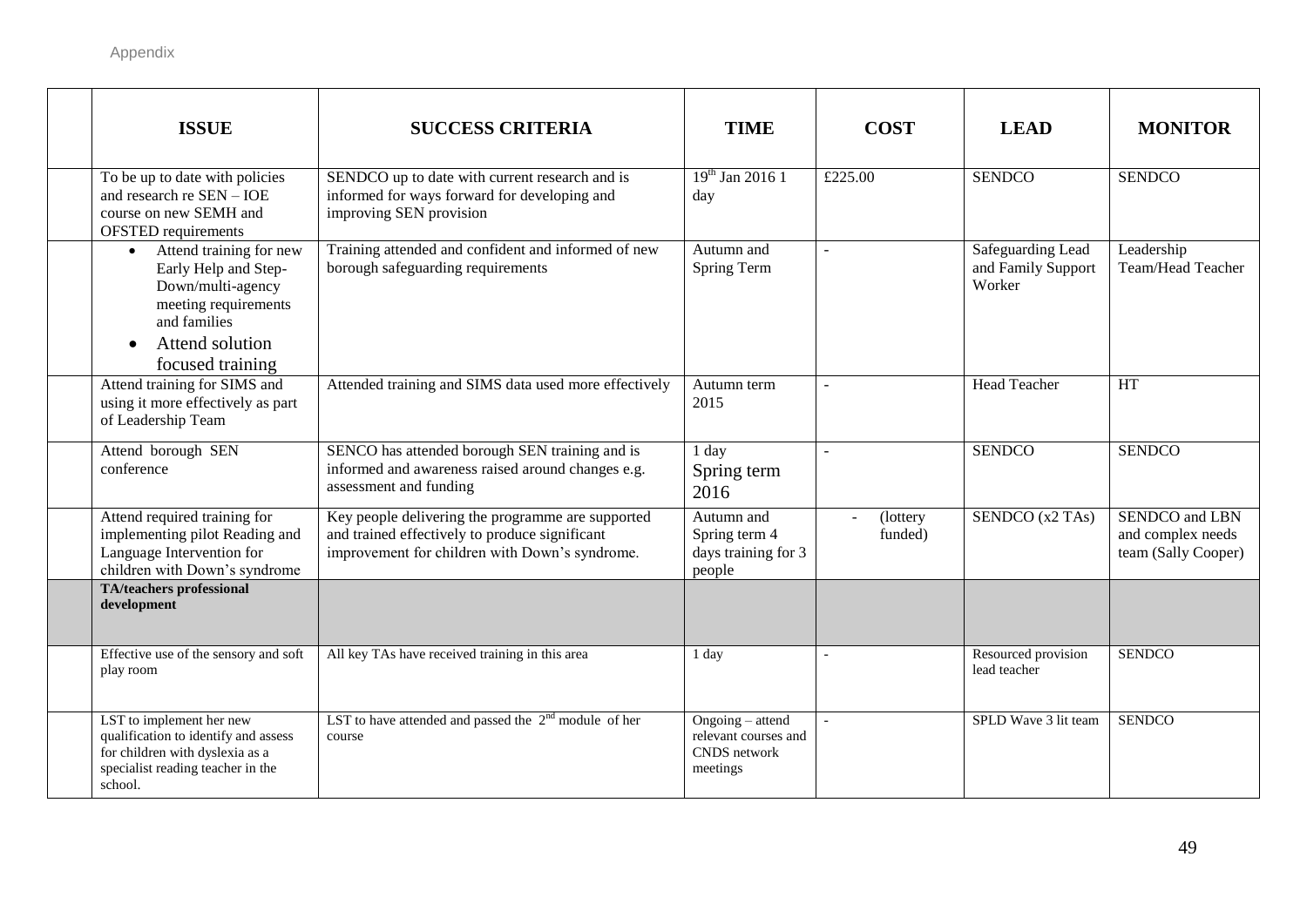| <b>ISSUE</b>                                                                                                                                        | <b>SUCCESS CRITERIA</b>                                                                                                             | <b>TIME</b>                                                                                                                   | <b>COST</b>                                    | <b>LEAD</b>              | <b>MONITOR</b>              |
|-----------------------------------------------------------------------------------------------------------------------------------------------------|-------------------------------------------------------------------------------------------------------------------------------------|-------------------------------------------------------------------------------------------------------------------------------|------------------------------------------------|--------------------------|-----------------------------|
| Consider using specialist reading<br>teacher within other local schools as<br>a means                                                               | Specialist teacher able to use her expertise in other local<br>schools.                                                             | ongoing                                                                                                                       | Charge to be made to<br>participating schools  | Leadership team          | <b>Head Teacher</b>         |
| All staff ASD/SCERTS awareness<br>training                                                                                                          | All staff received high quality raining that they can use in the<br>classroom.                                                      | 3 hours twilight                                                                                                              | $\mathbf{r}$                                   | TICRP/SEN/LT team        | Leadership Team             |
| Raising knowledge and skills in<br>using the P-scales to assess pupils<br>with high levels of need                                                  | Staff more knowledgeable and confident in using the P-scales                                                                        | 1 hour                                                                                                                        |                                                | <b>TICRP/SENDCO</b>      | SENDCO/assessment<br>co-ord |
| P-scale pupil planning                                                                                                                              | Resourced provision teacher                                                                                                         | 1 day on request                                                                                                              |                                                | RP teacher               | <b>SENDCO</b>               |
| P-scale moderation                                                                                                                                  | School works with other schools to moderate work from<br>children working within the P-scales                                       | 2 half days                                                                                                                   |                                                | RP teacher/SENDCO        | SENDCO/RP                   |
| Moving and Handling                                                                                                                                 | HLTA. and a TA receive training that meets requirements of<br>risk assessments and safe movement of child/ren with<br>disabilities. | Ongoing as and<br>when changes<br>required to risk<br>assessments and<br>needs                                                | £150                                           | HLTA/SENDCO              | SENDCO/DHT                  |
| Clicker 6                                                                                                                                           | Course attended by key TAs and what learned being<br>implemented                                                                    | School request                                                                                                                | - release of TAs                               | RP teacher               | <b>SENDCO</b>               |
| Whole staff training on the Prevent<br>Duty                                                                                                         | All staff have received training and are confident in knowing<br>how to identify and respond to a concern                           | Twilight training<br>from Ghaffar<br>Hussain (Newham<br>Prevent team) and<br>staff carry on with<br>online training<br>course | £250 for ICT<br>programme (Actual<br>Cost TBC) | <b>Safeguarding Team</b> | <b>Head Teacher</b>         |
| LST to implement her new<br>qualification to identify and assess<br>for children with dyslexia as a<br>specialist reading teacher in the<br>school. | LST to have attended and passed the $2nd$ module of her<br>course                                                                   | Ongoing - attend<br>relevant courses and<br>CNDS network<br>meetings                                                          |                                                | SPLD Wave 3 lit team     | <b>SENDCO</b>               |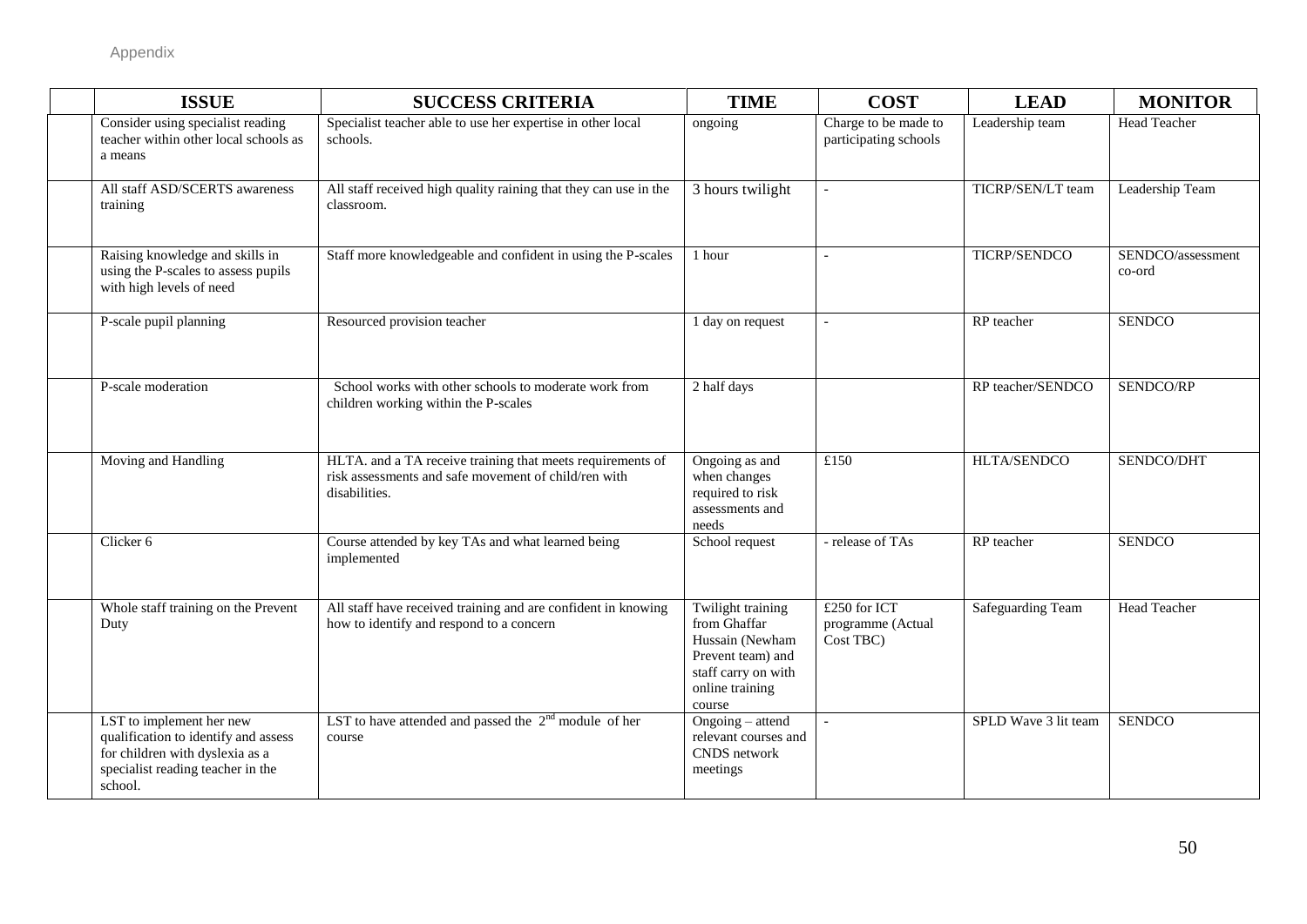| <b>ISSUE</b>                                                                                              | <b>SUCCESS CRITERIA</b>                                                                       | <b>TIME</b>           | <b>COST</b>       | <b>LEAD</b>                               | <b>MONITOR</b> |
|-----------------------------------------------------------------------------------------------------------|-----------------------------------------------------------------------------------------------|-----------------------|-------------------|-------------------------------------------|----------------|
| Writing with symbols                                                                                      | TA                                                                                            | $\frac{1}{2}$ day     | $\overline{a}$    | SENDCO/Sen TA                             | <b>SENDCO</b>  |
| <b>SCERTS</b> training and autism<br>training for new TA in RP                                            | Teacher and TA have an overview of the SCERTS model and<br>aware of strategies and approaches | ongoing               | $\sim$            | <b>TICRP/RPT</b>                          | <b>SENDCO</b>  |
| Team TEACH renewal/qualification<br>update training for qualification                                     | Qualification updated                                                                         | Spring/Summer<br>2016 | £500              | <b>TICRP</b>                              | DHT for RP     |
| Colourful semantics in the classroom                                                                      | Literacy co-ord                                                                               | Dates TBC             | £300 cover        | LT/SENDCO                                 | LT             |
| <b>Development of ASD resourced</b><br>provision                                                          |                                                                                               |                       |                   |                                           |                |
| Borough Quality Assurance of RP                                                                           | Resourced Provision has been carried out with a completed<br>report.                          | Autumn term 2015      | See school budget | HT                                        | HT/Governors   |
| Risk assessments carried out/updated<br>for all SEN pupils with risks/fine<br>tuning around new equipment | Risk assessments written and used                                                             | Autumn term 2015      | $\mathbb{Z}^2$    | SENDCO/RP teacher<br>and Sen. TA          | SENDCO/HT      |
| B-squared and CASPA working<br>effectively to track P-scale data and<br>progress against National data    | ICT packages in use and providing required tracking and<br>information on P-scale children    | Autumn term 2014      | $\sim$            | SENDCO/RP<br>teacher/Assessment<br>co-ord | SENDCO/HT      |
| New TAs appointed and trained to<br>support the new children in the RP                                    | New TAs appointed                                                                             | Autumn term 2015      | $\sim$            | TICRP/DHT                                 | HT             |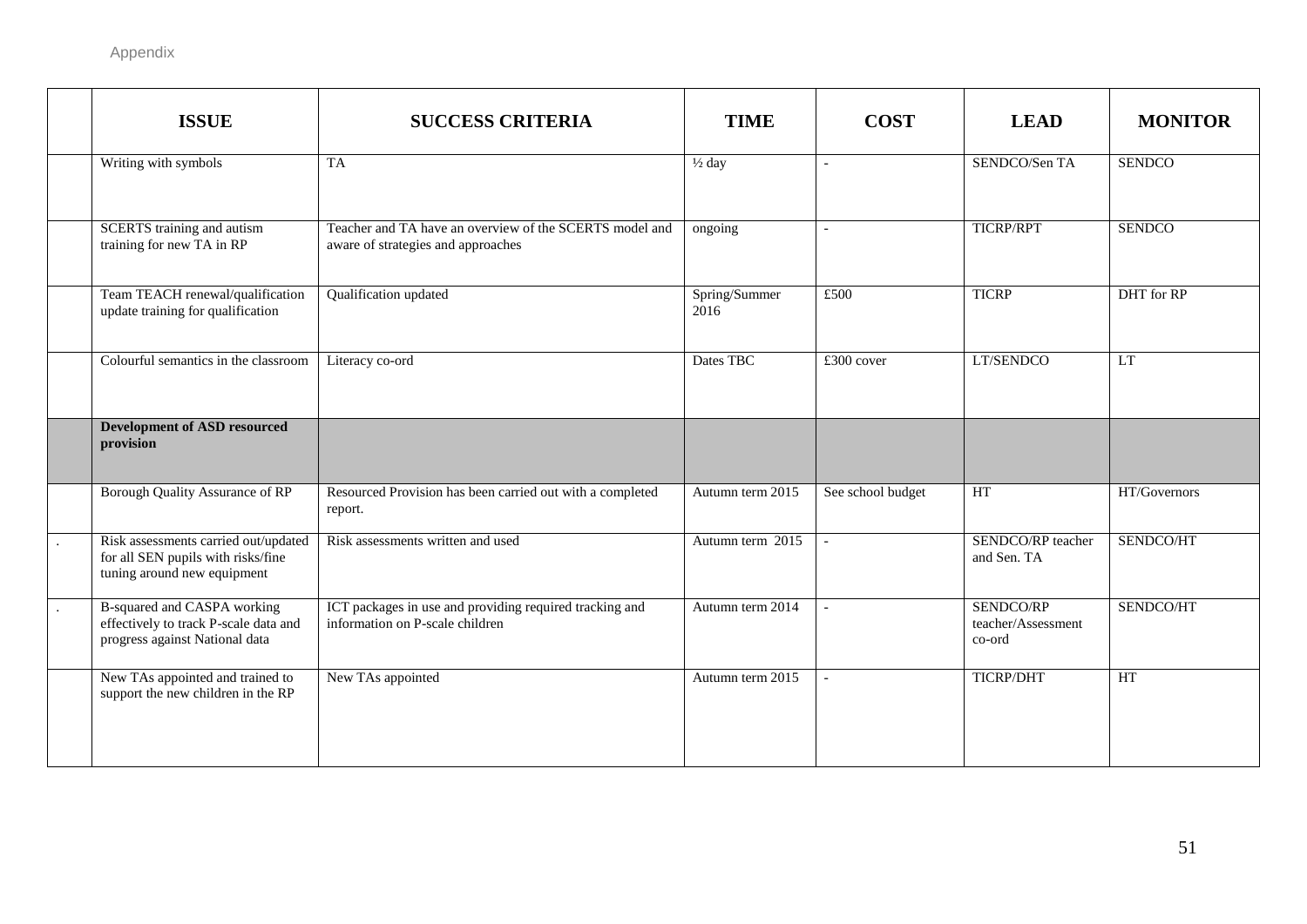| <b>ISSUE</b>                                                                                                                                                            | <b>SUCCESS CRITERIA</b>                                                                                                                                           | <b>TIME</b>                                                                 | <b>COST</b>                  | <b>LEAD</b>                                    | <b>MONITOR</b> |
|-------------------------------------------------------------------------------------------------------------------------------------------------------------------------|-------------------------------------------------------------------------------------------------------------------------------------------------------------------|-----------------------------------------------------------------------------|------------------------------|------------------------------------------------|----------------|
| Regular support meetings for parents<br>of ASD pupils                                                                                                                   | Parents attending and benefiting from regular meetings                                                                                                            | Autumn 2015 to<br>Summer 2016                                               | $£20$ tea and biscuits       | <b>TICRP</b>                                   | SENDCO/DHT     |
| RP join National Autistic society and<br>make steps to gaining award for<br>excellence                                                                                  | Initial steps made towards gaining this a ward                                                                                                                    | Summer 2016                                                                 | Cost of joining NAS -<br>£25 | <b>TICRP</b>                                   | <b>SENDCO</b>  |
| To improve quality teaching for<br><b>SEN children with High Needs</b><br><b>Funding</b>                                                                                |                                                                                                                                                                   |                                                                             |                              |                                                |                |
| Provide training and support in the<br>effective use of facilities and<br>equipment for children with ASD                                                               | TAs more skilled and confident in using the facilities to meet<br>the needs of individual children                                                                | Ongoing starting in<br>Autumn term                                          |                              | Teacher in charge of<br>ResourcDed provision   | <b>SENDCO</b>  |
| Monitor and support TAs and<br>teachers with 1:1 children in<br>classrooms                                                                                              | 1:1 children making significant progress                                                                                                                          | ongoing                                                                     |                              | LT/SENCO/RP<br>teacher/Sen TA                  | <b>SENDCO</b>  |
| All High Needs funded children<br>have a personal profile                                                                                                               | All ASD children have a sensory profile and this is used at<br><b>Annual Reviews</b>                                                                              | ongoing                                                                     | $\overline{\phantom{a}}$     | RP teacher                                     | <b>SENDCO</b>  |
| To plan for continued expertise in<br>staff resource for children with spld<br>(dyslexia)                                                                               | New person trained and able to lead the dyslexia team                                                                                                             | <b>Ongoing 2014-15</b>                                                      |                              | Wave 3 literacy<br>learning support<br>teacher | HT             |
| To continue to assess and monitor<br>effectiveness of Wave 3 Literacy and<br>Numeracy using on-going<br>assessment and increased<br>observation of delivery for quality | Effectiveness of pupil progress monitored and fed into SEF                                                                                                        | Ongoing<br>assessments and<br>pupil tracking                                |                              | <b>LSTs</b>                                    | <b>SENDCO</b>  |
| Teachers to have INSET time set<br>aside for effective communication<br>regarding pupils making transition to<br>the next year                                          | INSET time allocated for purpose of teachers and TAs<br>passing on records/information re. SEN pupils to the<br>following year's teacher                          | <b>July 2015</b>                                                            |                              | <b>LT</b>                                      | DHT/HT         |
| Organise annual reviews for<br>statemented/EHC/High Needs<br>Funded children and Action Plus<br>pupils                                                                  | Successful annual reviews carried out and all relevant parties<br>invited. Forms completed and sent in adequate time.<br>Overview timetable set up in Autumn term | Timetabled at least<br>6 weeks in advance<br>and cover arranged             | £2500                        | SENDCO/HT                                      | SENDCO/HT      |
| Make sure outcomes on new<br>borough annual review forms are a<br>focus for target-setting in the<br>classroom                                                          | Classroom teachers are making more use of the outcomes<br>agreed at the annual review to inform targets and planning for<br>High Needs children.                  | Autumn 2015<br>onwards                                                      |                              | SENDCO/TICRP                                   | SENDCO/TICRP   |
| LST to implement her new<br>qualification to identify and assess<br>for children with dyslexia as a<br>specialist reading teacher in school.                            | LST to have attended and passed the $2nd$ module of her<br>course                                                                                                 | Ongoing - attend<br>relevant courses and<br><b>CNDS</b> network<br>meetings | $\sim$                       | SPLD Wave 3 lit team                           | <b>SENDCO</b>  |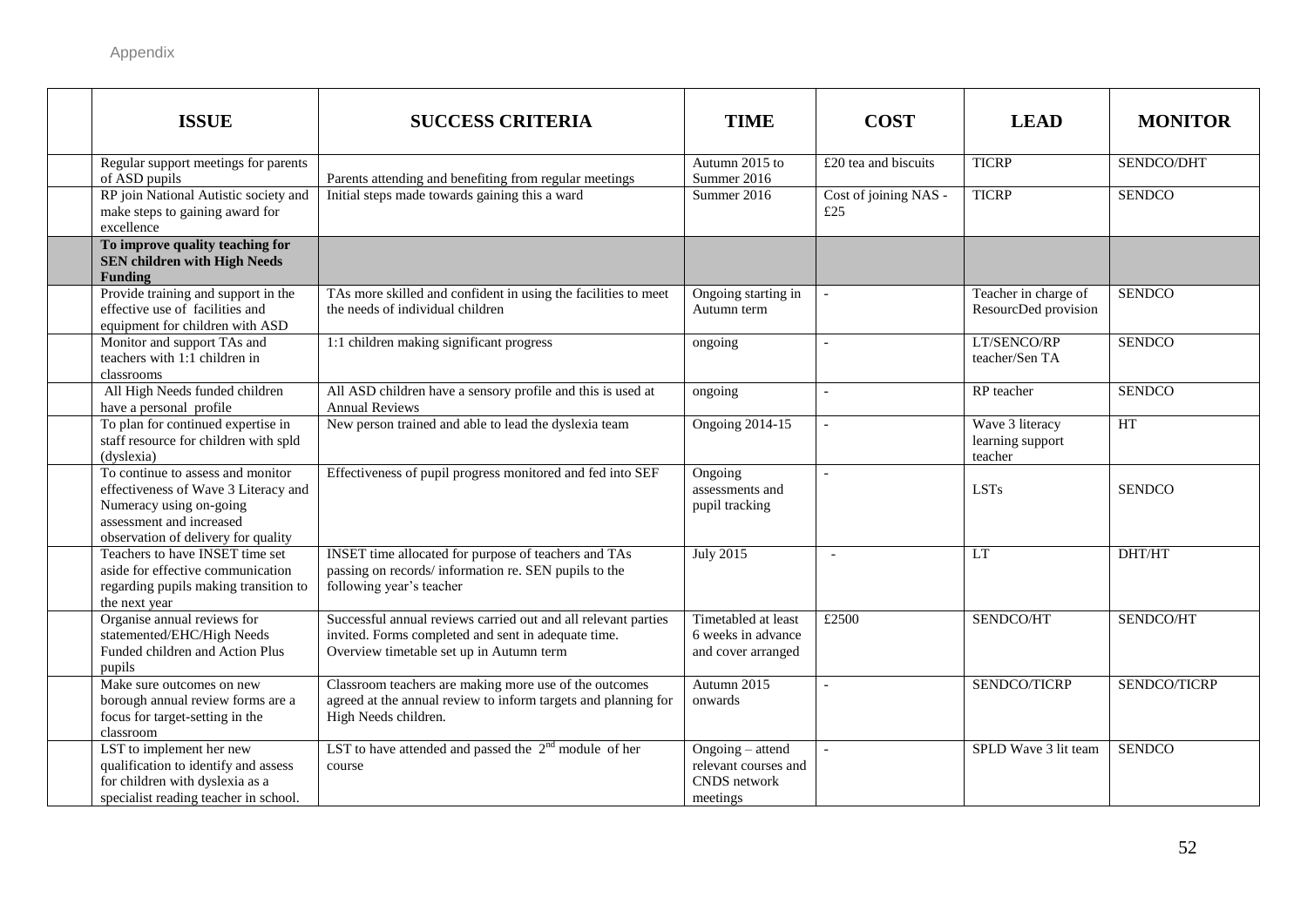| <b>ISSUE</b>                                                                                                                                                                                                                                                        | <b>SUCCESS CRITERIA</b>                                                                                                                     | <b>TIME</b>                             | <b>COST</b>                                | <b>LEAD</b>                                        | <b>MONITOR</b> |
|---------------------------------------------------------------------------------------------------------------------------------------------------------------------------------------------------------------------------------------------------------------------|---------------------------------------------------------------------------------------------------------------------------------------------|-----------------------------------------|--------------------------------------------|----------------------------------------------------|----------------|
| Attendance at transition meeting<br>organized by the borough for<br>SENCOs to discuss SEN and<br>vulnerable pupils transferring from<br>Year 6-7 to be attended and<br>evaluated by SENCO and Year 6<br>teacher rep.                                                | Effective communication between feeder and receiving<br>secondary schools for SEN/vulnerable pupils.                                        | Summer term 2016                        | £75 cover for teacher<br>$\frac{1}{2}$ day | SENDCO/Y6 teachers<br>and Learning mentor          | <b>SENDCO</b>  |
| Provide transition reviews/inviting<br>secondary schools for Y6<br>SEN/vulnerable pupils and their<br>parents                                                                                                                                                       | Good transitions made and provision provided where<br>necessary for Y6 pupils transferring to Y7                                            | Spring/Summer<br>2016                   | £500                                       | SENDCO/DHT/Yr 6<br>Leaders                         | <b>SENDCO</b>  |
| Increase the focus on<br>communication, interaction and<br>imagination as the dyad of<br>impairments for children with<br>autism: (social and communication<br>diff and flexibility of thought) and<br>understanding of co-morbidity of<br>needs for these children | Improved individual learning programmes for individual<br>children that meet their individual needs                                         | Autumn term 2015                        | $\overline{a}$                             | Teacher in charge of<br><b>Resourced Provision</b> | <b>SENDCO</b>  |
| Ensure Y5 High Needs<br>pupils/transition information for<br>High Needs pupils is passed onto the<br>borough                                                                                                                                                        | Parents of ERF pupils in Y5 have selected KS3 school and<br>this has been passed to borough                                                 | 2016                                    | (from annual review<br>budget)             | <b>SENDCO</b>                                      | <b>SENDCO</b>  |
| <b>Review Inclusion Quality</b><br>Mark/flagship status<br>recommendations e.g. focus on<br>underachieving groups: British<br>White working class/graduated<br>response to need, development of<br>use of I-pads , use of the new sensory<br>garden                 | Flagship targets included as whole school targets in 2015 SEF                                                                               | Jan 2016 /flagship<br>review April 2016 | £2000                                      | <b>SENDCO</b>                                      | LT/HT          |
| Review and update borough profile<br>documents (focus on Part 3) for<br>children at Year R and Year 3                                                                                                                                                               | Children in Reception and Y3 have profiles sent to the<br>borough for funding review as part of their annual review and<br>before June 2015 | 2015 and 2016                           | $\overline{a}$                             | SENDCO/TICRP                                       | <b>SENDCO</b>  |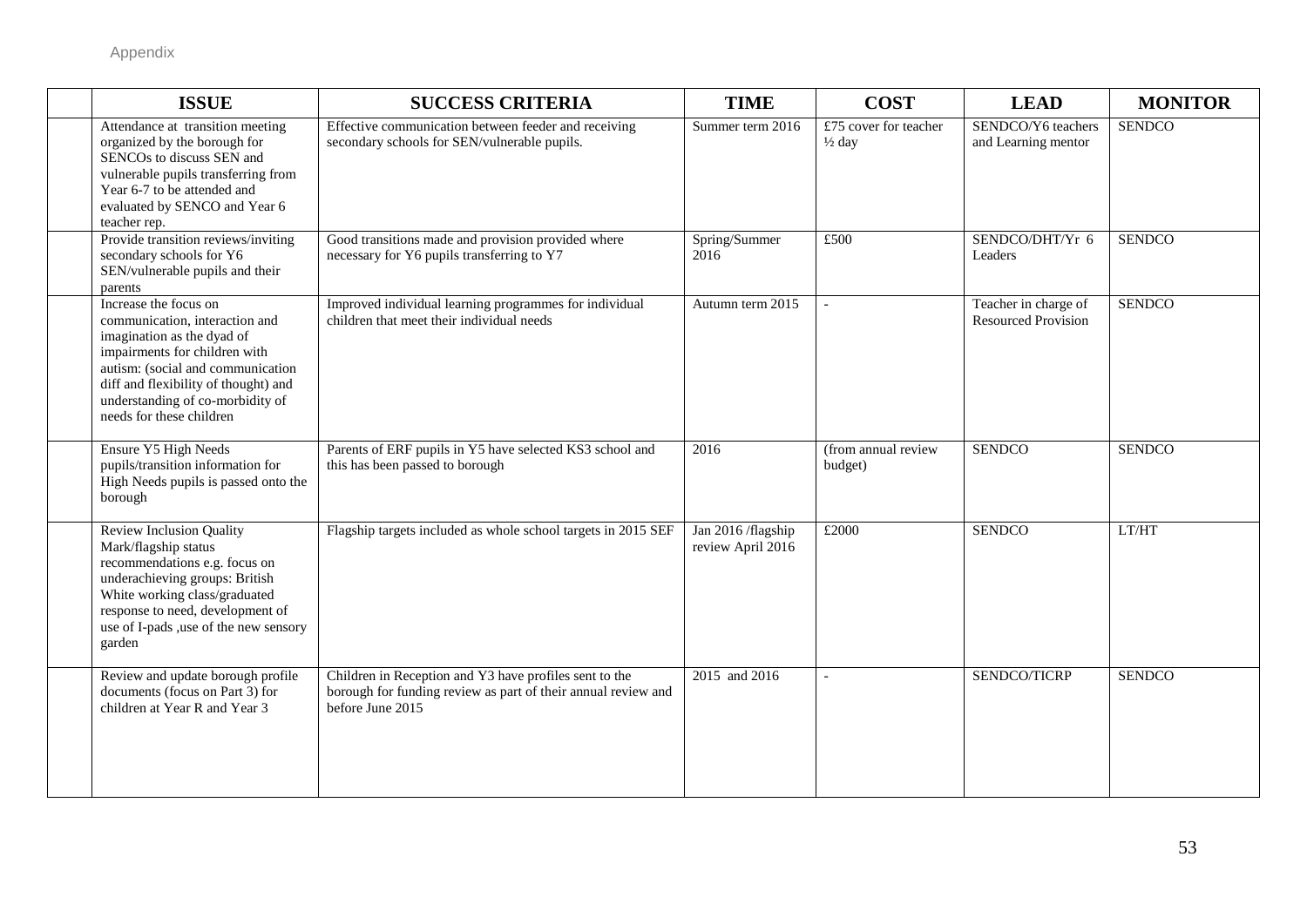| <b>ISSUE</b>                                                                                                                                                                                                             | <b>SUCCESS CRITERIA</b>                                                                                                                                                         | <b>TIME</b>                    | <b>COST</b>                                       | <b>LEAD</b>                           | <b>MONITOR</b>         |
|--------------------------------------------------------------------------------------------------------------------------------------------------------------------------------------------------------------------------|---------------------------------------------------------------------------------------------------------------------------------------------------------------------------------|--------------------------------|---------------------------------------------------|---------------------------------------|------------------------|
| <b>ICT</b> development                                                                                                                                                                                                   |                                                                                                                                                                                 |                                |                                                   |                                       |                        |
| Maintain work from ICT co-<br>ordinator using Symphony Maths<br>and Lexia to support assessment and<br>attainment for Literacy and<br>numeracy with 2 <sup>nd</sup> ICT co-ordinator<br>whilst one is on maternity leave | $2nd$ ICT co-ordinator is confident in ability to use the ICT<br>programmes and able to use it for developing learning and<br>assessing children in literacy and maths          | 2015-16                        | £500 for teacher<br>release for training          | Year 3 teacher and<br>ICT post holder | <b>SENDCO</b>          |
| Learning support teachers to attend<br>training on making the best use of<br>ICT to support dyslexic learners                                                                                                            | LSTs able to implement what learned into practice                                                                                                                               | Spring/summer<br>2016          | £30                                               | <b>SENDCO</b>                         | <b>SENDCO</b>          |
| Promote the use of Clicker 6 for<br>writing (TAs)                                                                                                                                                                        | Increased use of Clicker 6 as an ICT resource                                                                                                                                   | Spring 2016                    | $\sim$                                            | LSTs/SENDCO                           | <b>SENDCO</b>          |
| B-squared and CASPA working and<br>matches new developments in<br>assessment                                                                                                                                             | Key staff trained and using the assessment tool consistently<br>and effectively as part of whole school assessment for SEN                                                      | Autumn 2016                    |                                                   | SENDCO/TICRP                          |                        |
| Develop SEN on MLE for teacher<br>use/retrieval of information                                                                                                                                                           | SEN page set up on curriculum system and being used                                                                                                                             | Spring/summer<br>2016          | $\overline{a}$                                    | SENDCO/ICT co-ord                     | ICT co-ord/SENDCO      |
| Request purchase of I-pads for high<br>needs funded pupils and others with<br>spld. to assist with learning and<br>support spld readers                                                                                  | Request for I-pads incorporated into school budget for SEN                                                                                                                      | Summer 2015                    | £5000                                             | SENDCO/TICRP/ICT<br>co-ord/LST spld   | SENDCO/HT              |
| Purchase lego parts for lego group to<br>improve Language and Social skills<br>for children identified with<br>significant language and<br>communication difficulties                                                    | Buy-in SALT to train a TA to use packs to run a group to<br>develop and extend the social skills and language of children<br>with significant speech and language difficulties. | Spring and Summer<br>term 2016 | £250 lego parts<br>I hour of I day SALT<br>buy-in | SENDCO/SALT buy-<br>in                | <b>SENDCO</b>          |
| Use buy-in to monitor and extend<br>Box Clever intervention for nursery<br>children in the afternoon.                                                                                                                    | Buy-in SALT to monitor and train a new TA to run a Box<br>Clever language group for pupils in the nursery in the p.m.                                                           | Spring and Summer<br>term 2016 | Buy-in I day SALT<br>salary 45% 1 term            | SENDCO/SALT/DHT<br>for EYFS           | <b>DHT EYFS/SENDCO</b> |
| <b>Assessment and record keeping</b>                                                                                                                                                                                     |                                                                                                                                                                                 |                                |                                                   |                                       |                        |
| Analyse KS1&KS2 SATs results of<br>SEN pupils                                                                                                                                                                            | Information such as value added<br>identified or areas of need - pupils giving cause for concern<br>identified and responded to with extra support/assessments<br>etc.          | June/September<br>2016         | $\overline{\phantom{a}}$                          | SENDCO/LST/                           | HT                     |
| Extend Provision map for separate<br>maps for Vulnerable Children and<br>Wave 2 intervention pupils/progress                                                                                                             | Set up new spreadsheets for the different groups of children if<br>not already SEN                                                                                              | January 2016                   | $\overline{\phantom{a}}$                          | SENDCO/LT/Admin<br>SEN support        | LT/HT                  |
| Update bank of pupil profile<br>booklets/folders at A+                                                                                                                                                                   | Profile booklets developed as organized bank of recent pupil<br>information for easy information passing with agencies<br>concerned                                             | Spring/Summer<br>term 2016     |                                                   | SENDCO/admin<br>support/RP teacher    | HT                     |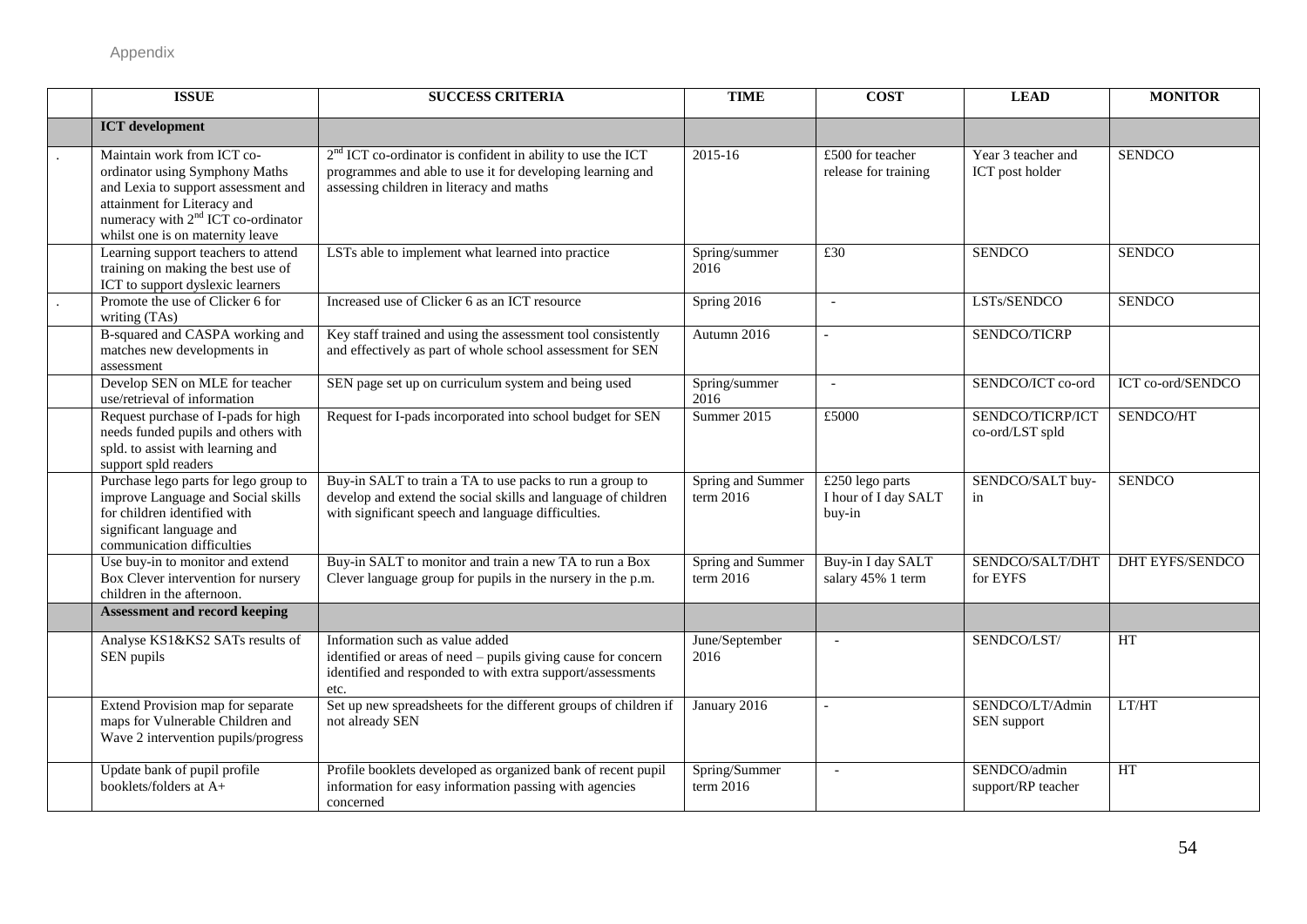| <b>ISSUE</b>                                                                                                                                    | <b>SUCCESS CRITERIA</b>                                                                                                            | <b>TIME</b>                                                          | <b>COST</b>              | <b>LEAD</b>                                                              | <b>MONITOR</b> |
|-------------------------------------------------------------------------------------------------------------------------------------------------|------------------------------------------------------------------------------------------------------------------------------------|----------------------------------------------------------------------|--------------------------|--------------------------------------------------------------------------|----------------|
| Update sheet of A+ pupils<br>record/progress and annual profile<br>booklets/P-scale assessment booklets                                         | Summary sheet devised and effectively used? P-scale<br>assessment books being used in classes                                      | Dec 2015<br>(Updated for<br>information<br>additions - July<br>2016) | $\overline{a}$           | SENDCO liaise with<br>Assessment co-ord +<br>admin support/RP<br>teacher | <b>SENDCO</b>  |
| Develop profile<br>sheets/passports/booklets for use in<br>classroom for all high needs children                                                | Use of profile sheet as source of information for all children<br>working with the child and drawn up with parents and<br>children | Ongoing and<br>developed as part of<br>annual review<br>meetings     | $\equiv$                 | <b>SENDCO</b>                                                            | <b>SENDCO</b>  |
| P-Scale pupils continue to be tracked<br>for progress using B-squared and<br>data transferred to CASPA                                          | All children on P-Scales are on B-Squared and tracked                                                                              | 2 days July 2016<br>Dec 2015                                         | $\overline{a}$           | <b>SENDCO</b>                                                            | <b>SENDCO</b>  |
| Use the new/updated B squared<br>programme to adjust to new<br>assessment without levels/any<br>changes in P-scale statements.                  | Training received and able to implement and use for effective<br>assessment and tracking of SEN pupils within the P-scales.        | End of Autumn<br>term 2015                                           |                          | SENDCO/TICRP/TRP                                                         | <b>SENDCO</b>  |
| To improve the accuracy of<br>assessment in the P-scales through<br>cross-school moderation meetings                                            | Confidence in P-scale assessment accuracy                                                                                          | X2 during academic<br>year                                           |                          | <b>SENDCO</b>                                                            | HT             |
| Collate and analyse the base line<br>assessment tool for SEMH pupils<br>receiving interventions with learning<br>mentors                        | Tool being used and results analysed                                                                                               | ongoing                                                              |                          | Senior Learning<br>mentor                                                | <b>SENDCO</b>  |
| Implement new advice from training<br>re. SEMH/New COP and OFSTED                                                                               | Training informs appropriate action/response for SEMH if<br>required                                                               | Spring 2016                                                          | £250 training day UCL    | <b>SENDCO</b>                                                            | LT             |
| Evaluate assessment data of targeted<br>provision across the school using the<br>2015-2016 Provision Map                                        | Provisions evaluated and used to inform provision                                                                                  | <b>July 2016</b>                                                     | $\sim$                   | SENDCO/admin<br>support                                                  | <b>SENDCO</b>  |
| Provision map 2015-16 created                                                                                                                   | EXCEL Table with costing completed                                                                                                 | 8-10 days                                                            | $\overline{\phantom{a}}$ | SENDCO/Admin<br>support                                                  | <b>SENDCO</b>  |
| Use provision map analysis for input<br>into increased strategic planning of<br>provision                                                       | Provision map informing implementation of<br>resources/provision cost effectively according to pupil need<br>across the school     | ongoing                                                              |                          | <b>SENDCO</b>                                                            | <b>SENDCO</b>  |
| Evaluate assessment data for<br>allocating provision across school                                                                              | Adequate provision provided within constraints of costing and<br>according to greatest need for greatest effectiveness             | July $2016 - Sept$<br>2016                                           |                          | SENDCO/Sen<br>TA/LSTs                                                    | <b>SENDCO</b>  |
| Update the Developmental Journal<br>booklet so it is in line with EYFS<br>assessment for Early years pupils<br>with ERF and working at P-levels | Recording sheets created and being used to track progress of<br>Early Years SEN A+ ERF                                             | Autumn 2015                                                          |                          | <b>SENDCO</b>                                                            | <b>SENDCO</b>  |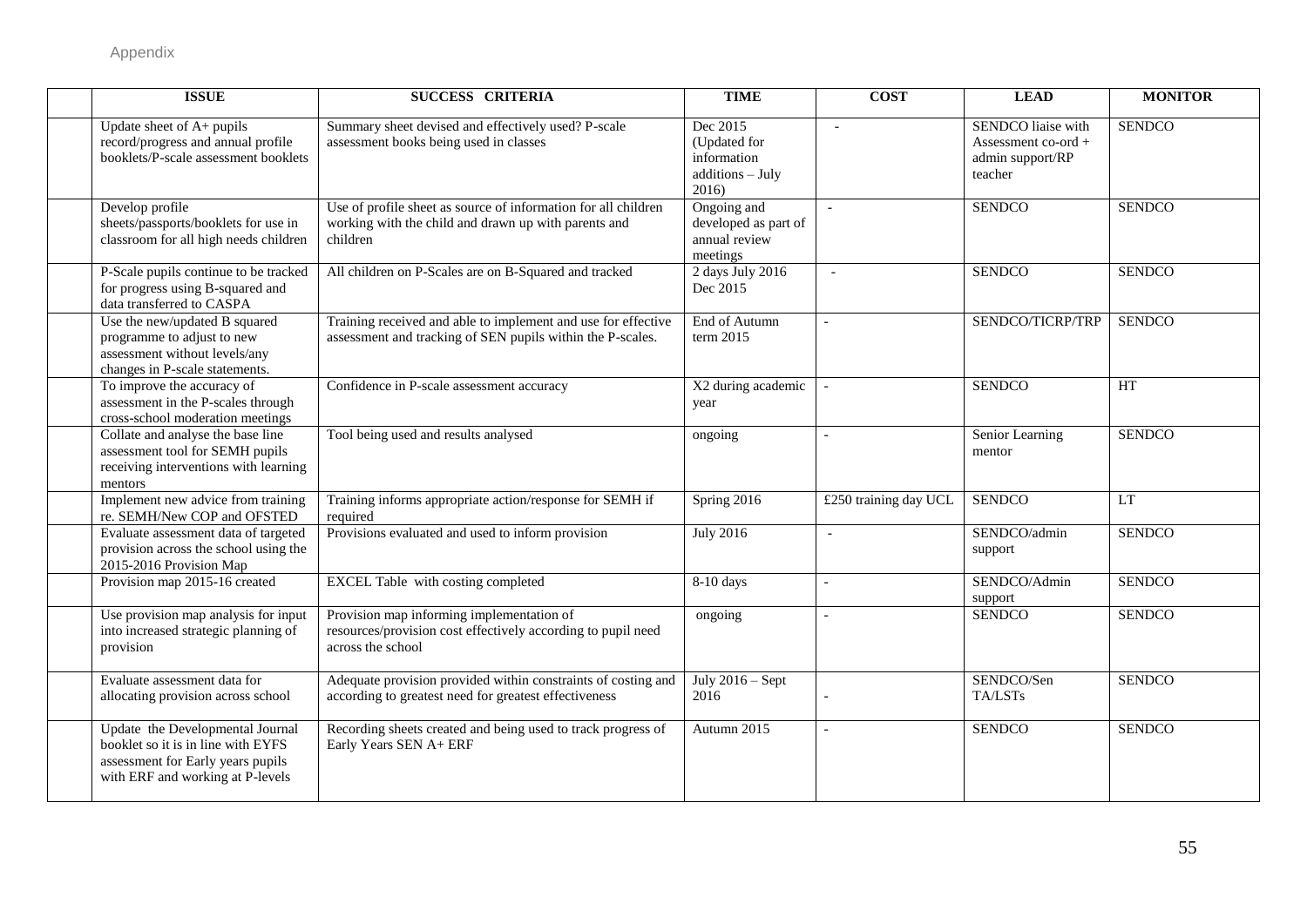| <b>ISSUE</b>                                                                                                                                                                                            | <b>SUCCESS CRITERIA</b>                                                                                                            | <b>TIME</b>                                                       | <b>COST</b>              | <b>LEAD</b>                                        | <b>MONITOR</b>              |
|---------------------------------------------------------------------------------------------------------------------------------------------------------------------------------------------------------|------------------------------------------------------------------------------------------------------------------------------------|-------------------------------------------------------------------|--------------------------|----------------------------------------------------|-----------------------------|
| Use of SCERTS for setting targets,<br>planning to improve social<br>communication, emotional<br>regulation and transactional support<br>for children with ASD extended to<br>mainstream pupils with ASD | SCERTS being used effectively for assessment and target-<br>setting                                                                | Autumn 2015                                                       | $\blacksquare$           | SENDCO/TICRP-<br>support from LCIS<br><b>SALTs</b> | <b>SENDCO</b>               |
| All Children with ASD all classified<br>using SCERTS                                                                                                                                                    | All ASD children assessed at their communication level to<br>inform target-settting                                                | Spring/Summer<br>2016                                             | $\overline{\phantom{a}}$ | SENDCO/TICRP-<br>support from LCIS<br><b>SALTS</b> | <b>SENDCO</b>               |
| Raising awareness of P-scale for<br>assessment by class teachers                                                                                                                                        | Teachers more confident and secure in understanding P-scales<br>for assessing children and their progress with high level<br>needs | Spring 2016                                                       | $\mathbf{r}$             | <b>TICRP/SENDCO</b>                                | <b>SENDCO</b>               |
| Embed teachers use of planning and<br>evaluation sheet for children with<br>high level needs                                                                                                            | Planning sheet being used weekly for children with high level<br>needs and with individual programmes                              | ongoing                                                           |                          | <b>TICRP/SENDCO</b>                                | SENDCO/TICRP                |
| <b>Raise Achievement in Speaking</b><br>and Listening                                                                                                                                                   |                                                                                                                                    |                                                                   |                          |                                                    |                             |
| Analyse and set baseline data for<br>evaluating effectiveness and progress<br>of children using Box Clever                                                                                              | Information collated to assess whether<br>Box Clever is being used in Reception classes with effective<br>results                  | Autumn 2015 $(2nd$<br>half term) and<br>Summer 2016 $(2^{nd})$    |                          | SALT/TA with Box<br>Clever lead                    | SENDCO/EYFS phase<br>leader |
| Monitor Box Clever teaching quality<br>using new SALT buy-in from NHS<br>to monitor new TA teaching                                                                                                     | Monitoring and feedback provided                                                                                                   | Autumn term 2015<br>focus and then<br>ongoing light<br>monitoring | $\mathbf{r}$             | SENDCO/SALT                                        | Early Years managers        |
| Continue ongoing skills and<br>knowledge of staff in using and<br>Signalong across the school                                                                                                           | Attendance in training for key deliverers (New Sen TA)                                                                             | /Spring term 2016                                                 |                          | TICRP who received<br>training 2014                | <b>LT</b>                   |
| <b>Vulnerable Children</b>                                                                                                                                                                              |                                                                                                                                    |                                                                   |                          |                                                    |                             |
| Continue to monitor vulnerability of<br>children according to criteria of need<br>and maintain a record of these<br>pupils, maintaining closer<br>monitoring and tracking of their<br>progress.         | Most vulnerable children identified have a high monitoring of<br>progress                                                          | ongoing                                                           |                          | SENDCO/Social<br>Inclusion Team/EWO                | <b>LT</b>                   |
| To input information at Social<br>inclusion team to improve<br>communication re. Vulnerable<br>children needs                                                                                           | Weekly social inclusion team meetings held                                                                                         | ongoing                                                           |                          | EMA co-ord/Social<br>Inclusion team                | DT/HT                       |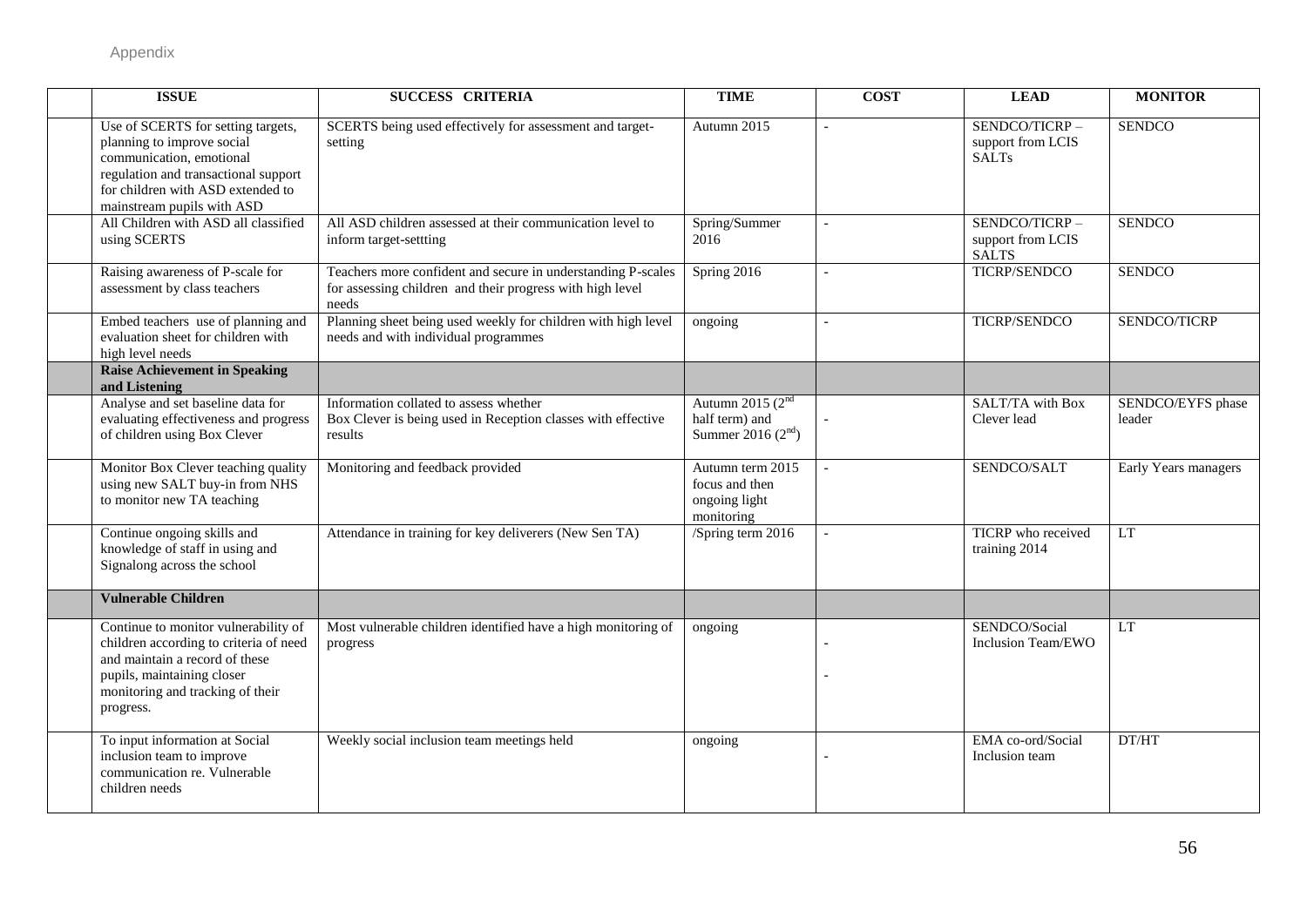| <b>ISSUE</b>                                                                                                                                                | <b>SUCCESS CRITERIA</b>                                                                                                                                               | <b>TIME</b>                                                                                | <b>COST</b>              | <b>LEAD</b>                                       | <b>MONITOR</b>                |
|-------------------------------------------------------------------------------------------------------------------------------------------------------------|-----------------------------------------------------------------------------------------------------------------------------------------------------------------------|--------------------------------------------------------------------------------------------|--------------------------|---------------------------------------------------|-------------------------------|
| To attend all core<br>group/professionals meetings and<br>conferences on children on CP<br>register and write regular reports<br>monitoring their progress. | Good communication by all agencies involved                                                                                                                           | ongoing                                                                                    | Travel to venues         | <b>SENDCO</b>                                     | HT/Social Inc team            |
| Provide whole school update training<br>in CP and training for any new staff.                                                                               |                                                                                                                                                                       | September 2015                                                                             |                          | SENDCO as CPO                                     | <b>HT</b>                     |
| Develop increased<br>assessment/tracking of vulnerable<br>children making use of new Target<br>tracker                                                      | Attendance at New Target tracker training 2012<br>Tracking and analysis of data for this group<br>improved                                                            | Spring/Summer<br>2016                                                                      |                          | SENDCO/ICT co-<br>ord/assessment co-ord           | SENDCO/LT                     |
| To regularly attend 1/2 termly<br>network and update training sessions<br>run by the safeguarding<br>Team                                                   | CPO up to date and informed of safeguarding issues within<br>the borough                                                                                              | X2 termly twilight                                                                         |                          | SENDCO/HT                                         | HT                            |
| To implement new borough<br>requirements for 'Step-Down and<br>Early Help                                                                                   | Attend all relevant training. Increased use of Early Help<br>record sheet and multi-agency meetings evidenced in annual<br>safeguarding report to Governors document. | Attend training<br>Autumn<br>term/implement<br>Early Help record<br>Spring 2016<br>onwards |                          | Safeguarding Lead<br>and Family Support<br>Worker | HT                            |
| Keeping up to date and informed                                                                                                                             |                                                                                                                                                                       |                                                                                            |                          |                                                   |                               |
| Attend regional cluster group<br>meeting regularly and present<br>children for ERF                                                                          | ERF children presented to cluster for funding approval.<br>SENDCO updated with borough developments                                                                   | termly                                                                                     |                          | <b>SENDCO</b>                                     | SENDCO/SMT                    |
| Attend SENCO/Inclusion manager<br>meetings regularly                                                                                                        | SENDCO updated with borough developments/SEN<br>developments/networking with other SENDCOs                                                                            | termly                                                                                     | $\overline{\phantom{a}}$ | <b>SENDCO</b>                                     | <b>SENDCO</b>                 |
| Attend any assessment<br>meetings/training available                                                                                                        | Training/meeting attended                                                                                                                                             | Spring/summer<br>term 2016                                                                 | $\overline{\phantom{a}}$ | LT/Assessment co-ord                              | LT                            |
| <b>Monitoring teaching</b>                                                                                                                                  |                                                                                                                                                                       |                                                                                            |                          |                                                   |                               |
| Monitor teachers planning for<br>differentiation/target-setting ind.<br>pupils                                                                              | Planning successfully differentiated for SEN pupils and<br>recorded                                                                                                   | termly                                                                                     |                          | SMT/SENDCO                                        | SMT/SENDCO/subject<br>co-ords |
| Monitor TA folders for<br>use/recording and TA/teacher<br>feedback                                                                                          | Folders being usefully and effectively used                                                                                                                           | X2 yearly                                                                                  | $\overline{\phantom{a}}$ | SENCO/Sen.TA/RP<br>teacher                        | SenTA/SENDCO/LST              |
| To carry out learning walks on a<br>regular basis to monitor quality of<br>SEN teaching and TA support.                                                     | Teachers and TAs being observed and information shared on<br>a regular basis.                                                                                         | ongoing                                                                                    |                          | Sen. TA/SENDCO/LT                                 | SENDCO/LT                     |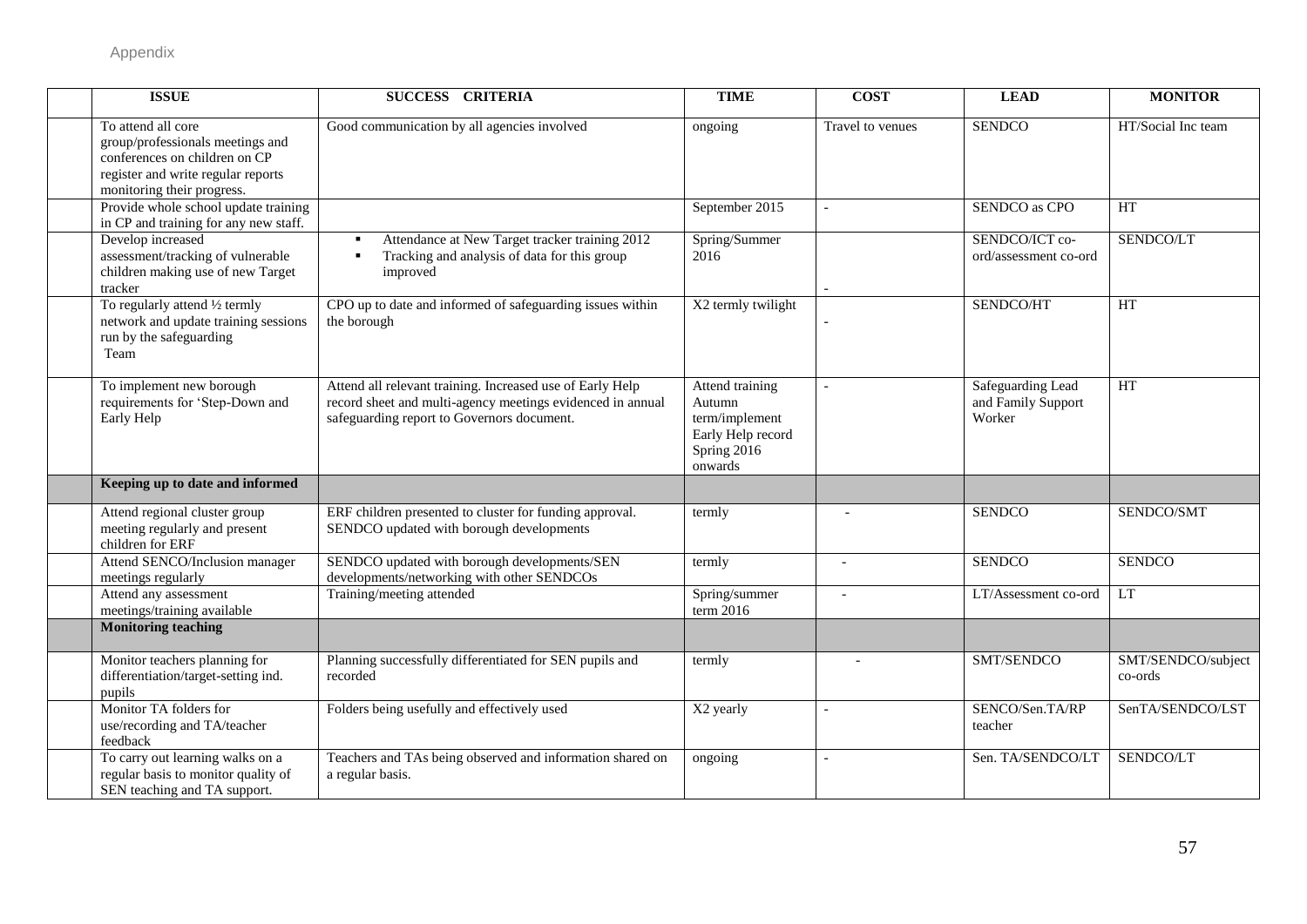| <b>ISSUE</b>                                                                                                              | SUCCESS CRITERIA                                                                                                                                                             | <b>TIME</b>                                                          | <b>COST</b>              | <b>LEAD</b>                                                  | <b>MONITOR</b>                 |
|---------------------------------------------------------------------------------------------------------------------------|------------------------------------------------------------------------------------------------------------------------------------------------------------------------------|----------------------------------------------------------------------|--------------------------|--------------------------------------------------------------|--------------------------------|
| Develop monitoring of teaching in<br>class of both TAs and teachers<br>alongside leaders to provide advice<br>and support | TAs and teachers supported and advised in class in rolling<br>programme or where needed. SENDCO and LT carrying out<br>regular observations of teachers and TAs in class     | On going                                                             |                          | SENDCO/LT/Subject<br>leaders/Resourced<br>provison teacher   | SENDCO/SMT/<br>Subject leaders |
| Increase TA involvement in teacher<br>planning for pupils                                                                 | TAs allocating time to plan with class teacher                                                                                                                               | Spring/summer<br>term 2016                                           | $\overline{\phantom{a}}$ | SENDCO/Year group<br>leaders                                 | <b>LT</b>                      |
| Monitor all statemented /EHC High<br>Needs funded children for individual<br>timetables that meet their needs             | All ERF children have timetables of support                                                                                                                                  | Autumn term 2015                                                     |                          | SENDCO/LT/Year<br>group ldrs/ Resourced<br>provision teacher | <b>LT</b>                      |
| Monitor teaching as part of line<br>management for appraisal                                                              | Teachers observed as part of assessment and appraisal                                                                                                                        | Spring 2016                                                          |                          | SENDCO/SEN team                                              | HT                             |
| <b>Policies:</b>                                                                                                          |                                                                                                                                                                              |                                                                      |                          |                                                              |                                |
| Review SEN/Inclusion policy<br>annually and updated                                                                       | SEN policy up to date and reviewed                                                                                                                                           | April 2014                                                           |                          | <b>SENDCO</b>                                                | working party/SMT              |
| Review CP Policy.                                                                                                         | CP policy updated                                                                                                                                                            | Summer 2014                                                          |                          | <b>SENDCO</b>                                                | LT/Governors                   |
| Implementation of asthma policy<br>new aspects e.g. spare pump kept in<br>school                                          | Asthma policy reviewed                                                                                                                                                       | Autumn term 2014                                                     | $\sim$                   | <b>HLTA</b>                                                  | LT/Govs                        |
| Review disability access plan                                                                                             | Access plan reviewed (as an annual procedure)                                                                                                                                | Spring term 2015<br>for input into SEF<br>targets where<br>necessary | $\overline{\phantom{a}}$ | SENDCO/team                                                  | LT/Hovs                        |
| Review Behaviour Policy                                                                                                   | Policy updated and reviewed by a working party and with<br>advice from Behaviour Support Service                                                                             | Spring Term 2016                                                     | $\overline{a}$           | SENDCO/Working<br>party                                      | HT/LT                          |
| <b>Budget:</b>                                                                                                            |                                                                                                                                                                              |                                                                      |                          |                                                              |                                |
| To audit SEN resources and update<br>catalogue/locations for Resourced<br>provision equipment                             | SEN resources successfully audited                                                                                                                                           | Summer 2015                                                          |                          | Sen. TA/LST/RP lead<br>teacher                               | <b>SENDCO</b>                  |
| Resources purchased with a<br>continued focus on autism and<br>communication and assessment                               | $2nd$ camera purchased/flash drive for video recording of pupil<br>progress and incorporate clips into annual reviews to parents                                             | Summer 2015                                                          | £1000                    | SENDCO/TICRP                                                 | <b>SENDCO</b>                  |
| Employing NHS speech and<br>language therapist to support SLCN<br>children throughout the school                          | Speech and language therapist employed and impacting on<br>children with language and communication needs.<br>Special focus on Box Clever and Early Years in the first term. | 1day a week                                                          | £18,000                  | SENDCO/RP teacher                                            | HT                             |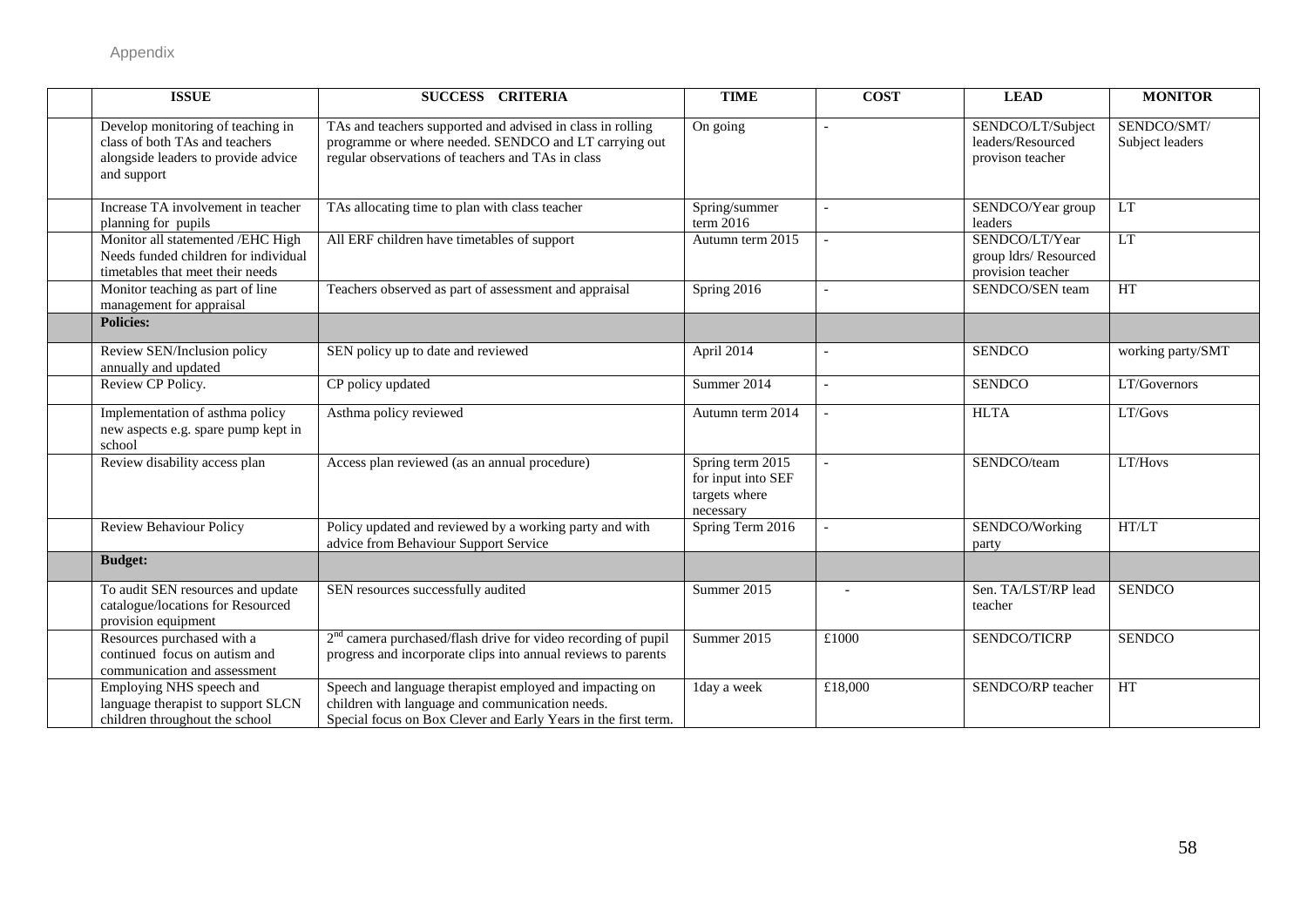Appendix

#### Appendix **Acronyms and Abbreviations Index**

- AEN Additional Educational Needs
- ASD Autistic Spectrum Disorder
- BSS Behaviour Support Service
- DfE- Department for Education
- SCERTS Social Communication and Emotional Regulation and Transactional Support
- SEMH Social Emotional and Mental Health (Replaces EBD category in the old COP)

SEN – Special Education Needs

- SEND- Special Educational Needs and Disability
- SENCO-Special Educational Needs Co-ordinator
- CASPA Comparison and Analysis of Special Pupil Attainment
- COP Code of Practice
- CP Child Protection
- CPO Child Protection Officer
- EAL English as an Additional Language
- EHC Education and Health Care
- EHCP Education and Health Care Plan
- EMA Ethnic Minority Achievement
- ERF /HNF– Exceptional Resource Funding/ High Needs Funding
- EWO Education Welfare Officer
- EYFS Early Years and Foundation Stage